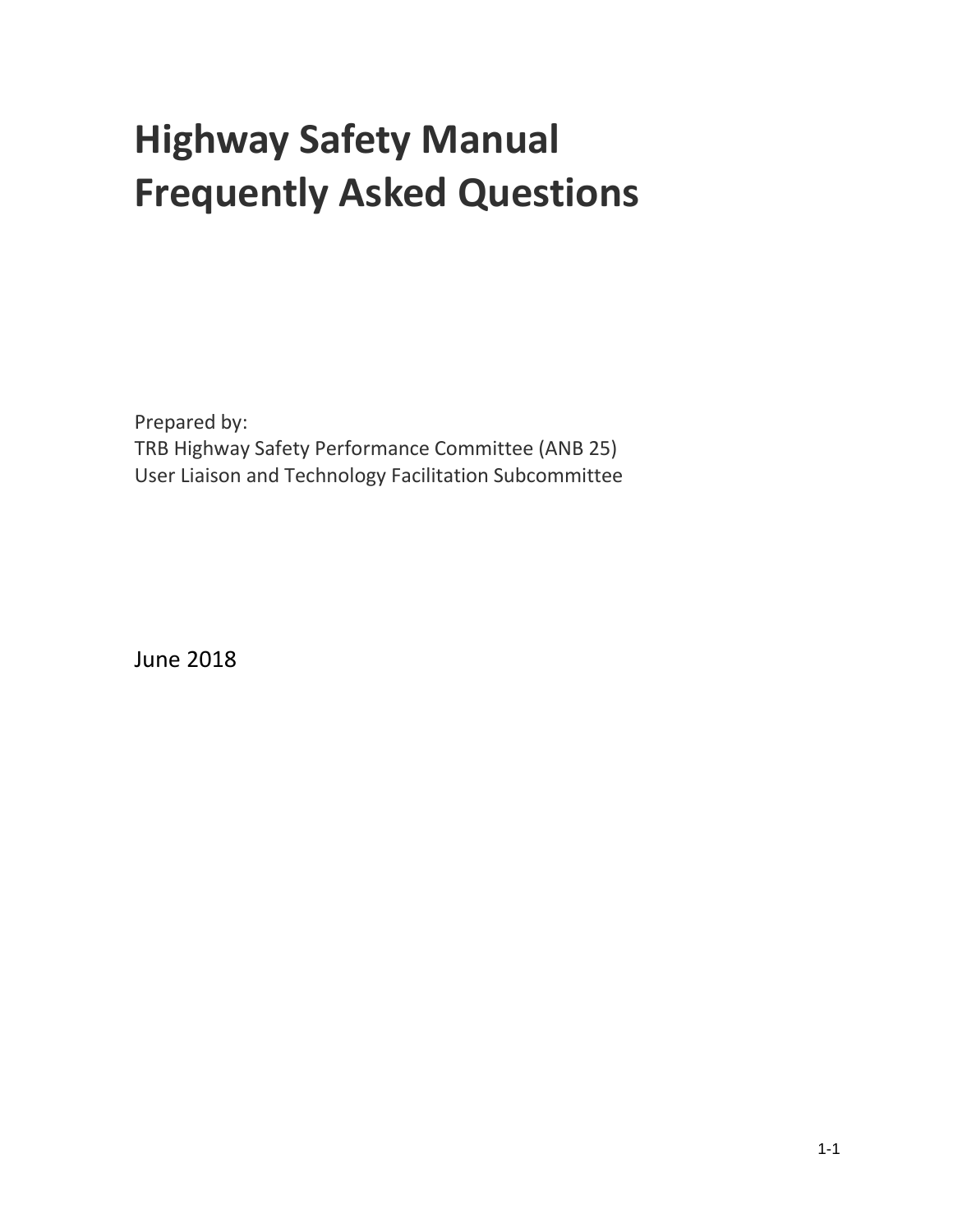## <span id="page-1-0"></span>**EXECUTIVE SUMMARY**

The Highway Safety Manual Frequently Asked Questions compendium was developed by the Transportation Research Board Highway Safety Performance Committee's (ANB 25) User Liaison and Technology Facilitation Subcommittee. This document is intended as a reference to supplement existing documentation on the methods, practices, and framework presented in the American Association of State Highway and Transportation Officials' (AASHTO) Highway Safety Manual (HSM) 1<sup>st</sup> Edition, published 2010, and the HSM 2014 Supplement. It is not intended to supersede any information presented in the current edition or in any future editions of the HSM. This document covers a broad variety of topics relating to the HSM, presenting information in the format of "Frequently Asked Questions" on various applications of the manual, applicability and limitations of the manual and its methodologies, and related technology, software tools, and models. These questions and answers have been sourced from various publications and websites, including AASHTO's HSM website [\(www.highwaysafetymanual.org\)](http://www.highwaysafetymanual.org/) *(1),* the HSM discussion forum (on the HSM website), the Federal Highway Administration's Crash Modification Factor Clearinghouse website [\(cmfclearinghouse.org\)](http://www.cmfclearinghouse.org/) *(17)*, and more, and some have been identified and answered by the document development team. As additional frequently asked questions are identified in the future, this document will be expanded to present up-to-date and comprehensive supplementary material to the HSM.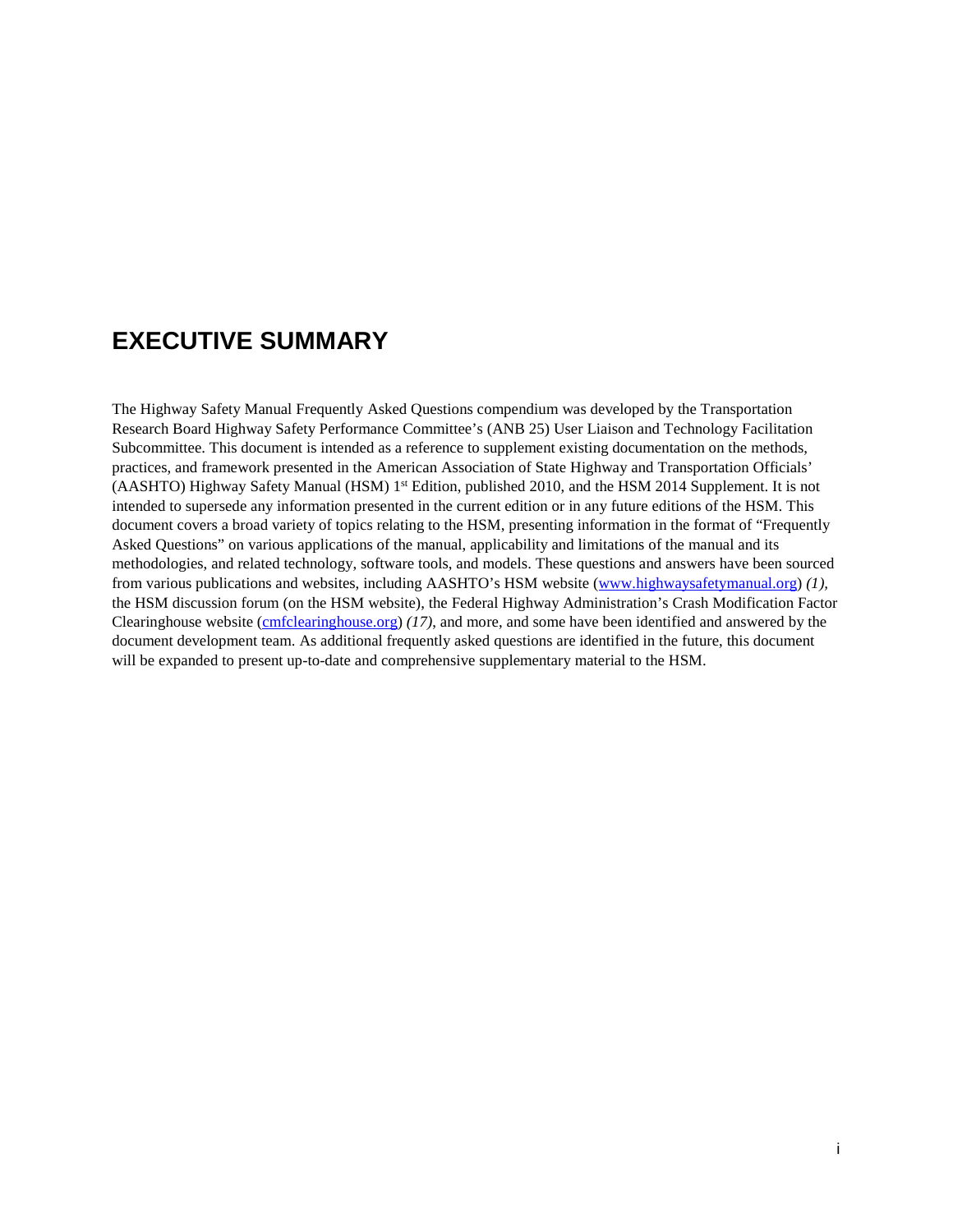## **TABLE OF CONTENTS**

|     | Chapter 1         |                                                                                               |  |
|-----|-------------------|-----------------------------------------------------------------------------------------------|--|
|     |                   |                                                                                               |  |
|     | 1.1.1             |                                                                                               |  |
|     | 1.1.2             | $1 - 2$<br>$1 - 2$                                                                            |  |
|     | 1.1.3             |                                                                                               |  |
|     | 1.1.4             |                                                                                               |  |
|     | 1.1.5<br>Guide?   | How Is the Highway Safety Manual Related to the AASHTO Green Book and Roadside Design         |  |
|     | 1.1.6<br>2        | How Is the Highway Safety Manual Related to the Manual of Uniform Traffic Control Devices?1-  |  |
|     | 1.1.7<br>Systems? | How Is the Highway Safety Manual Related to the Human Factors Guidelines for Roadway          |  |
|     | 1.1.8             | Where can I find information on Guidelines for Crash Testing Safety Hardware? 1-3             |  |
|     | 1.1.9             | What are the types of safety and operational analytical tools that can be used in Performance |  |
|     | 1.1.10            | Can a State Department of Transportation Use Federal Highway Safety Improvement Program       |  |
| 1.2 |                   |                                                                                               |  |
|     | 1.2.1             |                                                                                               |  |
|     | 1.2.2             |                                                                                               |  |
|     | 1.2.3             |                                                                                               |  |
|     | 1.2.4             |                                                                                               |  |
|     | 1.2.5             |                                                                                               |  |
|     | 1.2.6             |                                                                                               |  |
|     | 1.2.7             |                                                                                               |  |
|     | 1.2.8             |                                                                                               |  |
|     | 1.2.9             | How can data gained from implementation of the HSM be a benefit to other areas of the         |  |
| 1.3 |                   |                                                                                               |  |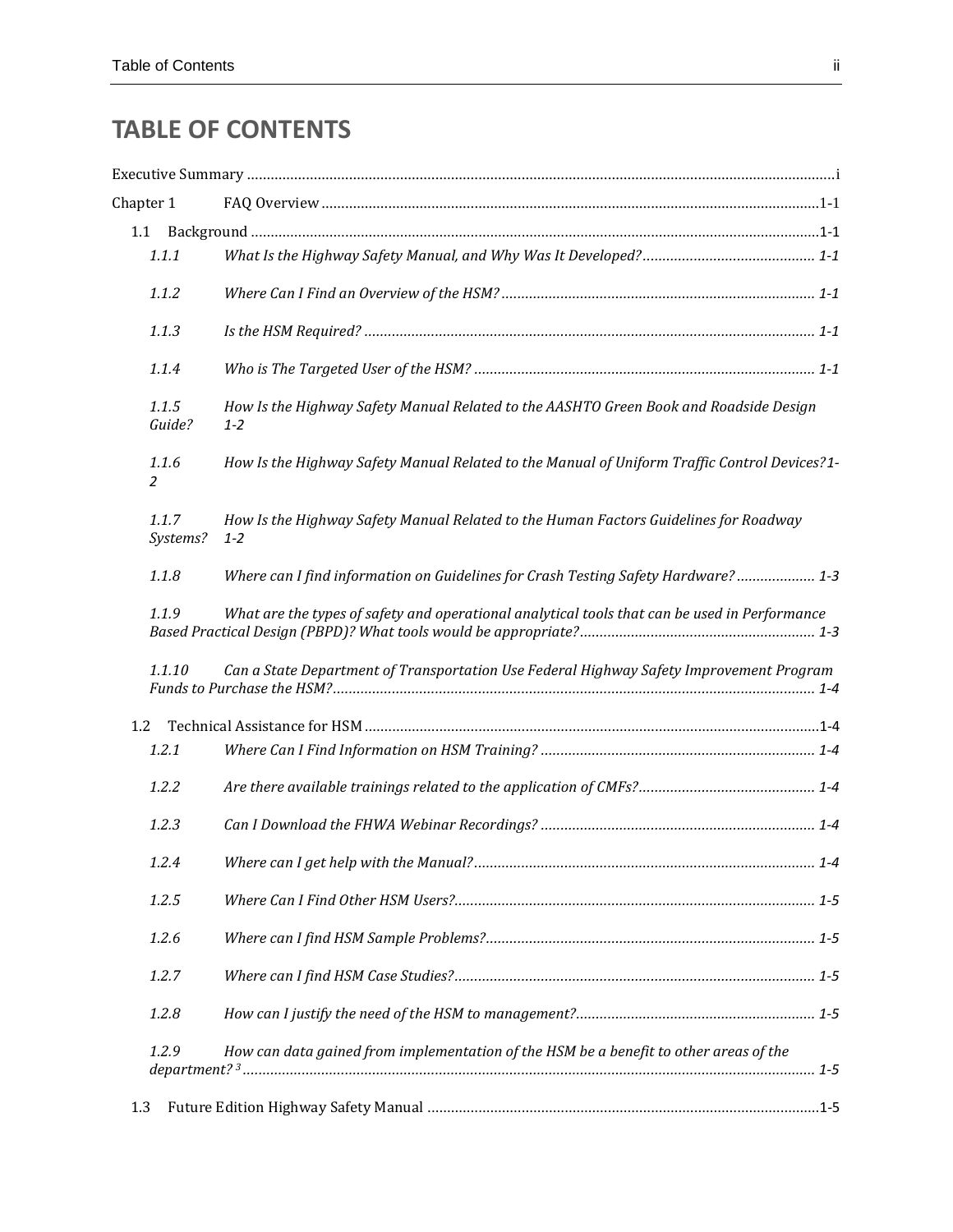| 1.3.1             |                                                                                                  |  |
|-------------------|--------------------------------------------------------------------------------------------------|--|
| 1.3.2             |                                                                                                  |  |
| 1.3.3             |                                                                                                  |  |
| Chapter 2         |                                                                                                  |  |
| 2.1               |                                                                                                  |  |
| 2.2               |                                                                                                  |  |
| 2.2.1             | How is the Highway Safety Manual Related to the NCHRP Report 600: Human Factors                  |  |
| 2.3               |                                                                                                  |  |
| Chapter 3         |                                                                                                  |  |
|                   |                                                                                                  |  |
|                   |                                                                                                  |  |
| 3.1.1             | What is the difference between safety performance function (SPFs) for Part B network             |  |
| 3.1.2             | Should minimum segment lengths be established for use in HSM Part B analyses? 3-1                |  |
| 3.1.3<br>process? | How should crashes of different severities be considered in roadway network screening<br>$3 - 1$ |  |
| 3.2               |                                                                                                  |  |
| 3.2.1             | Should diagnostic analysis be performed only at locations showing elevated frequency or          |  |
| 3.2.2             | How can CMFs be used / applied in the Countermeasure Selection process? (What is the role of     |  |
| 3.3               |                                                                                                  |  |
| 3.3.1             | How can CMFs be used and applied in the Economic Appraisal process? What is the role of          |  |
| 3.3.2             | What economic measures indicate whether a project is economically justified? 3-3                 |  |
| 3.3.3             |                                                                                                  |  |
| 3.3.4             | What are the impacts of using observed crash frequency in economic analyses? 3-3                 |  |
| 3.3.5             | Should economic or comprehensive crash costs be used in economic ANALYSES? 3-4                   |  |
| 3.3.6             |                                                                                                  |  |
| 3.3.7             |                                                                                                  |  |
| 3.3.8             | What are the impacts of using weighted crash costs in economic analyses? 3-4                     |  |
| 3.3.9             |                                                                                                  |  |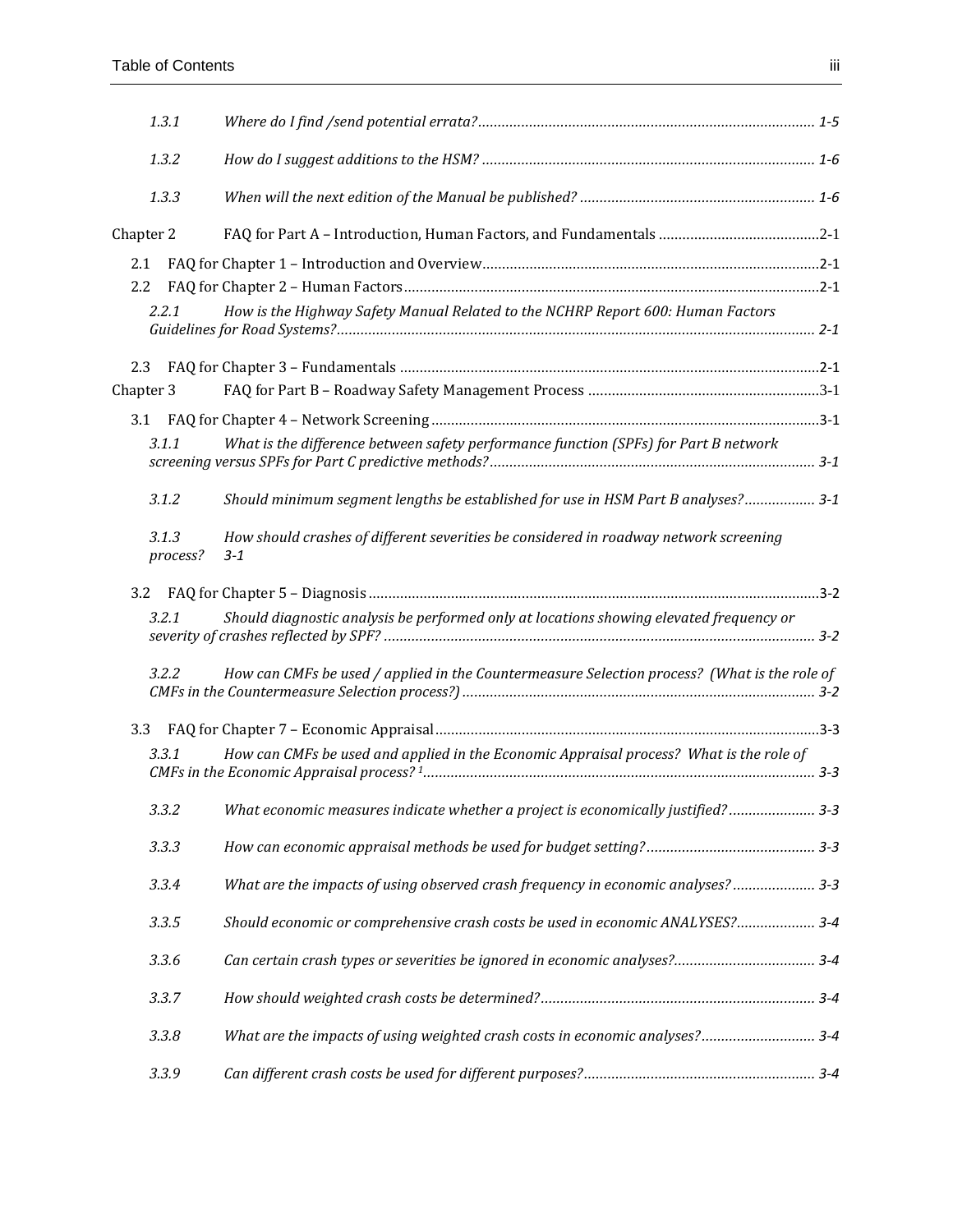| 3.3.10       | What are the impacts of using conservative crash costs in economic analyses? 3-5                                                                                                                               |  |
|--------------|----------------------------------------------------------------------------------------------------------------------------------------------------------------------------------------------------------------|--|
| 3.4          |                                                                                                                                                                                                                |  |
| 3.4.1        | What is the ideal method to prioritize projects or alternatives within a budget? 3-5                                                                                                                           |  |
| 3.4.2        | What is the ideal method to prioritize the projects or alternatives with the largest crash                                                                                                                     |  |
| 3.4.3        |                                                                                                                                                                                                                |  |
| 3.4.4<br>5   | What are independent and mutually exclusive projects, and how do they affect prioritization? 3-                                                                                                                |  |
| 3.5          |                                                                                                                                                                                                                |  |
| 3.5.1        |                                                                                                                                                                                                                |  |
| Chapter 4    |                                                                                                                                                                                                                |  |
|              |                                                                                                                                                                                                                |  |
| 4.1.1        | What are the limitations of current HSM Part C crash predictive models?  4-1                                                                                                                                   |  |
| 4.1.2        | Where can I find information on safety analysis for specific conditions such as animal crashes,<br>Pedestrians and Bicycles, Parking, One-way Streets, and At-grade Rail Crossing? 4-1                         |  |
| 4.1.3        | What is the difference between safety performance functions (SPFs) for network screening                                                                                                                       |  |
| 4.2          |                                                                                                                                                                                                                |  |
| 4.2.1        | is there a minimum length criteria for segments to be used in HSM Part C analyses? 4-3                                                                                                                         |  |
| 4.2.2        | Are there advantages to having segments of a minimum length when using part c methods? 4-3                                                                                                                     |  |
| 4.2.3        | Is using estimated AADT values acceptable when applying HSM Part C Models?  4-3                                                                                                                                |  |
| 4.2.4        | For the Part C Predictive Methods, is there a minimum AADT that is needed to make HSM                                                                                                                          |  |
| 4.2.5        |                                                                                                                                                                                                                |  |
| 4.2.6        | If the EB procedure is applicable for only some sites (homogeneous segments or intersections)<br>within a project, is it appropriate to apply the EB to those sites and not others - or should EB only be used |  |
| 4.2.7<br>EB? | Is it appropriate to compare results for alternative designs using EB to alternatives not using<br>4-4                                                                                                         |  |
| 4.2.8        | What is the difference between observed, predicted, and expected average crash frequency?. 4-5                                                                                                                 |  |
| 4.2.9        | Is it appropriate to use CMFs from outside HSM Part C with the Part C models? 4-5                                                                                                                              |  |
| 4.2.10       | How should I best determine whether a roadway segment or intersection is rural or urban?. 4-6                                                                                                                  |  |
| 4.2.11       |                                                                                                                                                                                                                |  |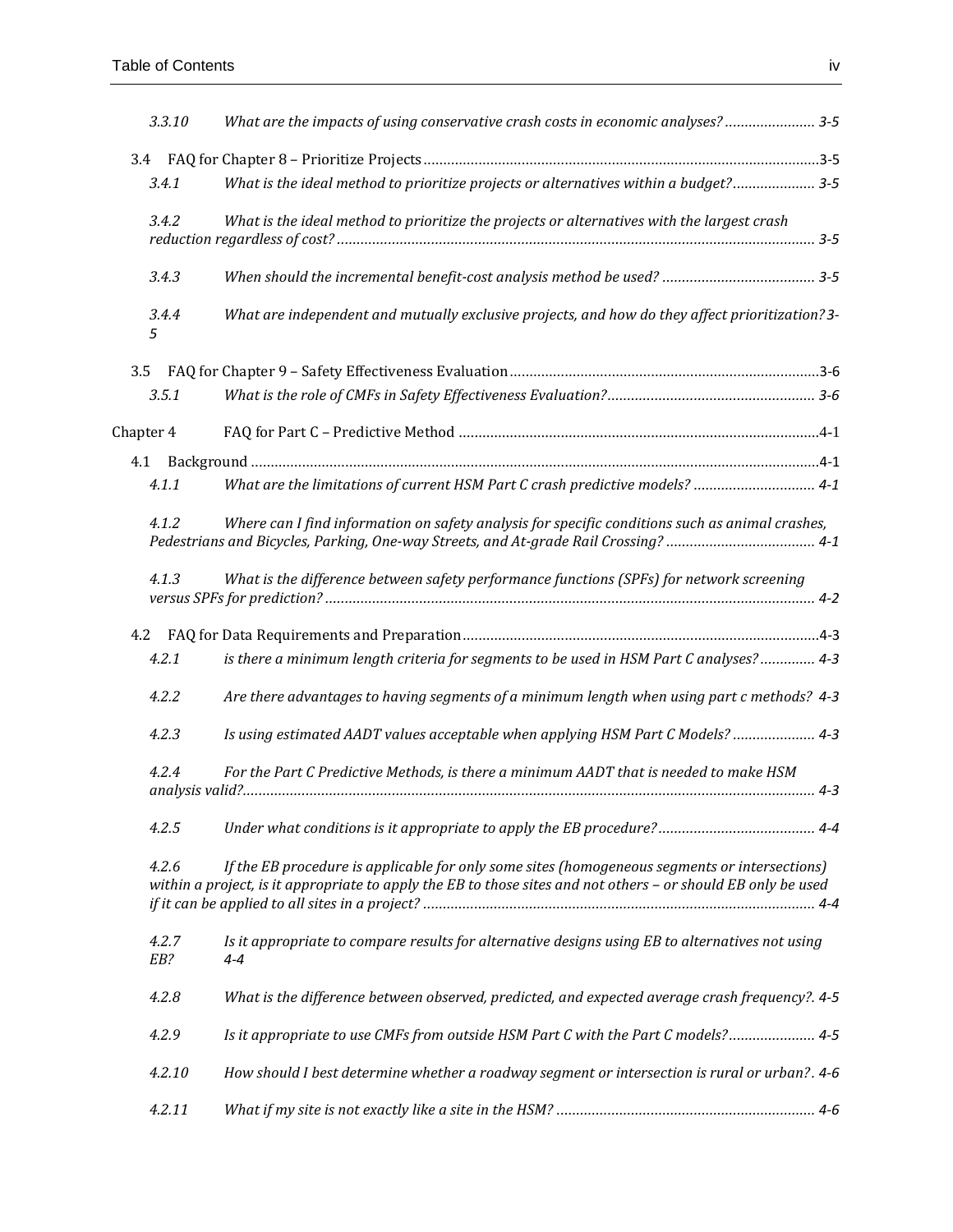| 4.3 |                          |                                                                                                      |  |
|-----|--------------------------|------------------------------------------------------------------------------------------------------|--|
|     | 4.3.1<br>roads?          | Does Chapter 10 - Predictive Method for Rural Two-Lane, Two-Way Roads apply to unpaved<br>$4 - 7$    |  |
|     | 4.3.2                    | Where can I get additional information about how to calculate the roadside hazard rating? 4-7        |  |
| 4.4 |                          |                                                                                                      |  |
| 4.5 |                          |                                                                                                      |  |
| 4.6 |                          |                                                                                                      |  |
|     | 4.6.1                    |                                                                                                      |  |
|     | 4.6.2                    | Should separate calibration factors be developed for each crash type and severity level? 4-7         |  |
|     | 4.6.3                    |                                                                                                      |  |
|     | 4.6.4                    | Should calibration factors be developed for portions of a highway network? 4-8                       |  |
|     | 4.6.5                    |                                                                                                      |  |
|     | 4.6.6<br>the result? 4-8 | What if I do not have a local calibration factor for the HSM Part C SPFs? What is the effect on      |  |
|     | 4.6.7                    | Can calibration factors from SafetyAnalyst be used in HSM calculations? 4-8                          |  |
|     | 4.6.8                    |                                                                                                      |  |
|     | 4.6.9                    | What should be done in the case of insufficient data for a certain facility type? can a valid        |  |
|     | 4.6.10                   | Is it important to replace the HSM default crash severity and collision type distribution tables     |  |
|     | 4.6.11<br>effort?        | Can data assembled for the development of calibration factors be used for a recalibration<br>$4 - 9$ |  |
|     | 4.6.12                   | Can data assembled for the development of calibration factors be used for development of             |  |
|     | 4.6.13                   | How should an agency prioritize data collection efforts when undertaking the calibration of          |  |
|     | 4.6.14                   |                                                                                                      |  |
|     | 4.6.15<br>SPF?           | How much is gained in accuracy by using an agency-developed SPF rather than a calibrated<br>$4 - 10$ |  |
|     | 4.6.16                   | How should the usefulness of agency-developed SPFs be assessed to determine whether they are         |  |
|     | 4.6.17                   | What data quality is needed for agency datasets used to develop SPFs? 4-10                           |  |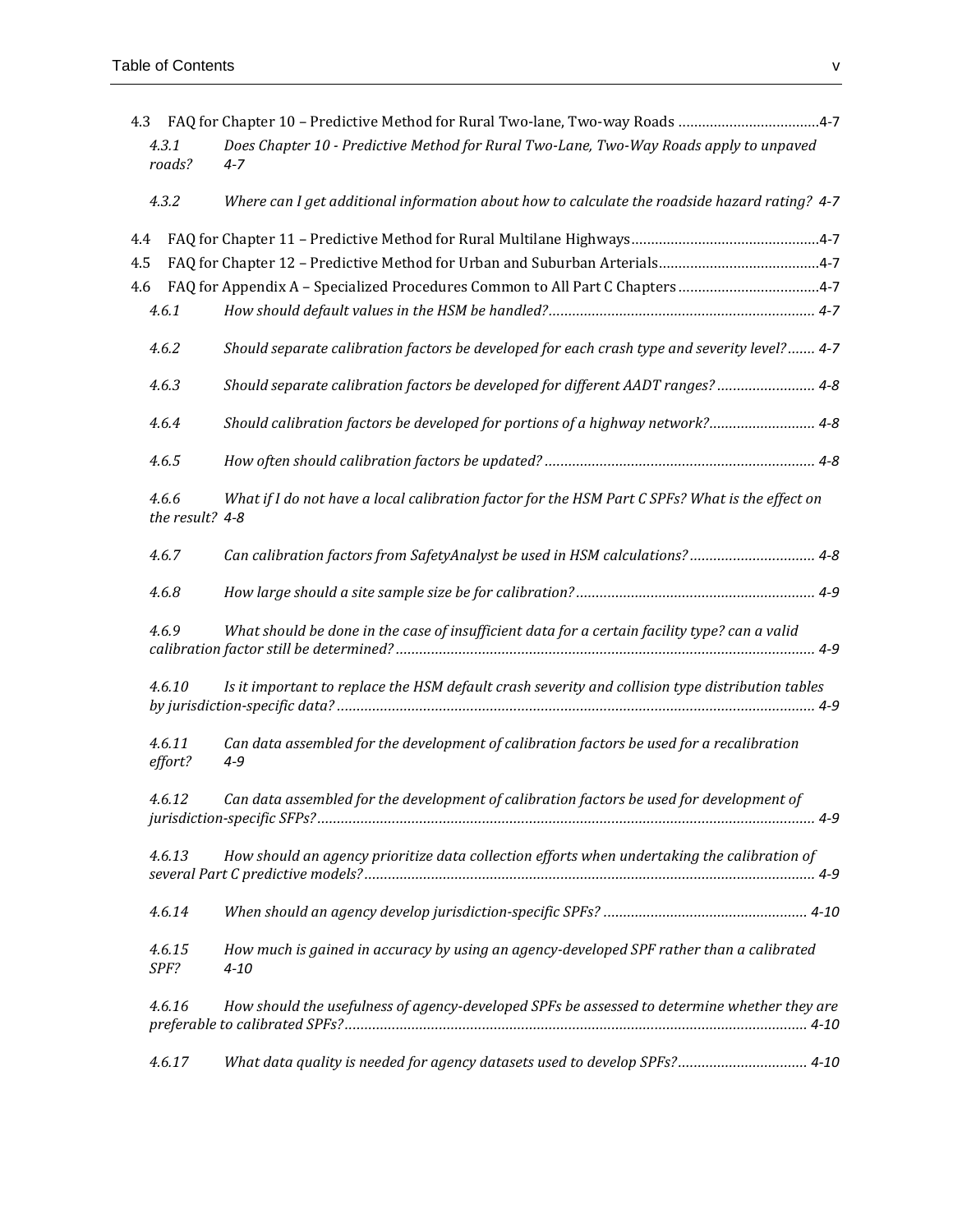*4.6.18 [If a highway agency develops agency-specific SPFs with its own data, and the agency-developed](#page-32-0)  [SPFs have a different shape from those found in HSM Part C, is there something wrong? Which SPF should](#page-32-0)  [be used?](#page-32-0) 4-11*

|           | 4.6.19           | Why do the shapes of SPF curves for a given facility type often vary markedly from one agency<br>to another or from one region to another within a state? Are such variations real or are they artifacts of |  |
|-----------|------------------|-------------------------------------------------------------------------------------------------------------------------------------------------------------------------------------------------------------|--|
| 4.7       |                  |                                                                                                                                                                                                             |  |
|           | 4.7.1            | How can I assess the safety tradeoffs between median barrier and flush median without                                                                                                                       |  |
|           | 4.7.2<br>models? | How was ramp metering considered in the development of the freeway crash prediction<br>$4 - 12$                                                                                                             |  |
|           | 4.7.3            | Does the freeway crash predictive method apply beyond the last interchange when a freeway                                                                                                                   |  |
|           | 4.7.4            | Why does lighting not have any CMF in freeway and ramp models? Is the effect insignificant or                                                                                                               |  |
|           | 4.7.5            | Should the same criteria that are used to break the freeway segments into homogenous<br>segments also be used to break speed-change lanes to shorter speed-change segments? 4-13                            |  |
|           | 4.7.6            | It appears from the examples that the CMF for weaving decreases with increasing traffic                                                                                                                     |  |
| 4.8       |                  |                                                                                                                                                                                                             |  |
|           | 4.8.1            | Can the Predictive Method be applied to ramps providing two-way travel? 4-13                                                                                                                                |  |
|           | 4.8.2            | What is the difference between a connector ramp and entrance or exit ramp at service                                                                                                                        |  |
|           | 4.8.3            | For ramp terminals, the CMF for a channelization of a right turn lane is greater than 1.0. Why                                                                                                              |  |
| Chapter 5 |                  |                                                                                                                                                                                                             |  |
|           |                  |                                                                                                                                                                                                             |  |
|           | 5.1.1            |                                                                                                                                                                                                             |  |
|           | 5.1.2            |                                                                                                                                                                                                             |  |
|           | 5.1.3            |                                                                                                                                                                                                             |  |
|           | 5.1.4            |                                                                                                                                                                                                             |  |
|           | 5.1.5            |                                                                                                                                                                                                             |  |
|           | 5.1.6            |                                                                                                                                                                                                             |  |
|           | 5.1.7            |                                                                                                                                                                                                             |  |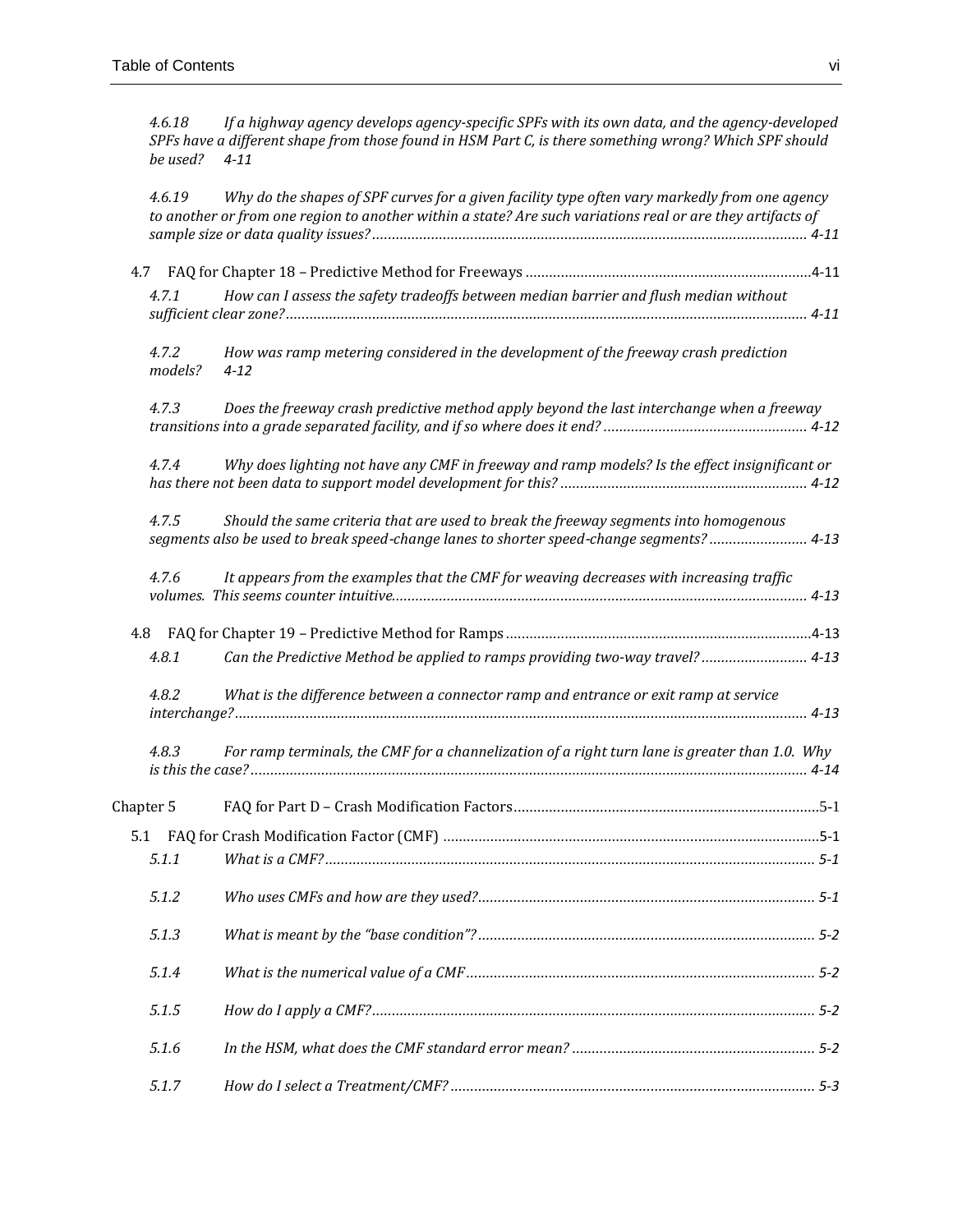|           | 5.1.8  |                                                                                                         |  |
|-----------|--------|---------------------------------------------------------------------------------------------------------|--|
|           | 5.1.9  |                                                                                                         |  |
|           | 5.1.10 | What is the difference between the CMFs in Part D and Part C of the HSM?  5-4                           |  |
|           | 5.1.11 | I've seen the term "Accident Modification Factor" (AMF) before. Is that different than a Crash          |  |
|           | 5.1.12 |                                                                                                         |  |
|           | 5.1.13 | How can CMFs be applied in the Roadway Safety Management Process?  5-5                                  |  |
|           | 5.1.14 | What are potential challenges to applying CMFs in the safety management process (and                    |  |
| Chapter 6 |        |                                                                                                         |  |
|           | 6.1.1  |                                                                                                         |  |
| 6.2       |        |                                                                                                         |  |
|           | 6.2.1  |                                                                                                         |  |
|           | 6.2.2  |                                                                                                         |  |
|           | 6.2.3  |                                                                                                         |  |
|           | 6.2.4  | Why don't the HSM Part C and Safety Analyst require the same input information? 6-2                     |  |
|           | 6.2.5  |                                                                                                         |  |
|           | 6.2.6  | Can calibration factors from Safety Analyst be used in HSM calculations? 6-2                            |  |
| 6.3       |        |                                                                                                         |  |
|           | 6.3.1  |                                                                                                         |  |
|           | 6.3.2  |                                                                                                         |  |
|           | 6.3.3  |                                                                                                         |  |
|           | 6.3.4  |                                                                                                         |  |
|           | 6.3.5  | My agency wants to calibrate HSM Part C Predictive Models. How can IHSDM assist this effort?<br>$6 - 3$ |  |
|           | 6.3.6  | If an agency has developed their own SPFs, can they be entered into IHSDM? 6-4                          |  |
|           | 6.3.7  | Can default crash severity and crash type distribution values be updated with agency-specific           |  |
| 6.4       |        |                                                                                                         |  |
|           | 6.4.1  | Which HSM Part C methods do the HSM spreadsheets (i.e., those produced under NCHRP Project              |  |
|           |        |                                                                                                         |  |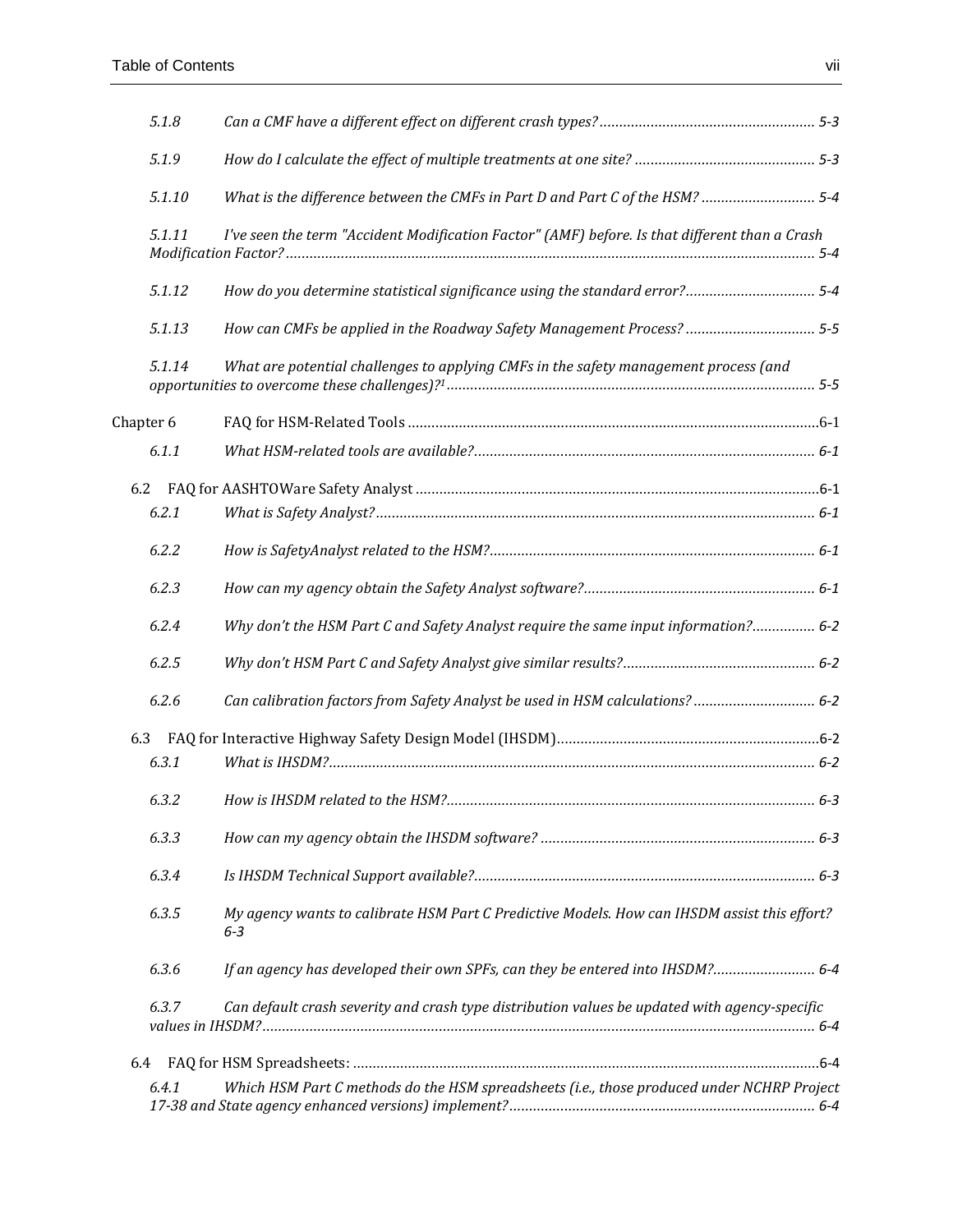| 6.4.2     |                                                                                                 |
|-----------|-------------------------------------------------------------------------------------------------|
| 6.5       |                                                                                                 |
| 6.5.1     |                                                                                                 |
| 6.5.2     |                                                                                                 |
| 6.5.3     |                                                                                                 |
| 6.5.4     | What is the difference between CMFs in the HSM and CMFs in the CMF Clearinghouse? 6-6           |
| 6.5.5     |                                                                                                 |
| 6.5.6     | How is the star quality rating in the CMF Clearinghouse different from the notations (bold,     |
| 6.5.7     | How do I choose between CMFs in my search results that have the same star rating but different  |
| 6.5.8     | The CMF Clearinghouse presents both Crash Modification Factors and Crash Reduction Factors.     |
| 6.5.9     | How do the Clearinghouse crash severity terms Fatal, Serious Injury, and Minor Injury relate to |
| 6.5.10    |                                                                                                 |
| 6.6       |                                                                                                 |
| 6.6.1     |                                                                                                 |
| Chapter 7 |                                                                                                 |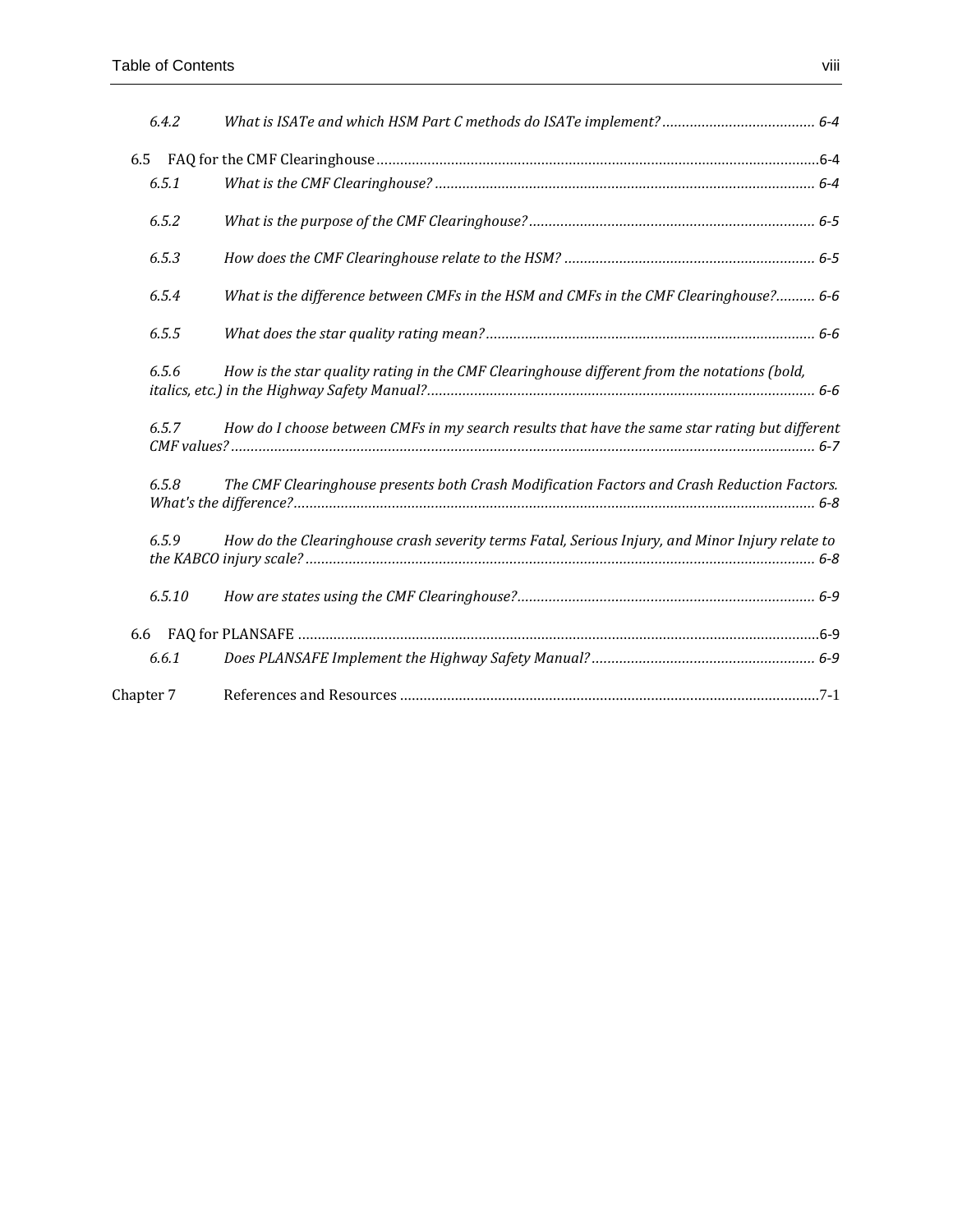## <span id="page-9-0"></span>**CHAPTER 1 FAQ OVERVIEW**

## <span id="page-9-1"></span>**1.1 BACKGROUND**

#### <span id="page-9-2"></span>1.1.1 **WHAT IS THE HIGHWAY SAFETY MANUAL, AND WHY WAS IT DEVELOPED?**

The Highway Safety Manual (HSM) provides practitioners with information and tools to consider safety when making decisions related to design and operation of roadways. The HSM assists practitioners in selecting countermeasures and prioritizing projects, comparing alternatives, and quantifying and predicting the safety performance of roadway elements considered in planning, design, construction, maintenance, and operation. Prior to the HSM, there was no widely accepted tool available to quantitatively assess the impact of infrastructure decisions on safety.

#### <span id="page-9-3"></span>1.1.2 **WHERE CAN I FIND AN OVERVIEW OF THE HSM?**

The Highway Safety Manual website, [www.highwaysafetymanual.org,](http://www.highwaysafetymanual.org/) has an [Introduction](http://www.highwaysafetymanual.org/Documents/HSMP-1.pdf) or "primer" on the HSM, as well as a [fact sheet](http://safety.fhwa.dot.gov/hsm/factsheet/factsheet.pdf) and [brochure.](http://safety.fhwa.dot.gov/hsm/brochure/brochure.pdf)

#### <span id="page-9-4"></span>1.1.3 **IS THE HSM REQUIRED?**

Each state department of transportation can set its own policy related to use of the manual, if desired. The Federal Highway Administration does not require use of the Highway Safety Manual. The HSM is a tool to help practitioners perform data-driven safety analyses of roads, and is not a standard or a requirement.

#### <span id="page-9-5"></span>1.1.4 **WHO IS THE TARGETED USER OF THE HSM?**

The target users for the HSM are primarily managers, executives, and practitioners from the following five key groups:

- Management Professionals and managers from transportation administration and other decision-makers;
- Planners Those involved in developing long- and short-term transportation plans, corridor studies, environmental assessments, and alternative assessments;
- Designers Individuals who do project scoping, preliminary, and final design, including alternative comparisons;
- Operations & Maintenance Individuals who conduct operational analysis and determine the condition of the roadway pavement, guardrail, signing, etc.; and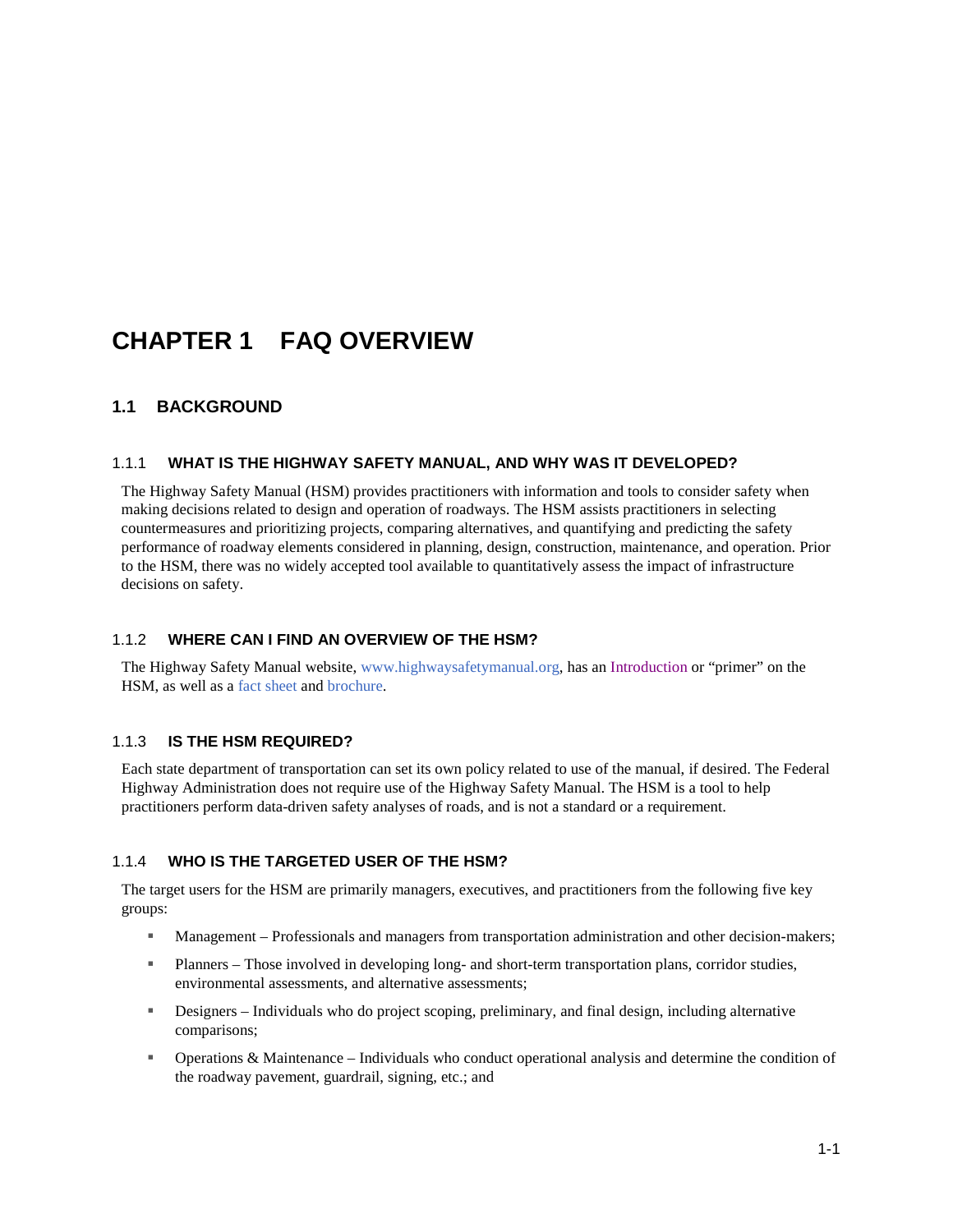Safety Analysts – Individuals responsible for collecting and analyzing roadway safety data, system safety performance reviews, crash investigations, safety assessments and audits, and/or countermeasure selection.

It's expected that the target users for HSM should have a safety knowledge base that includes familiarity with general highway safety principles, basic statistical procedures, and interpretation of results, along with suitable competence to exercise sound traffic safety and operational engineering judgment.

#### <span id="page-10-0"></span>1.1.5 **HOW IS THE HIGHWAY SAFETY MANUAL RELATED TO THE AASHTO GREEN BOOK AND ROADSIDE DESIGN GUIDE?**

The Highway Safety Manual provides information and tools for incorporating data-driven consideration of safety into the project planning and development process. The manual allows for determining the impacts of design and other decisions on the expected safety performance of a facility. The AASHTO Policy on Geometric Design of Highways and Streets (the "Green Book") and Roadside Design Guide are publications that present current information on design and operating practices that are in universal use in the United States. Where these publications present recommended ranges of values for given elements in the roadway or roadside environment, the HSM allows for determining the expected safety impact of using a specific value over another value.

#### <span id="page-10-1"></span>1.1.6 **HOW IS THE HIGHWAY SAFETY MANUAL RELATED TO THE MANUAL OF UNIFORM TRAFFIC CONTROL DEVICES?**

The AASHTO Highway Safety Manual (HSM) presents a variety of methods for quantitatively estimating crash frequency or severity at a variety of locations. The manual allows for determining the impacts of traffic signs, roadway surface markings and signals on the expected safety performance of a facility.

The Manual on Uniform Traffic Control Devices (MUTCD) is a document issued to specify the standards by which [traffic signs,](https://en.wikipedia.org/wiki/Traffic_sign) [road surface markings,](https://en.wikipedia.org/wiki/Road_surface_marking) and [signals](https://en.wikipedia.org/wiki/Traffic_light) are designed, installed, and used. These specifications include the shapes, colors, and fonts used in road markings and signs. The manual is used by state and local agencies as well as private construction firms to ensure that the traffic control devices they use conform to the national standard. Where the MUTCD presents recommended traffic control devices in the roadway or roadside environment, the HSM allows for determining the expected safety benefit of using certain traffic control devices over other devices. This means that where the MUTCD advises engineering judgement be used to determine the selection of certain traffic control device options, the HSM can help supplement that judgement with data-driven insights into relative safety performance.

#### <span id="page-10-2"></span>1.1.7 **HOW IS THE HIGHWAY SAFETY MANUAL RELATED TO THE HUMAN FACTORS GUIDELINES FOR ROADWAY SYSTEMS?**

The Human Factors Guidelines for Roadway Systems (HFG) is a roadway design resource that provides data and insights from the scientific literature on the needs, capabilities, and limitations of road users, including perception and effects of visual demands, cognition and influence of expectancies on driving behavior, and individual differences including age and other factors. The HFG is a valuable tool in providing information about how road users operate in the driving environment.

The Highway Safety Manual (HSM) provides highway engineers with a synthesis of validated highway research and proven procedures for integrating safety into both new and improvement projects. The HSM can be used to develop possible design alternatives to improve safety on an in-service or planned intersection or section of roadway.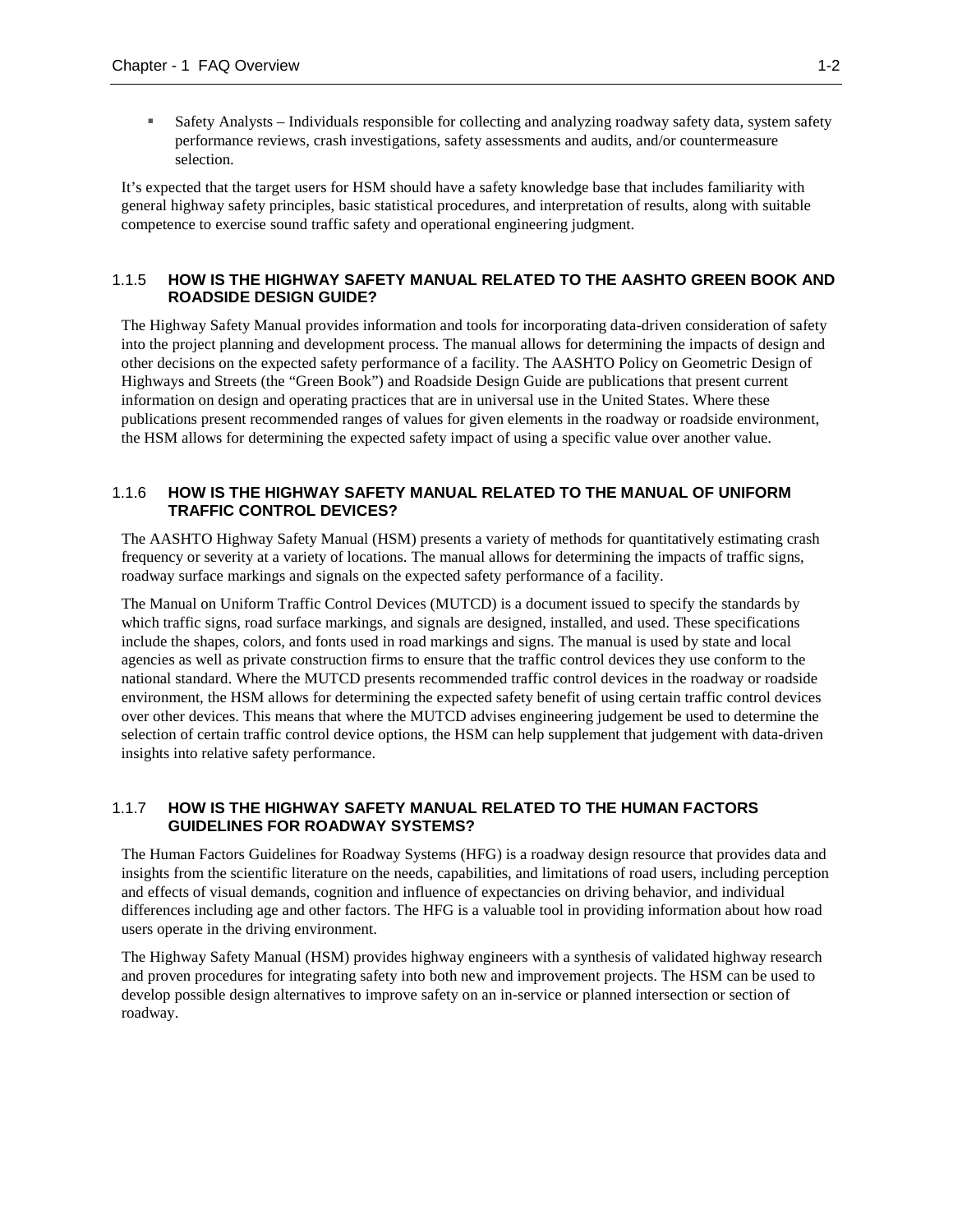The HSM and the HFG promote improved safety for highway users and complement each other. The HFG can be used concurrently to identify design solutions or to enhance the alternatives suggested by the HSM. While the HSM includes one section of a chapter on human factors, it provides only a broad scope and not guidelines. However, the synthesis of validated highway research, as outlined in the HSM, makes indirect use of many human factor related impacts inherent in the highway research.

#### <span id="page-11-0"></span>1.1.8 **WHERE CAN I FIND INFORMATION ON GUIDELINES FOR CRASH TESTING SAFETY HARDWARE?**

Resources for this include the *[Manual for Assessing Safety Hardware](https://bookstore.transportation.org/collection_detail.aspx?ID=34)* and the earlier *[NCHRP Report 350:](http://onlinepubs.trb.org/onlinepubs/nchrp/nchrp_rpt_350-a.pdf)  [Recommended Procedures for the Safety Performance Evaluation of Highway Features](http://onlinepubs.trb.org/onlinepubs/nchrp/nchrp_rpt_350-a.pdf)*. The HSM does not evaluate the specific performance of roadside safety hardware.

#### <span id="page-11-1"></span>1.1.9 **WHAT ARE THE TYPES OF SAFETY AND OPERATIONAL ANALYTICAL TOOLS THAT CAN BE USED IN PERFORMANCE BASED PRACTICAL DESIGN (PBPD)? WHAT TOOLS WOULD BE APPROPRIATE?**

In recent years, agencies have established increasingly flexible project design criteria. The Federal Highway Administration (FHWA) has encouraged PBPD in an effort to ground cost-saving design decisions in a performance-management framework. PBPD can be articulated as modifying a traditional design approach to a "design up" approach where transportation decision makers exercise engineering judgment to build up the improvements from existing conditions to meet both project and system objectives. PBPD uses appropriate performance-analysis tools, and considers both short and long-term project and system goals while addressing project purpose and need. *[13]*

The Interactive Highway Safety Design Model (IHSDM), the Enhanced Interchange Safety Analysis Tool (ISATe), and other tools support PBPD via implementation of HSM Part C predictive methods to estimate a project's substantive safety. FHWA's PBPD website provides case studies which illustrate use of tools to quantify performance: [https://www.fhwa.dot.gov/design/pbpd/case\\_studies.cfm.](https://www.fhwa.dot.gov/design/pbpd/case_studies.cfm)

Several agencies have used the Interactive Highway Safety Design Model (IHSDM) to evaluate and optimize their design decisions. For example, an agency determines that the elimination of shoulders and a reduction in lane widths from 12 ft. to 10 ft. will add space for a needed turn lane without the need to acquire right-of-way. Using the IHSDM Crash Prediction Module (CPM), the agency can apply HSM Part C methods to weigh the overall safety impacts of reducing lane and shoulder widths (which may increase lane departure crashes) and adding a turn lane (which may reduce crashes for turning vehicles).*[21]*

In general, several tools are available that enable a wide variety of performance analyses to be conducted. The tools available range from simple to complex and can be scaled to fit a wide range of geometric design scenarios. These tools can model existing conditions or predict future conditions. The most appropriate type of tool to be used for a particular analysis will be based upon the following factors:

- The stage of the project development process (i.e., planning, preliminary design, or final design).
- The availability and quality of pertinent data.
- The complexity of the design (e.g., rural versus urban, or single lane versus multi-lane).

For analyzing safety performance, refer to the 2010 AASHTO Highway Safety Manual (HSM) and FHWA's HSM website [\(http://safety.fhwa.dot.gov/rsdp/hsm.aspx\)](http://safety.fhwa.dot.gov/rsdp/hsm.aspx).

For analyzing operational performance, refer to the Highway Capacity Manual and FHWA's Traffic Analysis Tools website [\(http://ops.fhwa.dot.gov/trafficanalysistools/index.htm\)](http://ops.fhwa.dot.gov/trafficanalysistools/index.htm).

Also see Chapter 6 (FAQ for HSM-Related Tools) of this document for more information.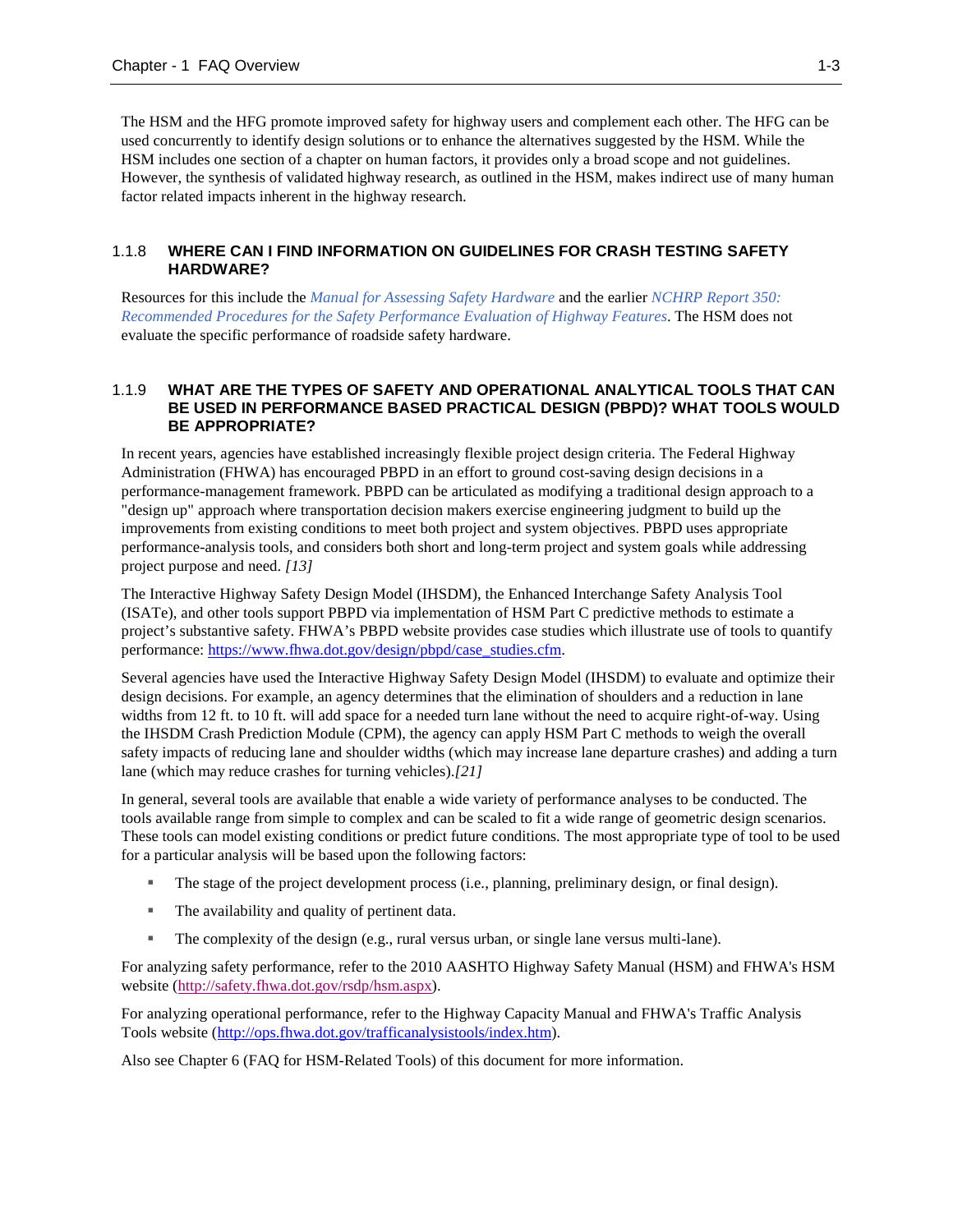### <span id="page-12-0"></span>1.1.10 **CAN A STATE DEPARTMENT OF TRANSPORTATION USE FEDERAL HIGHWAY SAFETY IMPROVEMENT PROGRAM FUNDS TO PURCHASE THE HSM?**

FHWA has provided this information related to use of HSIP funds for the HSM:

Since the publication of the Highway Safety Manual (HSM), the FHWA Office of Safety has received a few inquiries concerning the eligibility of Highway Safety Improvement Program (HSIP) funds to support HSM implementation activities. Questions such as this are handled on a case by case basis. While the law (23 U.S.C. 148) and regulation (23 CFR 924) governing the HSIP lists transportation safety planning and improvement in the collection and analysis of safety data as eligible highway safety improvement projects, these activities must directly support HSIP implementation efforts.

States may also leverage other federal-aid funds to support HSM implementation efforts. For example, state planning and research funds can be used to support data collection efforts. In addition, training is an eligible expense under core federal-aid programs. Improvements to the collection and analysis of safety data can also be funded by NHTSA Section 402 and 408 State Highway Safety Grant Programs. CFR Title 49 Part 350 Commercial Motor Carrier Safety Assistance Program also has limited applicability for commercial motor vehicle involved crashes.

Several States have used HSIP funds for HSM implementation and related projects. However, every situation is unique and you should direct questions regarding HSIP eligibility to your state's FHWA Division Office or Karen Scurry in the FHWA Office of Safety at 609-637-4207 o[r karen.scurry@dot.gov.](mailto:karen.scurry@dot.gov)

## <span id="page-12-1"></span>**1.2 TECHNICAL ASSISTANCE FOR HSM**

## <span id="page-12-2"></span>1.2.1 **WHERE CAN I FIND INFORMATION ON HSM TRAINING?**

The [Training](http://www.highwaysafetymanual.org/Pages/Training.aspx) page of the HSM website has information on HSM courses currently available and under development. Th[e National Highway Institute o](https://www.nhi.fhwa.dot.gov/default.aspx)f FHWA has several courses related to the HSM. State departments of transportation can contact their FHWA Division Office for training assistance. Additional assistance on HSM training could also be requested through the Local Technical Assistance Program (LTAP). For example, three tutorial videos have been created through the Michigan LTAP to familiarize users with operation of the HSM analysis spreadsheet.

## <span id="page-12-3"></span>1.2.2 **ARE THERE AVAILABLE TRAININGS RELATED TO THE APPLICATION OF CMFS?**

The National Highway Institute offers training resources on Crash Modification Factors. Please visit the [Resources](http://www.cmfclearinghouse.org/resources.cfm)  [Section](http://www.cmfclearinghouse.org/resources.cfm) at **cmfclearinghouse.org** to find out more on available trainings.

## <span id="page-12-4"></span>1.2.3 **CAN I DOWNLOAD THE FHWA WEBINAR RECORDINGS?**

The recordings of the FHWA webinar series are posted on the [HSM website.](http://www.highwaysafetymanual.org/Pages/FHWAResourceCenterHSMWebinarSeries.aspx) If you're unable to view these recordings online, send a message to [info@highwaysafetymanual.org](mailto:info@highwaysafetymanual.org) for assistance.

## <span id="page-12-5"></span>1.2.4 **WHERE CAN I GET HELP WITH THE MANUAL?**

You can send questions on the Manual t[o info@highwaysafetymanual.org](mailto:info@highwaysafetymanual.org) or you can post questions on the User [Discussion Forum.](http://www.hsmforum.org/) Questions from both sources are passed along to technical experts for answers if needed. You can also browse the discussion forum to see if a similar question has been posted. As new technical resources are developed, they will be posted on the HSM website on the Technical Support page. HSM users can also reach out to the FHWA resource center [\(https://www.fhwa.dot.gov/resourcecenter/teams/safety/\)](https://www.fhwa.dot.gov/resourcecenter/teams/safety/) for any questions related with application of the HSM.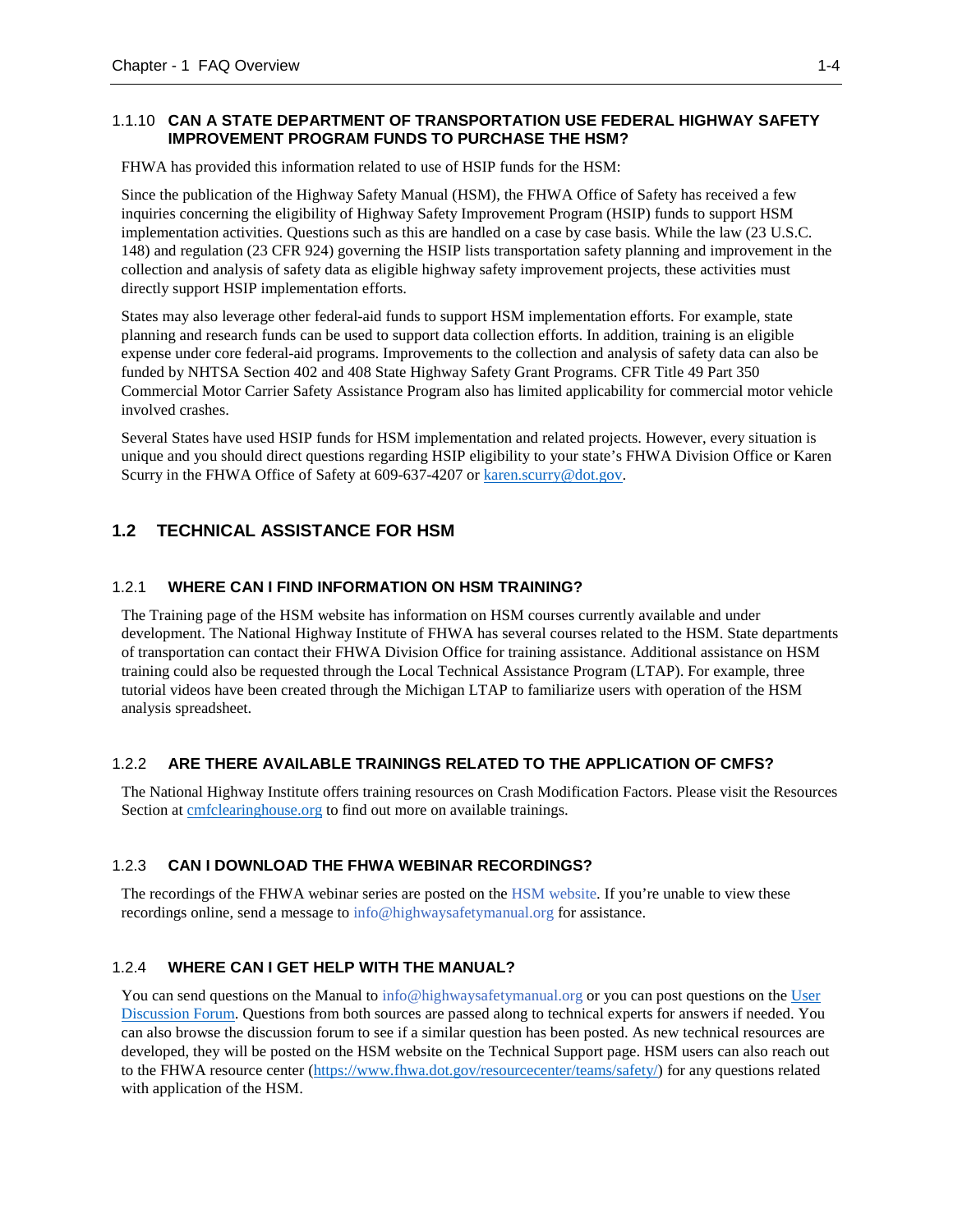#### <span id="page-13-0"></span>1.2.5 **WHERE CAN I FIND OTHER HSM USERS?**

There is an online [user discussion forum t](http://hsmforum.org/index.php)hat provides a place for HSM users to ask questions to other practitioners or to provide information on their experiences. This forum is monitored to ensure questions are answered if no other users are able to respond. You can view posts to this forum and responses without being a member. Additional information is on the forum page.

The Transportation Research Board Highway Safety Performance Committee (ANB 25) deals with quantitative highway safety information to support inclusion of safety in decisions at all points in the project development process. This committee has [a website](http://safetyperformance.org/) for HSM research and other information it develops and promotes. The committee meets during the annual TRB meeting in January and also holds a mid-year meeting; these meetings are open to all.

#### <span id="page-13-1"></span>1.2.6 **WHERE CAN I FIND HSM SAMPLE PROBLEMS?**

The HSM contains sample problems throughout Parts B and C. FHWA's "Scale and Scope of Safety Assessment Methods in the Project Development Process" document [\(https://safety.fhwa.dot.gov/hsm/fhwasa16106/\)](https://safety.fhwa.dot.gov/hsm/fhwasa16106/) provides a number of sample (example) problems. Some HSM-related tools also contain sample problems. For instance, FHWA's IHSDM [\(www.ihsdm.org\)](http://www.ihsdm.org/) includes a tutorial with many sample problems illustrating applications of HSM Part C methods via the IHSDM Crash Prediction Module.

#### <span id="page-13-2"></span>1.2.7 **WHERE CAN I FIND HSM CASE STUDIES?**

FHWA's Roadway Safety Data Program (RSDP) website includes a Highway Safety Manual page [\(https://safety.fhwa.dot.gov/rsdp/hsm.aspx\)](https://safety.fhwa.dot.gov/rsdp/hsm.aspx) with several HSM Case Studies. FHWA's "Scale and Scope of Safety Assessment Methods in the Project Development Process" document [\(https://safety.fhwa.dot.gov/hsm/fhwasa16106/\)](https://safety.fhwa.dot.gov/hsm/fhwasa16106/) provides some case studies. In addition, FHWA's IHSDM website [\(www.ihsdm.org\)](http://www.ihsdm.org/) includes a User Applications page documenting case studies, including HSM Part C applications.

#### <span id="page-13-3"></span>1.2.8 **HOW CAN I JUSTIFY THE NEED OF THE HSM TO MANAGEMENT?**

The FHWA has developed several resources to assist states with HSM implementation efforts. Please refer to the HSM Implementation Guide for Managers for additional information: [http://safety.fhwa.dot.gov/hsm/hsm\\_mgrsguide/.](http://safety.fhwa.dot.gov/hsm/hsm_mgrsguide/)

#### <span id="page-13-4"></span>1.2.9 **HOW CAN DATA GAINED FROM IMPLEMENTATION OF THE HSM BE A BENEFIT TO OTHER AREAS OF THE DEPARTMENT? 3**

The FHWA has developed several resources to assist states with HSM implementation efforts. Please refer to the FHWA Office of Safety website for additional information: [http://safety.fhwa.dot.gov/rsdp/hsm.aspx.](http://safety.fhwa.dot.gov/rsdp/hsm.aspx) The HSM Implementation Guide for Managers and HSM Integration Guide may provide additional information.

#### <span id="page-13-6"></span><span id="page-13-5"></span>**1.3 FUTURE EDITION HIGHWAY SAFETY MANUAL**

#### 1.3.1 **WHERE DO I FIND /SEND POTENTIAL ERRATA?**

All [Errata](http://downloads.transportation.org/HSM-1-M-Errata.pdf) are posted on the HSM website. Please submit information on potential errors in the HSM to [info@highwaysafetymanual.org,](mailto:info@highwaysafetymanual.org) or post the information on the [User Discussion Forum.](http://www.highwaysafetymanual.org/Pages/UserDiscussionForum.aspx)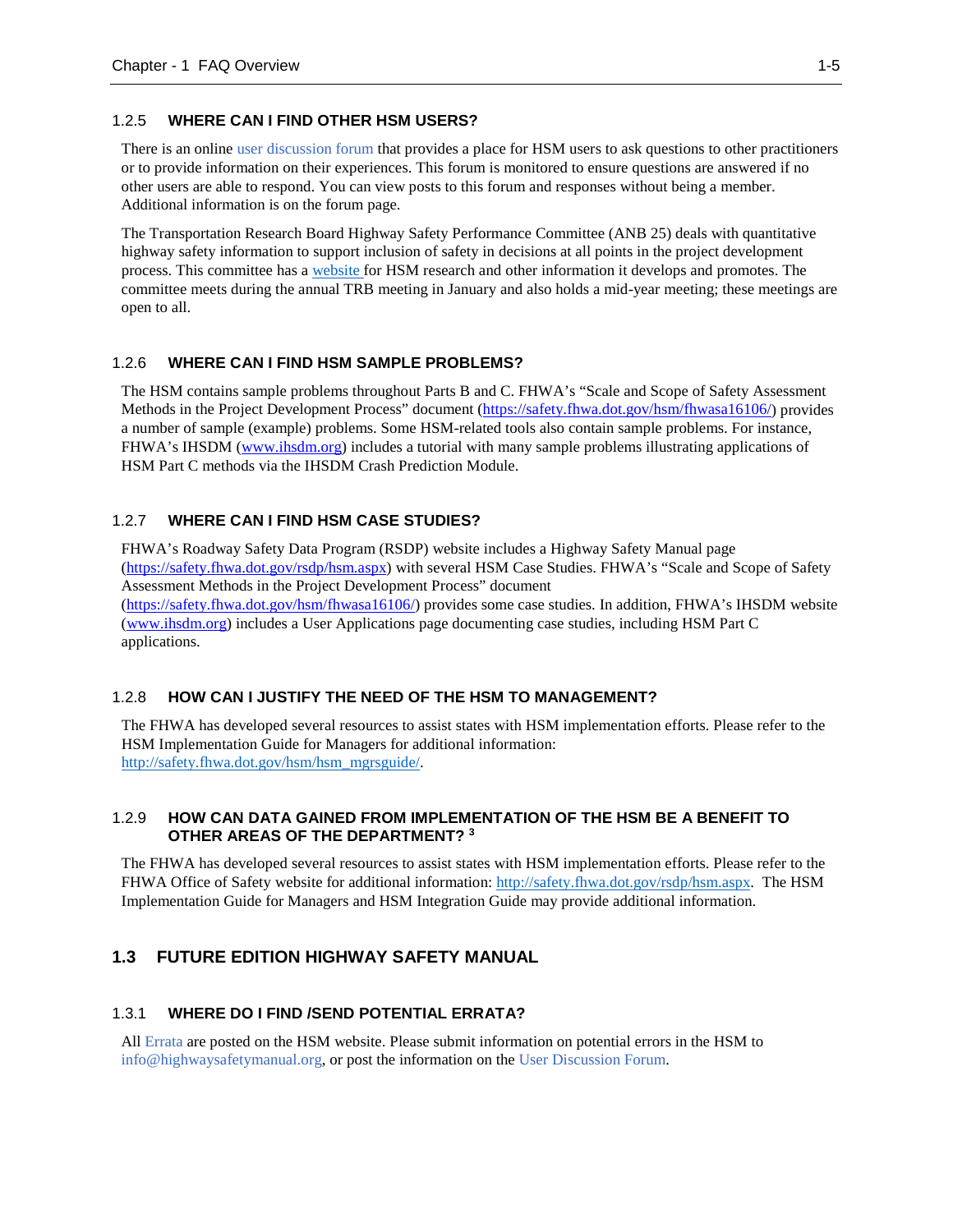#### <span id="page-14-0"></span>1.3.2 **HOW DO I SUGGEST ADDITIONS TO THE HSM?**

If you have suggestions on material to add to the HSM, please send a message to [info@highwaysafetymanual.org,](mailto:info@highwaysafetymanual.org) or post your suggestions on the [User Discussion Forum.](http://www.highwaysafetymanual.org/Pages/UserDiscussionForum.aspx)

#### <span id="page-14-1"></span>1.3.3 **WHEN WILL THE NEXT EDITION OF THE MANUAL BE PUBLISHED?**

Publication of the second full edition of the HSM is anticipated around 2020. The AASHTO HSM Steering Committee and the TRB Highway Safety Performance Committee have worked together closely on a workplan for the second edition, developed under the NCHRP 17-71 project. This work plan helps to prioritize research needed for future editions. To develop new crash predictive tools for the second edition HSM, AASHTO funded the NCHRP 17-58 project to develop safety prediction models for six-lane and one-way urban and suburban arterials, the NCHRP 17-62 project to improve the crash severity and collision type prediction models, the NCHRP 17-68 project to update the intersection crash prediction models, and the NCHRP 17-70 project to develop the crash prediction models and methods for roundabouts. The AASHTO HSM Steering Committee, TRB Highway Safety Performance Committee and NCHRP project managers are coordinating these research efforts to ensure that results from these research projects could be incorporated into the next edition HSM.

FHWA's [Crash Modification Factor Clearinghouse](http://www.cmfclearinghouse.org/) will periodically post new CMFs – new research is reviewed quarterly to identify CMFs for posting. You can also submit CMFs to be added to the database on the Clearinghouse website at [www.cmfclearinghouse.org.](http://www.cmfclearinghouse.org/) The Clearinghouse contains information on the [relationship](http://www.cmfclearinghouse.org/hsm.cfm)  [of the CMFs on the website to those published in the HSM.](http://www.cmfclearinghouse.org/hsm.cfm)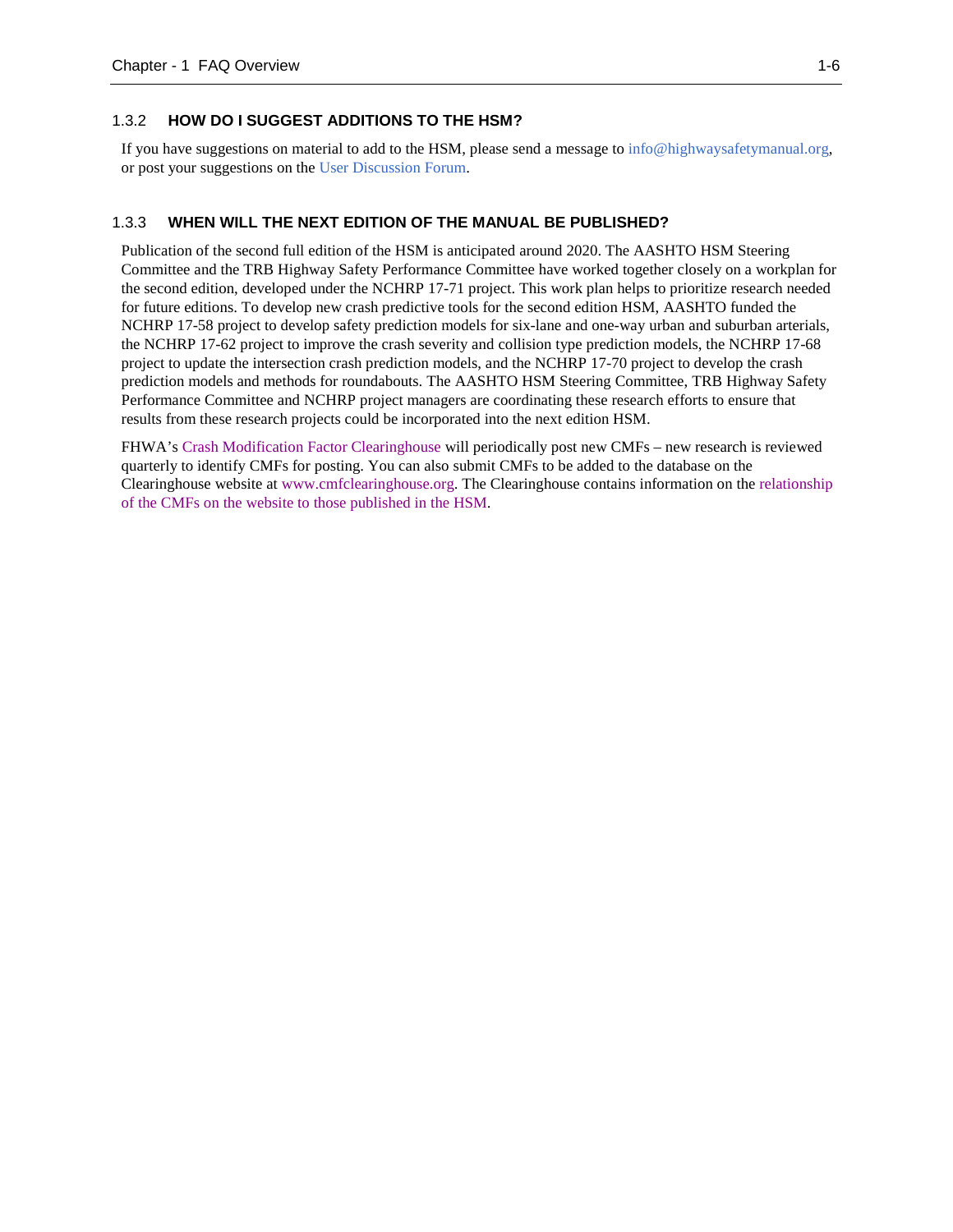## <span id="page-15-0"></span>**CHAPTER 2 FAQ FOR PART A – INTRODUCTION, HUMAN FACTORS, AND FUNDAMENTALS**

## <span id="page-15-1"></span>**2.1 FAQ FOR CHAPTER 1 – INTRODUCTION AND OVERVIEW**

None.

## <span id="page-15-2"></span>**2.2 FAQ FOR CHAPTER 2 – HUMAN FACTORS**

## <span id="page-15-3"></span>2.2.1 **HOW IS THE HIGHWAY SAFETY MANUAL RELATED TO THE NCHRP REPORT 600: HUMAN FACTORS GUIDELINES FOR ROAD SYSTEMS?**

<span id="page-15-4"></span>See question 1.1.7 under the FAQ Overview section.

## **2.3 FAQ FOR CHAPTER 3 – FUNDAMENTALS**

None.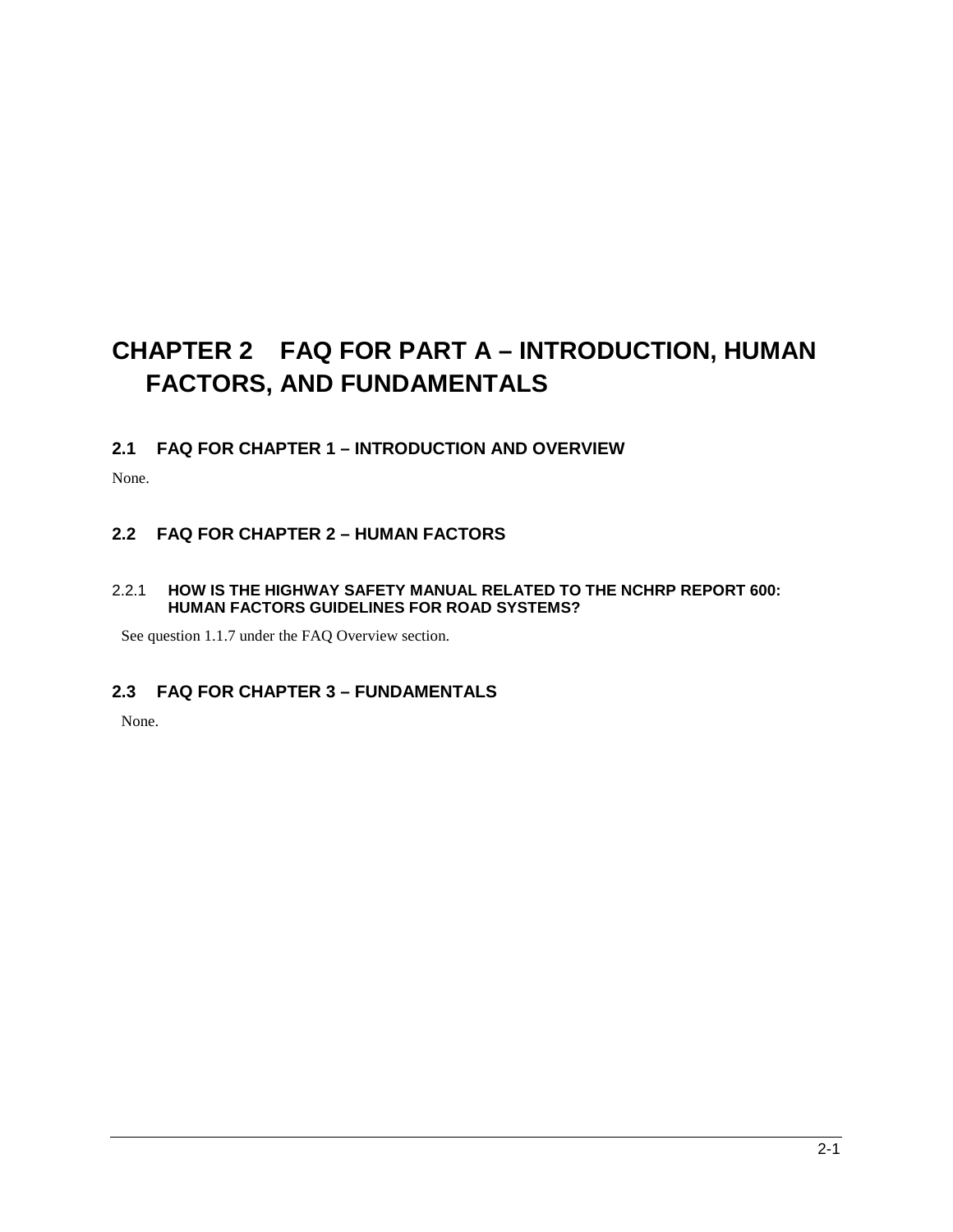## <span id="page-16-0"></span>**CHAPTER 3 FAQ FOR PART B – ROADWAY SAFETY MANAGEMENT PROCESS**

## <span id="page-16-1"></span>**3.1 FAQ FOR CHAPTER 4 – NETWORK SCREENING**

#### <span id="page-16-2"></span>3.1.1 **WHAT IS THE DIFFERENCE BETWEEN SAFETY PERFORMANCE FUNCTION (SPFS) FOR PART B NETWORK SCREENING VERSUS SPFS FOR PART C PREDICTIVE METHODS?**

The primary differences between Part B SPFs designed for network screening and Part C SPFs designed for predictive safety analyses include the level of specificity and the complexity of data needs. Part B SPFs model general roadway types and are typically more high-level and require less data to develop and to deploy than Part C SPFs, which model more specific roadway types using base conditions and crash modification factors. As a result, Part B SPFs are simpler to apply over a large roadway network during the network screening processes, though the results are less precise. Part C SPFs on the other hand are more complicated and require more resources to apply, making them better suited for use in project-level predictive safety analyses where a higher level of precision based on design elements is needed.

### <span id="page-16-3"></span>3.1.2 **SHOULD MINIMUM SEGMENT LENGTHS BE ESTABLISHED FOR USE IN HSM PART B ANALYSES?**

The HSM doesn't explicitly offer a minimum segment length to use for Part B analyses. However, in cases where segment lengths are shorter than the screening window length for the analysis method the results may be misleading. Aggregating similar, homogenous segments prior to conducting network screening (to reduce the number of short segments) will typically offer better performance. Analysts should identify and assess issues with short segments in screening results and determine if the short segments should be removed from consideration or if segment aggregation could mitigate any problems that arise.

#### <span id="page-16-4"></span>3.1.3 **HOW SHOULD CRASHES OF DIFFERENT SEVERITIES BE CONSIDERED IN ROADWAY NETWORK SCREENING PROCESS?**

In roadway network screening process, crashes of different severities could be considered with either of the following two methods. The first method is to develop SPFs for all crash severities; correspondingly, the predicted crashes will be calculated for all severities, and number of crashes under each severity could be determined by multiplying the total crashes with the relevant crash severity distribution or severity distribution function. The second method is to develop SPFs for each crash severity or for a specific set of crash severities (e.g., fatal, fatal and serious injury crashes, fatal and all injury crashes, etc.) to predict the focus severities directly.

Additionally, to help focus the network screening analysis on fatal and severe injury crashes, a couple methods can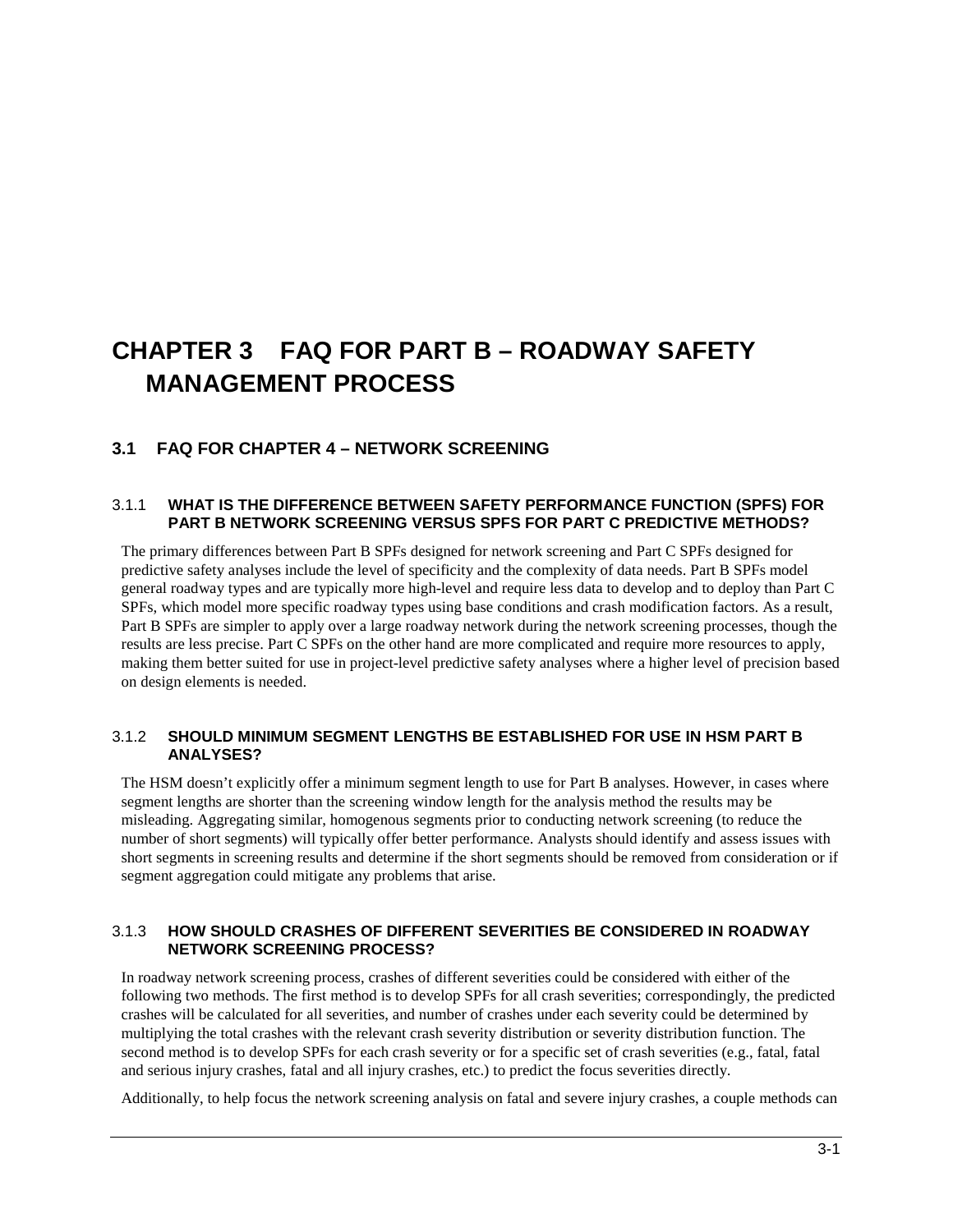be employed. A weighting factor can be applied to crashes under different severities to produce a weighted crash frequency (e.g., a weighting factor of 25 for fatal crashes, 10 for incapacitating injury crashes, and 1 for nonincapacitating injury crashes). Alternatively, equivalent property damage only (EPDO) factors can be applied to crashes by severity to determine a weighted crash frequency. EPDO factors indicate the equivalent cost of a crash in terms of property damage only (PDO) crash costs. For example, if a PDO crash has an estimated societal crash cost of \$10,000 and a fatal crash has an estimated societal crash cost of \$10,000,000, then the fatal crash EPDO factor would be the quotient of the two, equal to 1,000. Each crash is weighted by severity, and the total EPDO crash index is determined by adding the weights of all crashes at the site.

#### <span id="page-17-1"></span><span id="page-17-0"></span>**3.2 FAQ FOR CHAPTER 5 – DIAGNOSIS**

#### 3.2.1 **SHOULD DIAGNOSTIC ANALYSIS BE PERFORMED ONLY AT LOCATIONS SHOWING ELEVATED FREQUENCY OR SEVERITY OF CRASHES REFLECTED BY SPF?**

Diagnostic analysis should be performed on every project, because crash patterns susceptible to correction may exist with or without elevated frequency or severity of crashes reflected by SPF analysis. Every project presents an opportunity for possible safety improvement that can be discerned through diagnostic examination. A medical analogy offers a way of thinking about network screening and diagnostics. Vital signs, such as elevated body temperature can be thought of as a network screening using SPF, x-ray, blood tests, cardiograms etc. can be thought of as diagnostic examination using pattern recognition analysis of various crash attributes. It is important to realize that just as a patient may have a pathology not reflected by vital signs, a correctable crash pattern may exist with or without elevated frequency or severity of crashes detected by the SPF.

#### <span id="page-17-2"></span>3.2.2 **HOW CAN CMFS BE USED / APPLIED IN THE COUNTERMEASURE SELECTION PROCESS? (WHAT IS THE ROLE OF CMFS IN THE COUNTERMEASURE SELECTION PROCESS?)**

In this step, potential countermeasures are developed to address the contributing factors identified in the safety diagnosis. Physical, financial, and political constraints need to be taken into consideration during this task as well as the potential impacts on safety, mobility, and the environment. CMFs can provide valuable information to assist in the countermeasure selection process, particularly the quantification of safety impacts.

With respect to countermeasure selection, CMFs can play a valuable role by indicating which candidate treatments are associated with the greatest expected reductions in crashes. From the diagnosis step, a list of contributing factors is generated. The first step in the countermeasure selection process is to identify a list of potential countermeasures to address the specific contributing factors. Contributing factors and related treatments are identified in HSM 6.2.2 and the *NCHRP Report 500 Series [\[4\]](#page-52-1)* for several specific topics.

CMFs can help to reduce the list of potential treatments to more manageable levels by grading the treatments in terms of expected safety effectiveness. Those treatments with CMFs less than 1.0 are likely to result in a reduction in crashes, and can be carried forward for further evaluation, while treatments with CMFs greater than or equal to 1.0 may be eliminated from further consideration.

The CMF alone is not always enough information to immediately include or discount a treatment from further consideration. CMFs are developed using various study designs, sample sizes, and study periods. As such, there is a wide range in the quality and reliability of CMFs. The standard error of a CMF should be considered as it indicates the potential variability in the estimate. The standard error can be used to define a confidence interval which indicates the range of values that contain the true treatment effect with a given level of confidence. A CMF confidence interval which includes 1.0 suggests that a treatment is not highly effective and may be completely ineffective. Consequently, it would be reasonable to give less consideration to treatments for which the associated CMF has a confidence interval that includes 1.0. Furthermore, it may be prudent in some situations to give greater consideration to treatments with smaller confidence intervals because of the greater level of certainty in the results.

[\(FHWA's Quick Start Guide to Using CMFs\)](https://safety.fhwa.dot.gov/rsdp/downloads/fhwasa17007.pdf)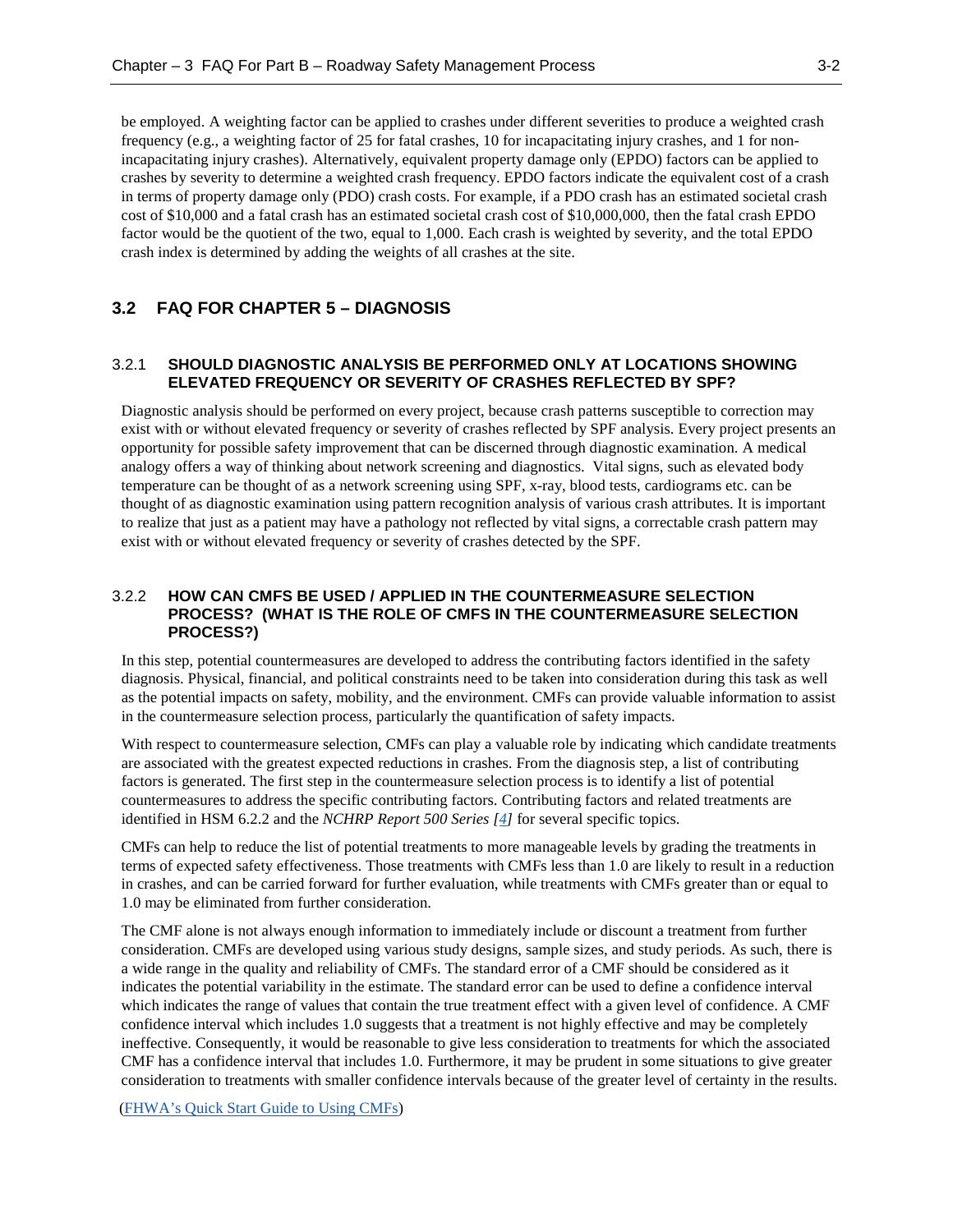### <span id="page-18-1"></span><span id="page-18-0"></span>**3.3 FAQ FOR CHAPTER 7 – ECONOMIC APPRAISAL**

#### 3.3.1 **HOW CAN CMFS BE USED AND APPLIED IN THE ECONOMIC APPRAISAL PROCESS? WHAT IS THE ROLE OF CMFS IN THE ECONOMIC APPRAISAL PROCESS? 1**

The economic appraisal step of the highway safety management process seeks to compare the benefits of safety improvements to the costs of implementing those improvements. There are two main types of economic appraisals: benefit-cost analysis and cost-effectiveness analysis. In benefit-cost analyses, the safety benefits of potential treatments are translated into monetary values and then compared to treatment costs. In contrast, a costeffectiveness analysis does not convert safety benefits into monetary terms. Instead, the cumulative treatment costs are divided by the estimated number of reduced crashes to approximate the cost per crash reduced. CMFs may be utilized in either type of analysis to estimate the reduction in crashes.

With respect to the economic appraisal, the main function of CMFs is to help estimate the benefits of proposed treatments as part of benefit-cost or cost-effectiveness analyses. Depending on which type of economic appraisal is conducted, benefits may be quantified in different forms. In a benefit-cost analysis, benefits are measured in terms of monetary values. Specifically, estimated crash reductions are converted to monetary values using average crash costs. In a cost-effectiveness analysis, benefits are quantified simply as the estimated reduction in crashes. In either case, CMFs are used to estimate the change in crash frequency associated with proposed treatments.

#### <span id="page-18-2"></span>3.3.2 **WHAT ECONOMIC MEASURES INDICATE WHETHER A PROJECT IS ECONOMICALLY JUSTIFIED?**

A common performance measure for whether or not a project is economically justified from a safety perspective includes a benefit-cost ratio of greater than 1.0 as well as a net present value of greater than zero dollars. All lifecycle costs and safety benefits (i.e., avoided crash losses, injuries prevented, etc.) should be considered when determining a project's benefit-cost ratio or net present value. For a more comprehensive economic analysis, operational, environmental, and other costs and benefits can be considered, though these are beyond the scope of the Highway Safety Manual.

It is important to note that economic justification does not automatically warrant a project's funding and construction. All economically justified projects should be prioritized and ranked against other projects to determine the set of potential projects representing the best possible investments across a roadway network.

#### <span id="page-18-3"></span>3.3.3 **HOW CAN ECONOMIC APPRAISAL METHODS BE USED FOR BUDGET SETTING?**

Economic analyses can be used to set budgets during early stages of exploring proposed projects and selecting final countermeasures. When planners or designers are trying to select treatments and develop alternatives that meet a minimum benefit-cost ratio, they can use various CMFs to determine the allowable budget at each level of crash reduction. Safety benefits are typically determined by multiplying the existing crash frequency by the crash reduction determined by a CMF. If the desired benefit-cost ratio and crash reduction are known, and the site has a given crash frequency, then the cost (i.e., budget) can be determined by solving for the cost variable in the benefitcost ratio equation. Analysts can iterate situations with several CMFs to determine maximum budgets for each situation to achieve the desired benefit-cost ratio.

#### <span id="page-18-4"></span>3.3.4 **WHAT ARE THE IMPACTS OF USING OBSERVED CRASH FREQUENCY IN ECONOMIC ANALYSES?**

Using observed crash frequency may overestimate the long-term average frequency of less common crash severities and types (e.g., fatal and serious injury crashes). For example, considering a five-year crash history, sites with fatal crashes can never have less than 0.2 fatal crashes per year (i.e., one fatal crash over the five years). It is unlikely that most sites will continue to have at least one fatal crash every five years in this manner. Given a fatal crash unit cost of \$10,000,000, the minimum fatal crash unit cost that at a site could have is \$2,000,000 per year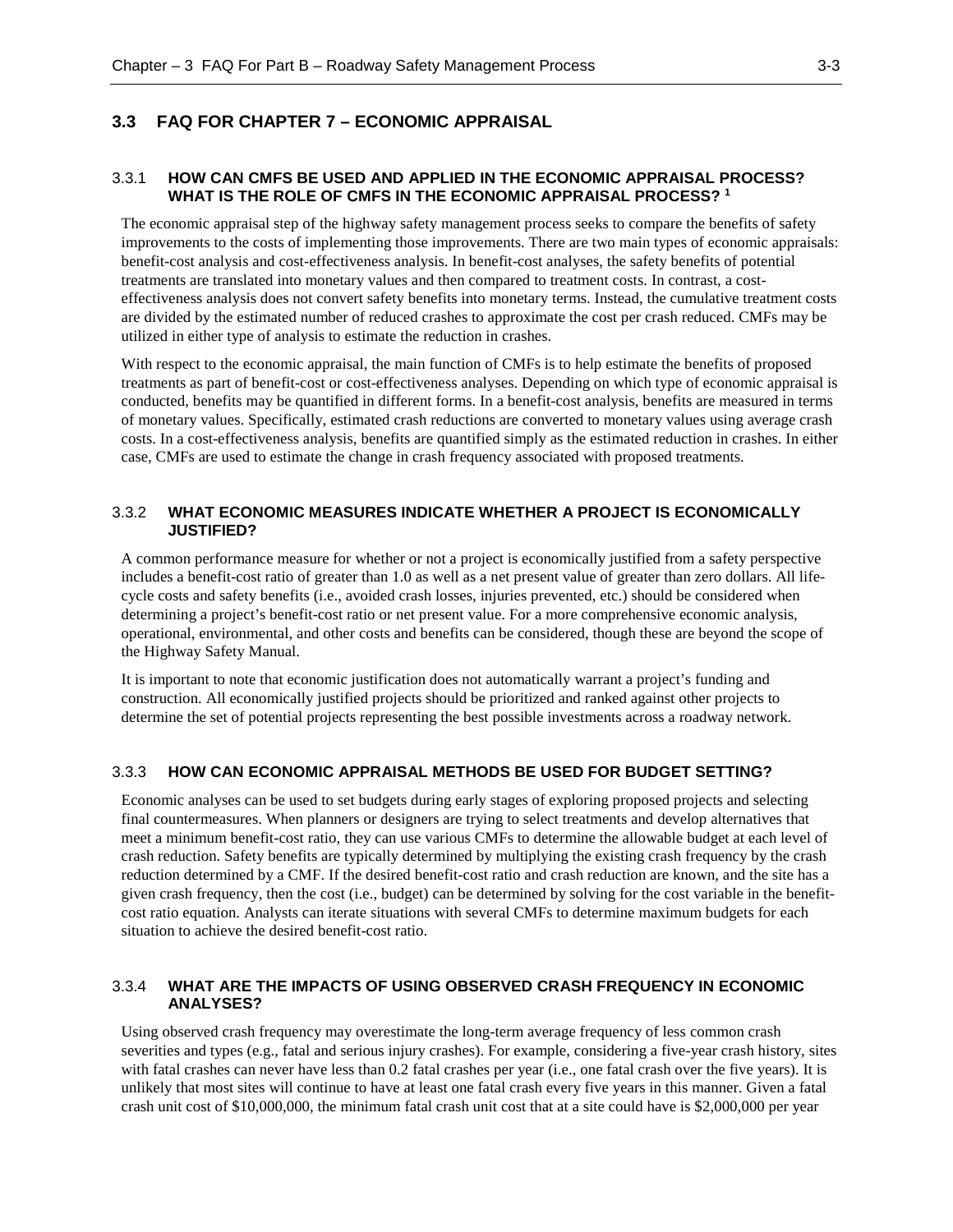due to the relatively short-term average and the fact that only whole numbers of crashes occur. The annual cost of just one fatal crash is equal to many lower severity crashes. This imprecise estimation of fatal crash frequency is the source of perceived a bias caused by a high fatal crash unit cost in determining safety benefits. However, SPFs can more accurately predict a long-term average fatal crash frequency (e.g., in the order of 0.02 fatal crashes per year, yielding \$200,000 annual crash costs and eliminating this perceived bias) based on data from potentially thousands of site-years at similar locations.

Using the EB method to combine the observed crash history of a given site with the crash prediction from an appropriate SPF is a more reliable way to estimate the long-term average frequency of crashes; however, in some cases, the predicted crash frequency alone is more appropriate. If a long-term average observed crash history is available (e.g., 10 or more years) with mostly unchanged conditions at the site, using the longer period is recommended when applying observed crash frequency in safety BCA. However, although the data may be available, it can be difficult to account for other changes over time without SPFs.

#### <span id="page-19-0"></span>3.3.5 **SHOULD ECONOMIC OR COMPREHENSIVE CRASH COSTS BE USED IN ECONOMIC ANALYSES?**

The comprehensive cost of crashes should be used in economic analyses to capture the full burden of crashes on the public.

#### <span id="page-19-1"></span>3.3.6 **CAN CERTAIN CRASH TYPES OR SEVERITIES BE IGNORED IN ECONOMIC ANALYSES?**

No—all crash types and severities should be included in economic analyses. Ignoring some crash types and severities can be conservative when projects reduce those crashes; however, when countermeasures increase these crash types or severities the impacts on the project must be considered. The best practice is to include all crash types and severities in economic analyses for completeness and consistency.

#### <span id="page-19-2"></span>3.3.7 **HOW SHOULD WEIGHTED CRASH COSTS BE DETERMINED?**

Weighted crash costs (e.g., the cost for an average fatal or serious injury crash) should be determined by calculating the weighted average of the costs for each individual crash severity. A minimum of five years of crash data (or fewer if prior years are not representative of future years) should be used to calculate the severity distributions. For example, consider a fatal crash cost of \$10,000,000, serious injury crash cost of \$1,000,000, and an average of 100 fatal crashes and 400 serious injury crashes occurring each year. The weighted fatal and serious injury crash costs is calculated as the sum of 20 percent of \$10,000,000 plus 80 percent of \$1,000,000, or \$2,800,000.

#### <span id="page-19-3"></span>3.3.8 **WHAT ARE THE IMPACTS OF USING WEIGHTED CRASH COSTS IN ECONOMIC ANALYSES?**

Weighted crash costs increase the value of lower severity crashes and decrease the value of higher severity crashes. Weighted crash costs should be calculated with the severity distribution for crashes to which they're applied (e.g., use statewide severity distribution for developing and applying weighted crash costs within that state).

#### <span id="page-19-4"></span>3.3.9 **CAN DIFFERENT CRASH COSTS BE USED FOR DIFFERENT PURPOSES?**

Yes, agencies can select and apply different crash costs for different purposes. However, it is important that the same set of crash costs be used in economic appraisals for projects that compete for the same funding so the projects are prioritized fairly. Additionally, agencies should strive to use the most updated and accurate crash costs available in all analyses.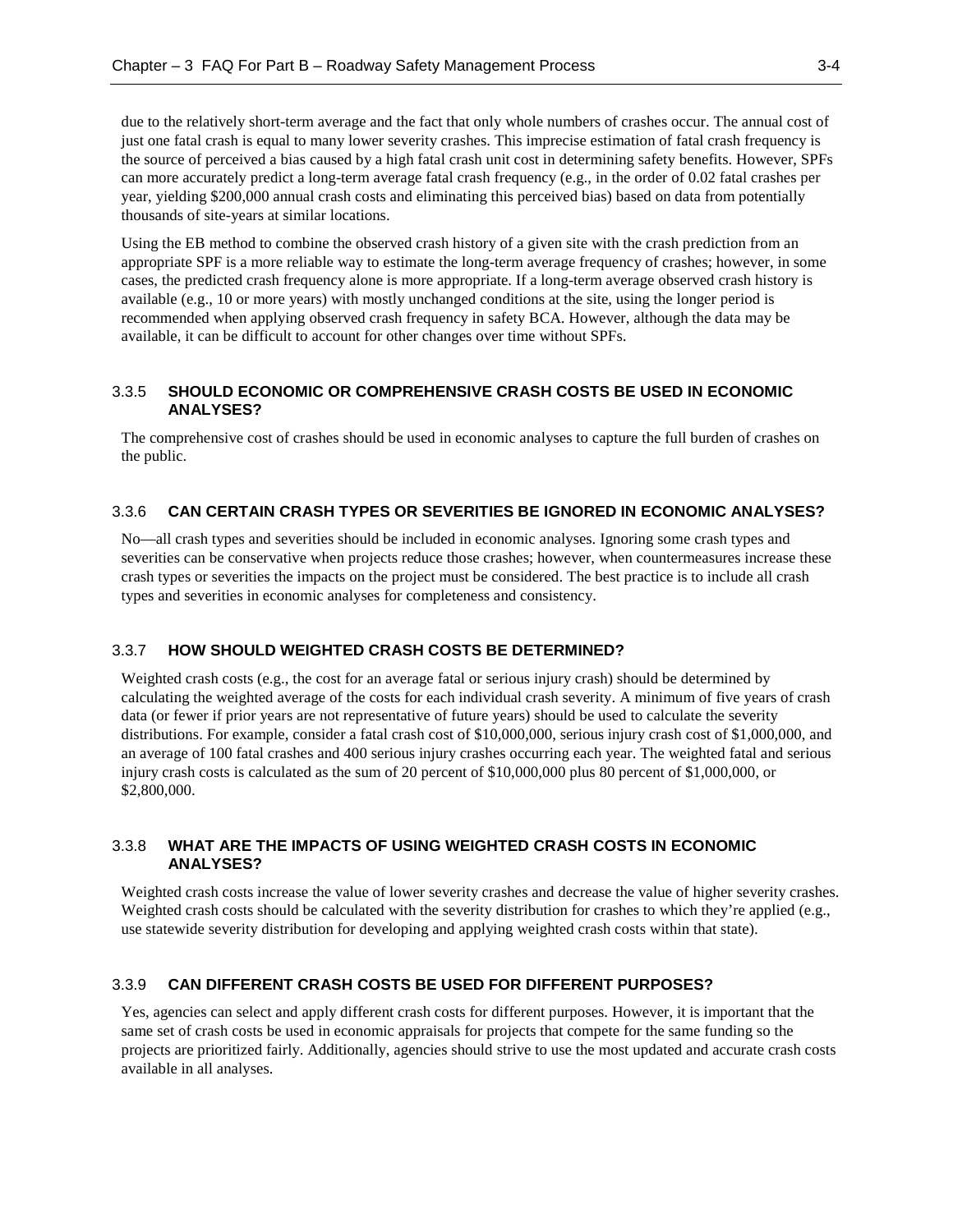#### <span id="page-20-0"></span>3.3.10 **WHAT ARE THE IMPACTS OF USING CONSERVATIVE CRASH COSTS IN ECONOMIC ANALYSES?**

Conservativeness in crash costs typically implies using artificially lower crash cost values in analysis. Conservative crash costs can improve the chance that constructed projects meet a desired benefit-cost ratio and crash reduction. However, conservative crash costs do not account for the full burden of crashes, and some projects that may be economically justified with full crash costs may not appear justified with conservative costs. Regardless of whether conservative crash costs are applied, consistent crash costs should be used for all competing projects and alternatives.

## <span id="page-20-2"></span><span id="page-20-1"></span>**3.4 FAQ FOR CHAPTER 8 – PRIORITIZE PROJECTS**

#### 3.4.1 **WHAT IS THE IDEAL METHOD TO PRIORITIZE PROJECTS OR ALTERNATIVES WITHIN A BUDGET?**

The purpose of project prioritization is to rank projects or alternatives by their cost-effectiveness or magnitude of crash reduction to achieve the highest possible return on investment and net present value of a safety improvement program. To determine the most cost-efficient projects and alternatives within a budget, benefit-cost ratios should be used as the prioritization measure. This method is the default for prioritizing safety projects. Ranking projects by their benefit-cost ratios maximizes the net present value and benefit-cost ratio (i.e., return on investment) of the overall program.

#### <span id="page-20-3"></span>3.4.2 **WHAT IS THE IDEAL METHOD TO PRIORITIZE THE PROJECTS OR ALTERNATIVES WITH THE LARGEST CRASH REDUCTION REGARDLESS OF COST?**

In some cases, prioritizing by benefit-cost ratios will yield projects or alternatives that do not provide a sufficient level of crash reduction (e.g., as determined by project stakeholders). To determine the projects and alternatives that provide the largest crash reduction (regardless of cost), net present value should be used as the prioritization measure. Analysts and stakeholders can consider less cost-efficient alternatives to achieve a higher level of crash reduction for a project, which may result in a loss of overall program effectiveness. If a lower crash reduction was acceptable at a lower cost (i.e., the more cost-efficient alternative), then the excess funding could potentially be allocated to another, more cost-efficient, project somewhere else in the network.

#### <span id="page-20-4"></span>3.4.3 **WHEN SHOULD THE INCREMENTAL BENEFIT-COST ANALYSIS METHOD BE USED?**

While calculated differently, net benefits and incremental benefit-cost analysis always produce the same priority ranking. The incremental benefit-cost analysis method is not necessary in practice and does not provide any additional insights into the relative priorities of projects compared to ranking by net present value. Question 3.4.4 discusses the use of net present value in project prioritization.

#### <span id="page-20-5"></span>3.4.4 **WHAT ARE INDEPENDENT AND MUTUALLY EXCLUSIVE PROJECTS, AND HOW DO THEY AFFECT PRIORITIZATION?**

Independent projects and alternatives are those that can be implemented regardless of whether other projects and alternatives are implemented (e.g., rumble strips and signing). Mutually exclusive projects and alternatives are those that cannot be implemented when others are implemented (e.g., a stop-controlled intersection can be converted into either a signalized intersection or a roundabout—not both).

Independent and mutually exclusive projects should be prioritized in the same manner, ranked by benefit-cost ratios.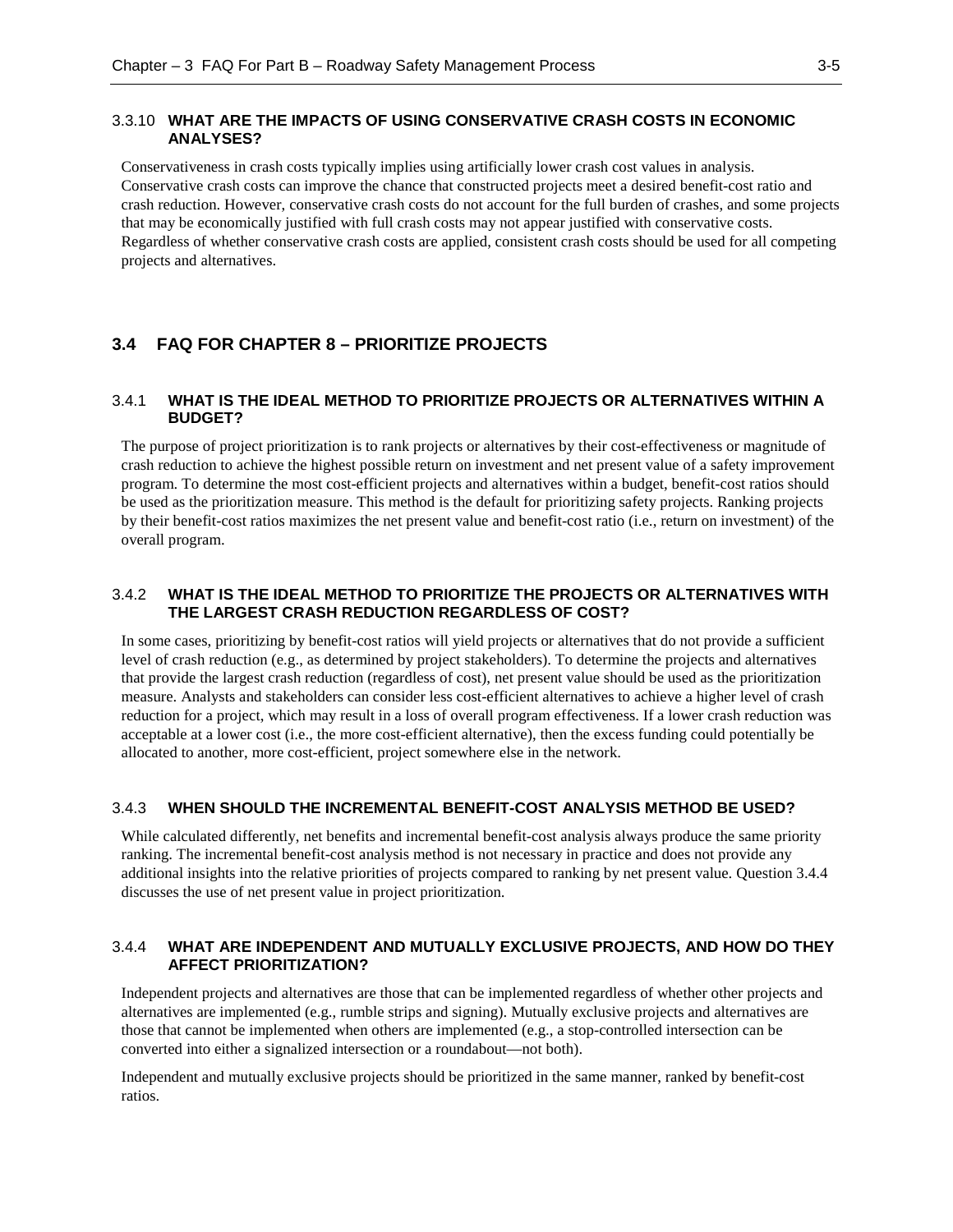Traditionally, independent projects have been ranked by benefit-cost ratio, assuming funds can be distributed to the most cost-efficient independent projects and alternatives. Mutually exclusive projects and alternatives have been ranked by net present value assuming the largest crash reduction is desired amongst mutually exclusive alternatives. However, net present value prioritization does not consider network-wide performance due to its limitations in comparing project costs.

### <span id="page-21-1"></span><span id="page-21-0"></span>**3.5 FAQ FOR CHAPTER 9 – SAFETY EFFECTIVENESS EVALUATION**

#### 3.5.1 **WHAT IS THE ROLE OF CMFS IN SAFETY EFFECTIVENESS EVALUATION?**

The safety effectiveness evaluation step of the roadway safety management process assesses how an implemented safety treatment or set of safety treatments affected the frequency and severity of crashes. During this step, evaluations of individual treatments or combinations of treatments can be carried out based on various performance measures. It is often possible to develop CMFs in this step of the process. If the goal is to develop CMFs, there are numerous study designs that can be utilized which have varying levels of complexity and quality. More information about the various approaches to develop CMFs can be found in *A Guide to Developing Quality Crash Modification Factors [\[5\]](#page-52-2)* and *Recommended Protocols for Developing Crash Modification Factors [\[6\]](#page-52-3)*. This step is intended to provide quantitative indicators of effectiveness in order to guide future highway safety decision-making and policy development.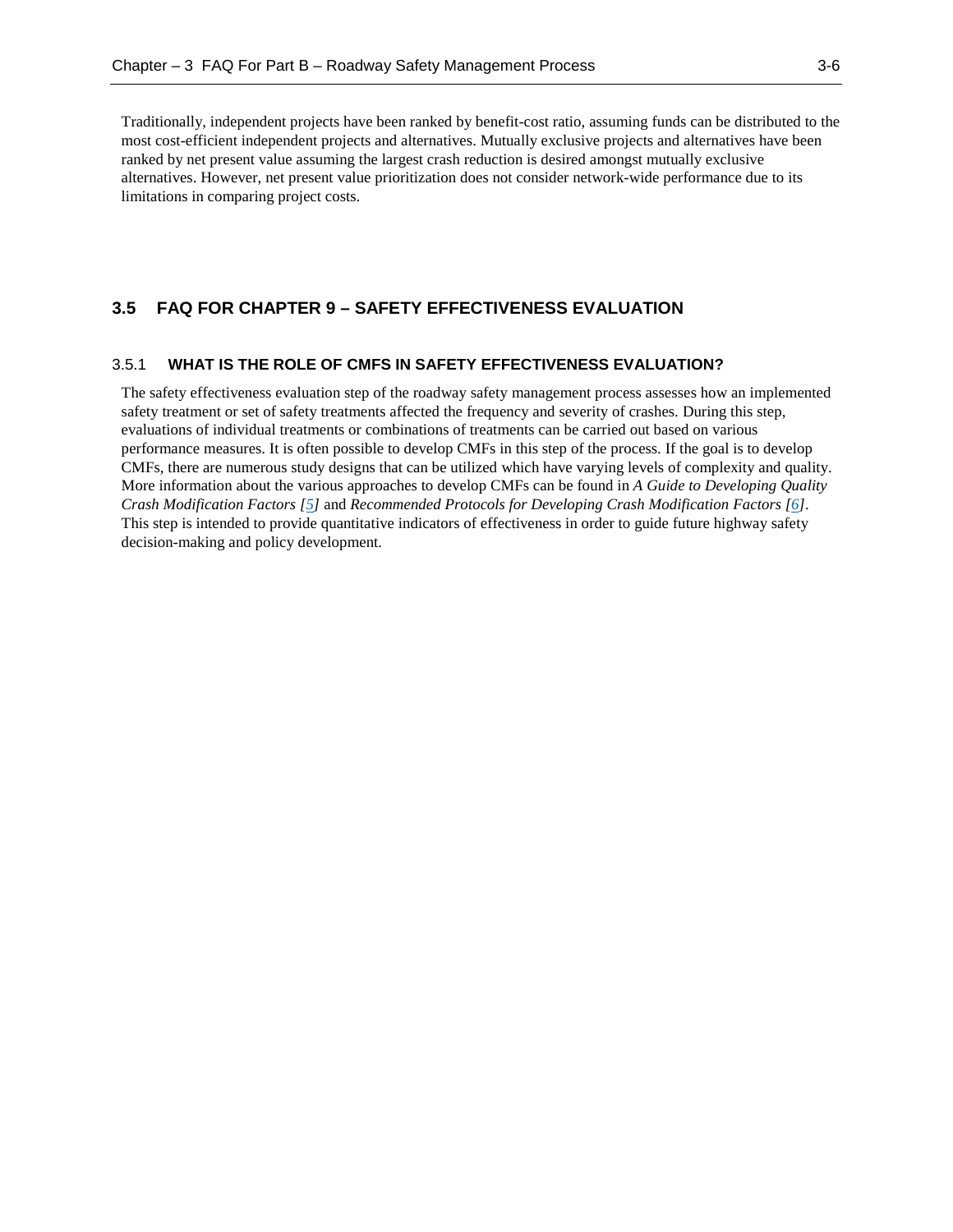## <span id="page-22-0"></span>**CHAPTER 4 FAQ FOR PART C – PREDICTIVE METHOD**

## <span id="page-22-1"></span>**4.1 BACKGROUND**

#### <span id="page-22-2"></span>4.1.1 **WHAT ARE THE LIMITATIONS OF CURRENT HSM PART C CRASH PREDICTIVE MODELS?**

The HSM Part C crash prediction models provide transportation professionals with knowledge, techniques, and methodologies to quantify the safety-related effects of transportation decisions. The HSM Part C, however, still doesn't include the crash predictive models for the following roadway facilities:

- Full impacts on non-motorists;
- All-way stop controlled intersections;
- $\blacksquare$  Intersections with more than 4 legs;
- One-way streets;
- <sup>3</sup>-leg signalized intersections on rural 2-lane/rural multilane roads;
- **ETC/toll plazas on freeways;**
- HOV/HOT lanes on freeways;
- Ramp metering on freeways.

#### <span id="page-22-3"></span>4.1.2 **WHERE CAN I FIND INFORMATION ON SAFETY ANALYSIS FOR SPECIFIC CONDITIONS SUCH AS ANIMAL CRASHES, PEDESTRIANS AND BICYCLES, PARKING, ONE-WAY STREETS, AND AT-GRADE RAIL CROSSING?**

#### *1. Animal crashes?*

The HSM provides default percentages of animal crashes for use in Part C predictive models. For rural two-lane roads, this information is in Chapter 10. Chapter 12 contains the information for urban and suburban arterials. For single-vehicle crashes on freeways and interchanges, the information is in Chapter 18 and 19. For rural multilane roads (Chapter 11), this information is not available. If percentages of animal crashes are available for a state or region for which an analysis is being performed, these values can be used instead of those provided by the HSM.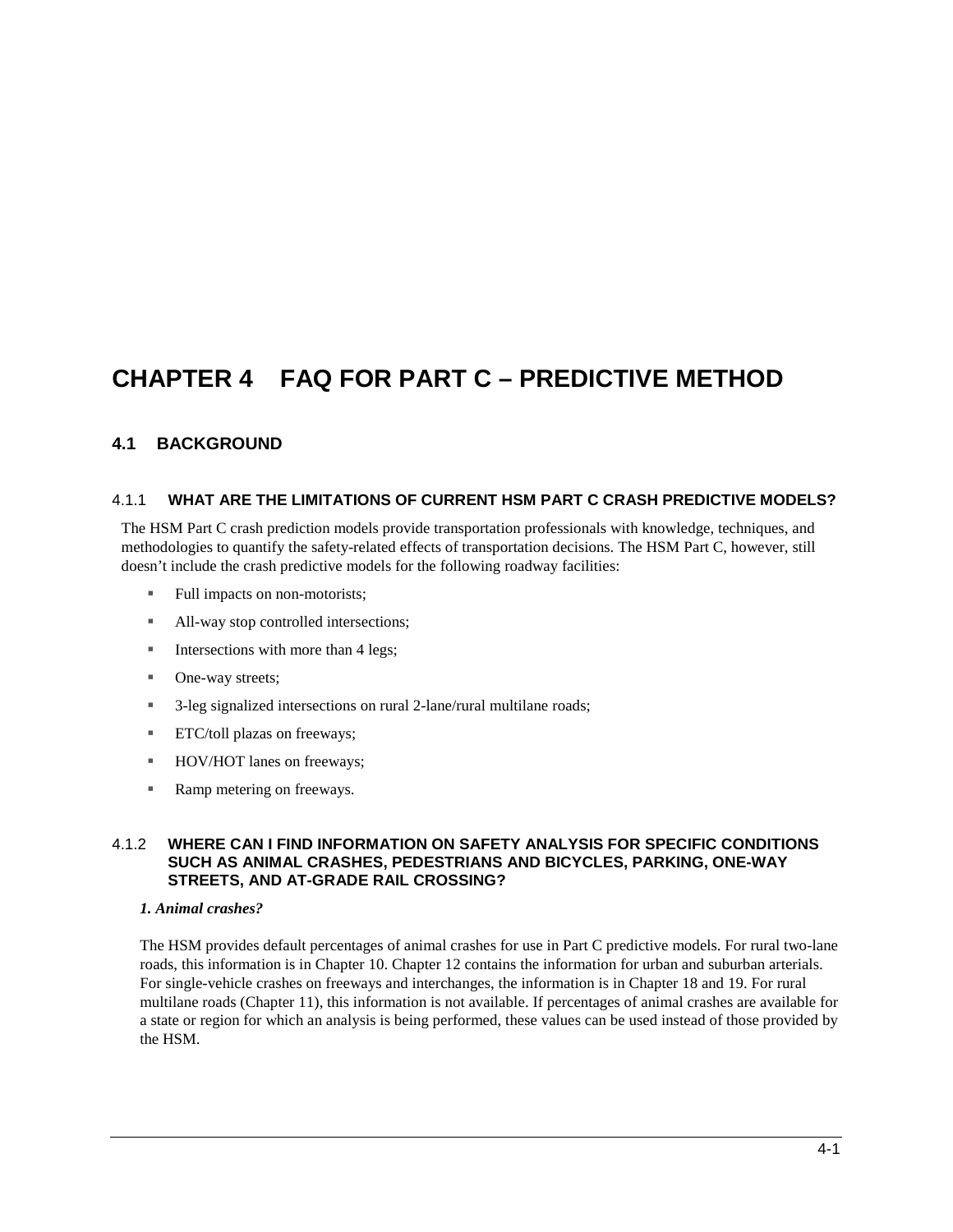#### *2. Pedestrians? Bicycles?*

HSM information on non-motorized road users is included in Chapters 12, 13 and 14. Chapter 12 includes a pedestrian crash prediction method for signalized intersections, including SPFs and CMFs; pedestrian crash adjustment factors for stop-controlled intersections and segments; and bicycle crash adjustment factors for segments and intersections. Chapter 13, on crash modification factors for roadway segments, contains information on the expected impact of treatments related to pedestrians and bicyclists. There is not enough information available to develop crash modifications factors, but this chapter does contain information on trends. Chapter 14, on crash modification factors for intersections, provides the CMFs for several treatments, including converting minor-road stop control into an all-way stop control, removing unwarranted signals, providing intersection illumination, and permitting right-turn-on-red. For some other treatments (such as narrowing roadway at pedestrian crossing, installing raised pedestrian crosswalk and installing pedestrian signal heads at signalized intersection), there is not enough information available to develop CMFs, but this chapter does contain information on trends. The NCHRP 17-84 project is currently underway and will develop safety performance functions for pedestrian and bicycle crashes. This information is expected to be included in a future edition of the HSM once the project has been completed.

#### *3. Parking?*

While expected impacts of treatments related to on-street parking are discussed in the HSM (Part D, Chapter 13), many issues related to parking have not undergone the type of study necessary for inclusion in the HSM. An on-street parking CMF is part of the crash prediction method for urban/suburban arterials in Chapter 12.

#### *4. One-way streets?*

The HSM briefly discusses the expected impact of removing an unwarranted signal on a one-way street (Part D, Chapter 14) and converting one-way streets to two-way (Part D, Chapter 17). Predictive methods for one-way urban/suburban arterials were included i[n research](http://apps.trb.org/cmsfeed/TRBNetProjectDisplay.asp?ProjectID=3180) sponsored by the National Cooperative Highway Research Program (project 17-58); these methods are candidates for inclusion in the HSM2.

#### *5. At-grade rail crossings?*

The HSM will provide some information on crash effects of treatments related to highway-rail grade crossing traffic control and operational elements (Part D, Chapter 16). There are crash modification factors for signs and markings, signals and gate (active and passive), and illumination. There are a few other treatments for which trends are discussed, but for which enough information was not available to provide a CMF. These treatments are strobes, four-quadrant gates, pre-signals, and constant warning time devices.

#### <span id="page-23-0"></span>4.1.3 **WHAT IS THE DIFFERENCE BETWEEN SAFETY PERFORMANCE FUNCTIONS (SPFS) FOR NETWORK SCREENING VERSUS SPFS FOR PREDICTION?**

The primary differences between Part B SPFs designed for network screening and Part C SPFs designed for predictive safety analyses include the level of specificity and the complexity of data needs. Part B SPFs model general roadway types and are typically more high-level and require less data to develop and to deploy than Part C SPFs, which model more specific roadway types using base conditions and crash modification factors. As a result, Part B SPFs are simpler to apply over a large roadway network during the network screening processes, though the results are less precise. Part C SPFs on the other hand are more complicated and require more resources to apply, making them better suited for use in project-level predictive safety analyses where a higher level of precision based on design elements is needed.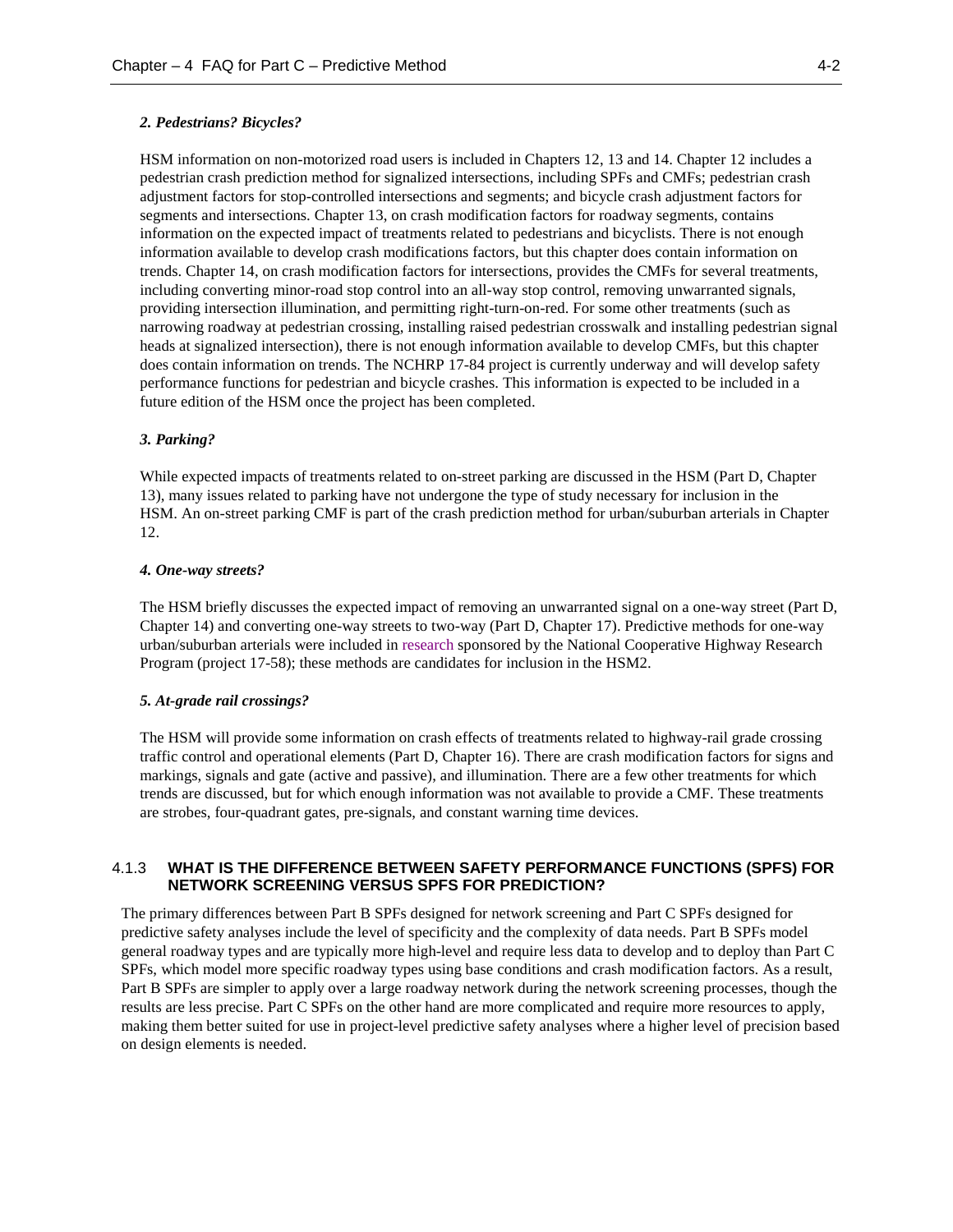## <span id="page-24-1"></span><span id="page-24-0"></span>**4.2 FAQ FOR DATA REQUIREMENTS AND PREPARATION**

#### 4.2.1 **IS THERE A MINIMUM LENGTH CRITERIA FOR SEGMENTS TO BE USED IN HSM PART C ANALYSES?**

There is no minimum segment length necessary for use in HSM Part C analyses to estimate the predicted crash frequency  $(N_p)$ . The procedures have been developed so they can be applied to homogeneous segments as long or short as necessary. If a project being analyzed includes numerous segments shorter than 0.1 mi, consideration might be given to using the project-level Empirical Bayes (EB) procedure rather than the site-specific EB procedure to determine the expected crash frequency  $(N_e)$  because the locations of observed crashes may not be sufficiently accurate for application of the site-specific EB procedure. The site-specific and project level EB procedures are presented in HSM Part C Appendices A.2.4 and A.2.5, respectively.

For SPF development, a minimum roadway segment length of 0.1 mi is desirable. Shorter roadway segments are undesirable because data on crash locations may not be accurate enough to assign each crash to the appropriate road segment. Thus, segments shorter than 0.1 mi should generally not be included in data bases for SPF development.

#### <span id="page-24-2"></span>4.2.2 **ARE THERE ADVANTAGES TO HAVING SEGMENTS OF A MINIMUM LENGTH WHEN USING PART C METHODS?**

Part C provides the following guidance on this issue:

- "When dividing roadway facilities into small homogenous roadway segments, limiting the segment length to a minimum of 0.10 miles will decrease data collection and management efforts." (p. 10-8)
- "When dividing roadway facilities into small homogenous roadway segments, limiting the segment length to a minimum of 0.10 miles will minimize calculation efforts and not affect results." (p. 10-13)

Note: See **Chapter 6 – FAQ for HSM-Related Tools** for more information on software tools for implementing HSM Part C which automatically divide roadway facilities into homogeneous segments (e.g., FHWA's Interactive Highway Safety Design Model).

#### <span id="page-24-3"></span>4.2.3 **IS USING ESTIMATED AADT VALUES ACCEPTABLE WHEN APPLYING HSM PART C MODELS?**

In general, the application of the predictive methods depends on the number of crashes and accurate AADT estimates. Highway agencies generally have reasonable AADT estimates for roadway segments on the state highway system, though AADT values are sometimes unavailable for local roads. In these cases, estimates need to be made to provide exposure data for crash analysis tools. Overall, such estimates are acceptable, though it is critical to note that the better the estimates, the better the results.

For FHWA guidance on practices for properly estimating AADT values, refer to their 2015 report [\(https://www.fhwa.dot.gov/policyinformation/travel\\_monitoring/pubs/aadt/aadt\\_task\\_2\\_final\\_report\\_jan\\_2015.pdf](https://www.fhwa.dot.gov/policyinformation/travel_monitoring/pubs/aadt/aadt_task_2_final_report_jan_2015.pdf) ).

#### <span id="page-24-4"></span>4.2.4 **FOR THE PART C PREDICTIVE METHODS, IS THERE A MINIMUM AADT THAT IS NEEDED TO MAKE HSM ANALYSIS VALID?**

Each of the Part C chapters (i.e., 10, 11, 12, 18, and 19) specifies the AADT volume range for each SPF. The range includes the minimum AADT volume and maximum AADT volume that the SPF's developers believe are appropriate for the SPF based on consideration of the volume levels represented in the database used to develop the SPF. Estimates obtained from the SPF should be most reliable when the AADT of the subject site is within this range. Application of the SPFs to sites with AADT volumes substantially outside this range may not provide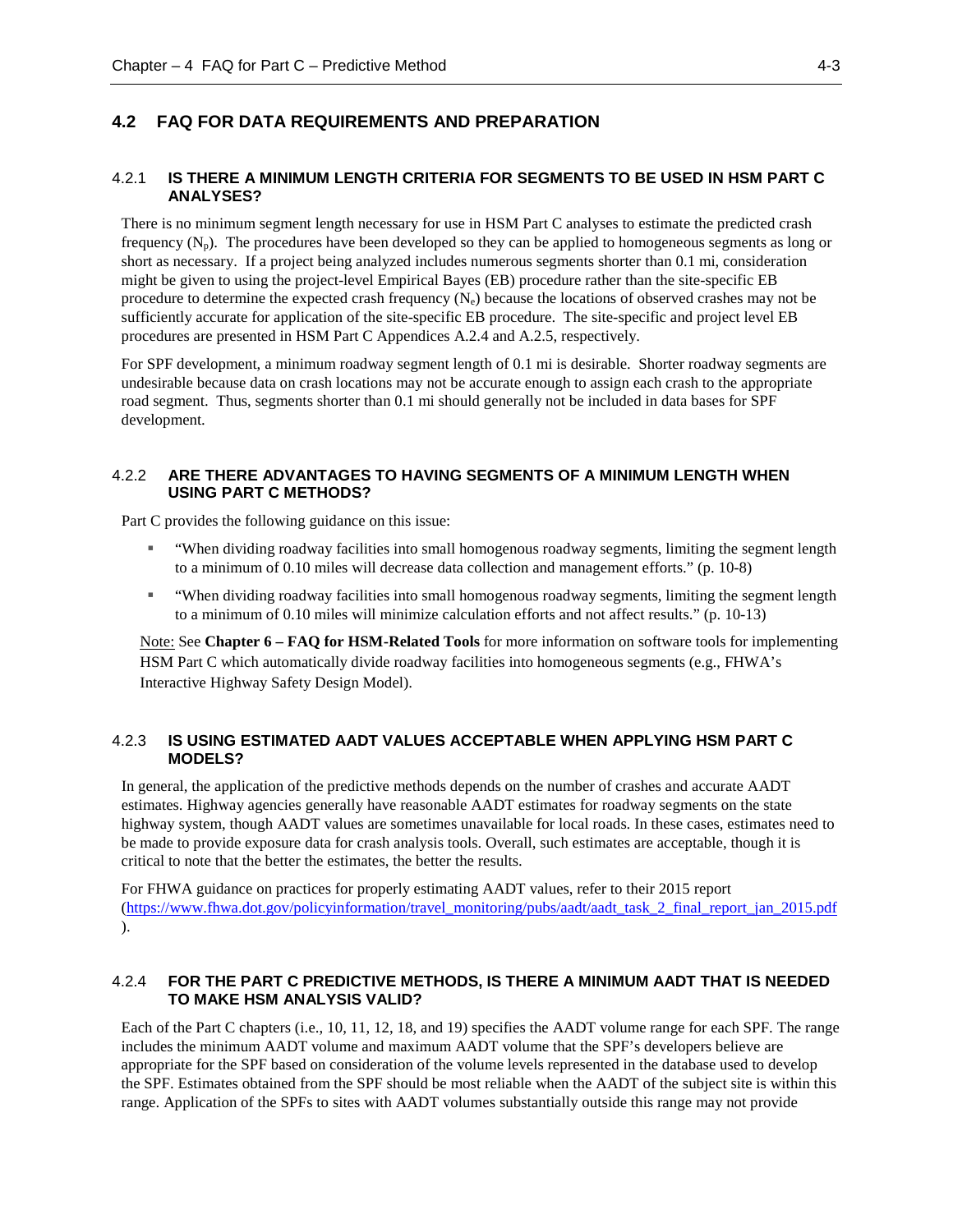<span id="page-25-0"></span>reliable results.

#### 4.2.5 **UNDER WHAT CONDITIONS IS IT APPROPRIATE TO APPLY THE EB PROCEDURE?**

As noted in HSM Volume 2, Section A.2.1 (Determine Whether the EB Method is Applicable): "If a future project is being planned, then the nature of that future project should be considered in deciding whether to apply the EB Method.

The EB Method should be applied for the analyses involving the following future project types:

- Sites at which the roadway geometrics and traffic control are not being changed (e.g., the "do-nothing" alternative);
- **Projects in which the roadway cross section is modified but the basic number of through lanes remains the** same (This would include, for example, projects for which lanes or shoulders were widened or the roadside was improved, but the roadway remained a rural two-lane highway);
- Projects in which minor changes in alignment are made, such as flattening individual horizontal curves while leaving most of the alignment intact;
- Projects in which a passing lane or a short four-lane section is added to a rural two-lane, two-way road to increase passing opportunities; and
- Any combination of the above improvements.

The EB Method is not applicable to the following types of improvements:

- Projects in which a new alignment is developed for a substantial proportion of the project length; and
- Intersections at which the basic number of intersection legs or type of traffic control is changed as part of a project."

#### <span id="page-25-1"></span>4.2.6 **IF THE EB PROCEDURE IS APPLICABLE FOR ONLY SOME SITES (HOMOGENEOUS SEGMENTS OR INTERSECTIONS) WITHIN A PROJECT, IS IT APPROPRIATE TO APPLY THE EB TO THOSE SITES AND NOT OTHERS – OR SHOULD EB ONLY BE USED IF IT CAN BE APPLIED TO ALL SITES IN A PROJECT?**

As noted in HSM Volume 2, Section A.2.1 (Determine Whether the EB Method is Applicable):

"If the EB Method is applied to individual roadway segments and intersections, and some roadway segments and intersections within the project limits will not be affected by the major geometric improvement, it is acceptable to apply the EB Method to those unaffected segments and intersections."

The intent of the above paragraph might be restated as follows: "If the EB Method is applied to individual sites and some sites within the project limits will not undergo a major geometric improvement, it is acceptable to apply the EB Method to these sites. In other words, the site-specific EB Method can be applied to some sites within the project limits and not applied to other sites."

#### <span id="page-25-2"></span>4.2.7 **IS IT APPROPRIATE TO COMPARE RESULTS FOR ALTERNATIVE DESIGNS USING EB TO ALTERNATIVES NOT USING EB?**

Section B.2.1 in Appendix B to Part C (published in the 2014 Supplement) provides the following guidance related to this question:

"If alternative improvements are being evaluated for a given project and the EB Method is being considered, then the EB Method will need to be consistently applied to all alternatives being evaluated. If the EB Method cannot be consistently applied to all alternatives, then it should not be used for any alternatives (i.e., the predictive method should be used without EB adjustment). In this case, it is appropriate to use the predictive method without EB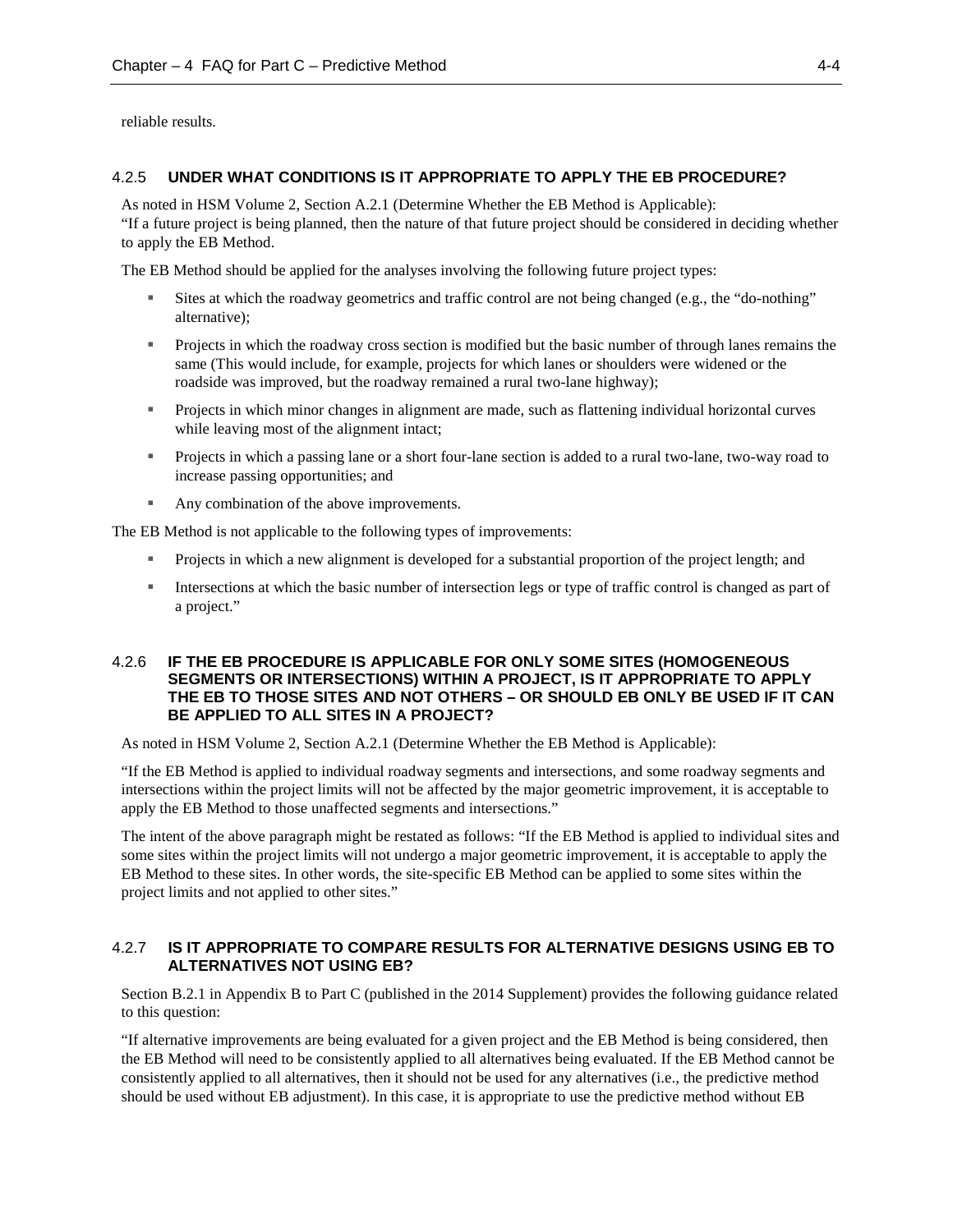adjustments. This approach recognizes that there is typically a small difference in the results obtained from the predictive method when it is used with and without the EB Method. If the EB Method is not applied consistently, such differences will likely introduce a small bias in the comparison of expected crash frequency among alternatives."

#### <span id="page-26-0"></span>4.2.8 **WHAT IS THE DIFFERENCE BETWEEN OBSERVED, PREDICTED, AND EXPECTED AVERAGE CRASH FREQUENCY?**

The HSM predictive method can calculate both the predicted crash frequency and the expected crash frequency under different scenarios.

The **predicted average crash frequency** of an individual site is the crash frequency calculated with the SPF and CMFs based on the geometric design, traffic control features, and traffic volume of the site. This method will be used when estimating the crash frequency for a past or future year or when the observed crash frequency is not available.

The **observed crash frequency** refers to the historical crash data observed/reported at the site during the period of analysis.

When the observed crash frequency is available, the expected crash frequency can be calculated.

The **expected crash frequency** uses the EB method to combine the observed crash frequency with the predicted average crash frequency to produce a more statistically reliable measure. A weighted factor is applied to both estimates; this reflects the statistical reliability of the SPF. The expected crash frequency is the long-term average crash frequency that would be expected from the specific site and is more statistically reliable as compared with the predicted crash frequency.

#### <span id="page-26-1"></span>4.2.9 **IS IT APPROPRIATE TO USE CMFS FROM OUTSIDE HSM PART C WITH THE PART C MODELS?**

HSM Part C, Section C.7 (Methods for Estimating the Safety Effectiveness of a Proposed Project) describes four methods for estimating the change in expected crash frequency of a proposed project or design alternative, in order of predictive reliability:

"The Part C predictive method provides a structured methodology to estimate the expected average crash frequency where geometric design and traffic control features are specified. There are four methods for estimating the change in expected average crash frequency of a proposed project or project design alternative (i.e., the effectiveness of the proposed changes in terms of crash reduction). As seen in the methodologies below, CMFs from outside HSM Part C can be used in coordination with Part C models if the appropriate information cannot be obtained exclusively in Part C. In order of predictive reliability (high to low) these are:

- Method 1—Apply the Part C predictive method to estimate the expected average crash frequency of both the existing and proposed conditions.
- **Method 2—Apply the Part C predictive method to estimate the expected average crash frequency of the** existing condition and apply an appropriate project CMF from Part D (i.e., a CMF that represents a project which changes the character of a site) to estimate the safety performance of the proposed condition.
- Method 3—If the Part C predictive method is not available, but a Safety Performance Function (SPF) applicable to the existing roadway condition is available (i.e., an SPF developed for a facility type that is not included in Part C of the HSM), use that SPF to estimate the expected average crash frequency of the existing condition. Apply an appropriate project CMF from Part D to estimate the expected average crash frequency of the proposed condition. A locally-derived project CMF can also be used in Method 3.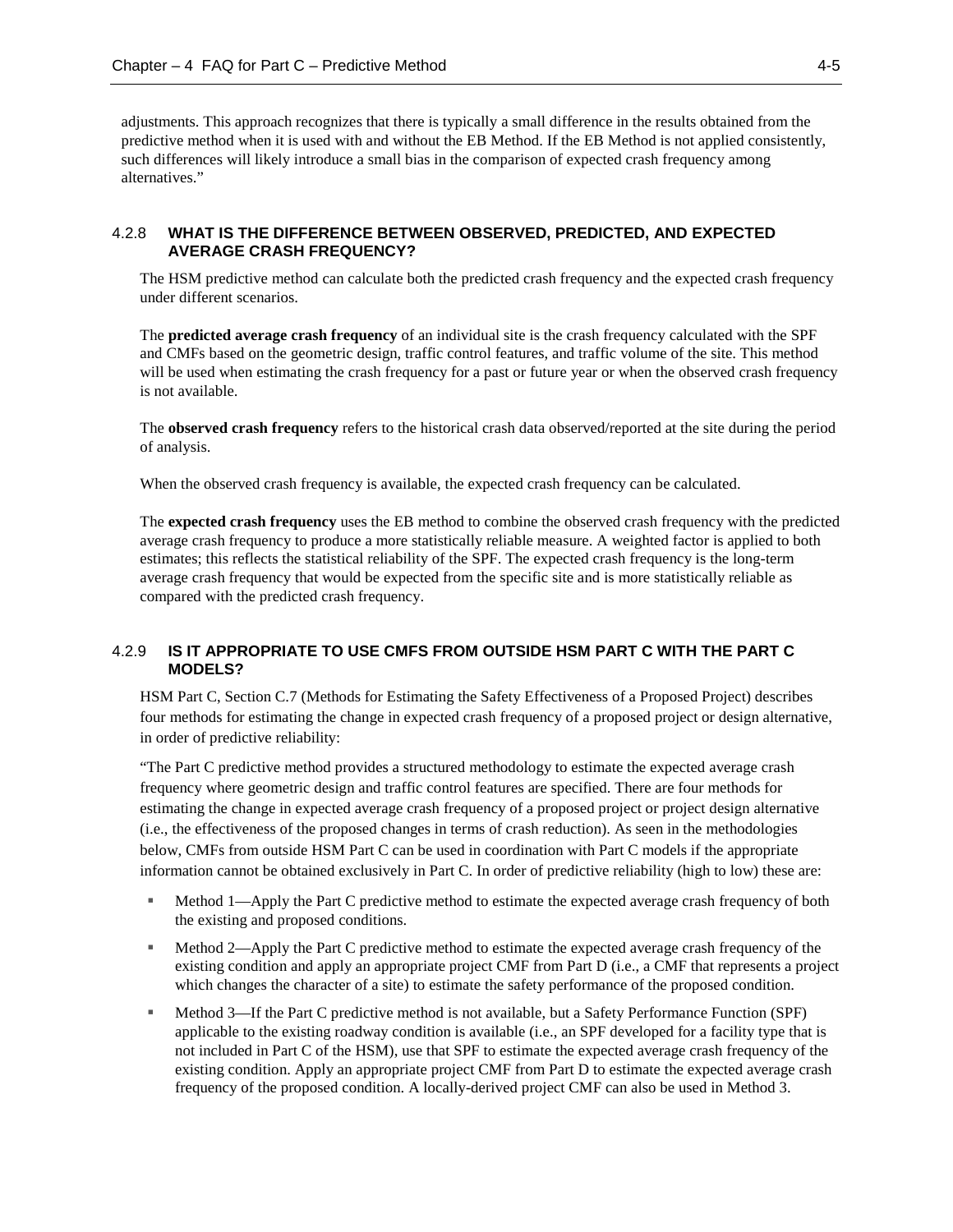Method 4—Use observed crash frequency to estimate the expected average crash frequency of the existing condition and apply an appropriate project CMF from Part D to the estimated expected average crash frequency of the existing condition to obtain the estimated expected average crash frequency for the proposed condition.

In all four of the above methods, the difference in estimated expected average crash frequency between the existing and proposed conditions/projects is used as the project effectiveness estimate."

Situation A: The existing intersection is all-way stop controlled and the analyst is interested in making a change to this intersection (e.g., add a lane) while retaining the all-way stop control operation. For this situation, Methods 1 and 2 are not available because there are no Part C models for all-way stop controlled intersections. If an SPF for all-way stop control has been developed for the region in question and a CMF for the proposed change is available, then Method 3 can be used. If no SPF is available but a CMF for the proposed change is available, then Method 4 can be used.

Situation B: The existing intersection has two-way stop control and the analyst is interested in changing to allway stop control operation. For this situation, Method 1 is not available because there are no Part C models for all-way stop controlled intersections. Method 2 is available because Part C does include a model for two-way stop control and Part D includes a CMF for the conversion from two-way stop control to all-way stop control. Note that the CMF in Part D for converting minor-road stop control to all-way stop control (Table 14- 5, p. 14- 12) only applies when MUTCD warrants are met.

A caveat: In Situation B, the analyst should not use the Part C model and Part D CMF to develop an equivalent Part C AWSC predictive method. The inputs to the Part C TWSC predictive method are based on (and calibrated to) data from TWSC intersections. A true AWSC predictive method would be based on data from AWSC intersections.

#### <span id="page-27-0"></span>4.2.10 **HOW SHOULD I BEST DETERMINE WHETHER A ROADWAY SEGMENT OR INTERSECTION IS RURAL OR URBAN?**

The predictive models were developed using data from the states (typically via the Highway Safety Information System (HSIS), or the Highway Performance Monitoring System (HPMS)) wherein the definition of urban and rural are likely to follow the definitions offered in the HSM. In the HSM, the definitions of 'urban' and 'rural' areas are based on Federal Highway Administration (FHWA) guidelines which classify 'urban' areas as places inside urban boundaries where the population is greater than 5,000 persons. 'Rural' areas are defined as places outside urban areas which have a population of less than 5,000 persons. The HSM uses the term 'suburban' to refer to outlying portions of an urban area; the predictive method does not distinguish between urban and suburban portions of a developed area.

The HSM allows for user discretion and models should be calibrated to adjust for local conditions to account for differences in urban / rural definitions.

#### <span id="page-27-1"></span>4.2.11 **WHAT IF MY SITE IS NOT EXACTLY LIKE A SITE IN THE HSM?**

The site under investigation should follow strictly with the facility types described in HSM because any minor differences will significantly affect the calculated crash frequency.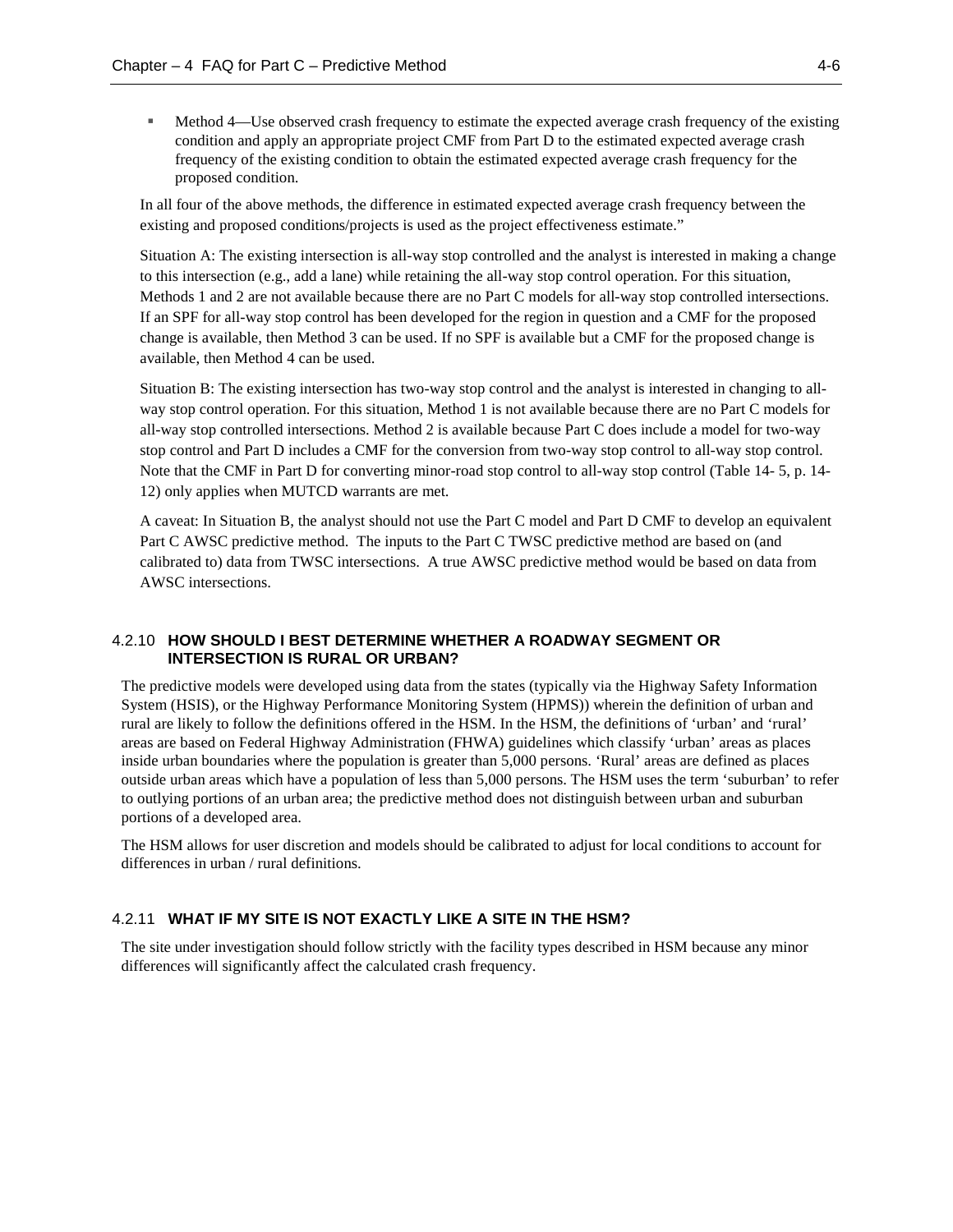## <span id="page-28-0"></span>**4.3 FAQ FOR CHAPTER 10 – PREDICTIVE METHOD FOR RURAL TWO-LANE, TWO-WAY ROADS**

#### <span id="page-28-1"></span>4.3.1 **DOES CHAPTER 10 - PREDICTIVE METHOD FOR RURAL TWO-LANE, TWO-WAY ROADS APPLY TO UNPAVED ROADS?**

No data from unpaved roads were used to develop any of the HSM predictive methods. So, Part C is not intended for evaluation of unpaved roads.

#### <span id="page-28-2"></span>4.3.2 **WHERE CAN I GET ADDITIONAL INFORMATION ABOUT HOW TO CALCULATE THE ROADSIDE HAZARD RATING?**

<span id="page-28-3"></span>Refer to HSM Appendix 13.A (p. 13-59) for additional roadside hazard rating information.

## **4.4 FAQ FOR CHAPTER 11 – PREDICTIVE METHOD FOR RURAL MULTILANE HIGHWAYS**

None.

## <span id="page-28-4"></span>**4.5 FAQ FOR CHAPTER 12 – PREDICTIVE METHOD FOR URBAN AND SUBURBAN ARTERIALS**

None.

## <span id="page-28-5"></span>**4.6 FAQ FOR APPENDIX A – SPECIALIZED PROCEDURES COMMON TO ALL PART C CHAPTERS**

#### <span id="page-28-6"></span>4.6.1 **HOW SHOULD DEFAULT VALUES IN THE HSM BE HANDLED?**

The HSM provides default values for items such as costs of injuries, severity distributions, and percentage of animal crashes *(refer to Section A.1.3 of the Appendix to HSM Part C for guidance on developing default values)*. These defaults are the most appropriate values for inclusion in a manual to be used by a variety of agencies and organizations across the country, but if a user has reliable local values, the local values should be used instead of defaults. This will provide results more applicable to the specific situation for which the HSM is being used.

#### <span id="page-28-7"></span>4.6.2 **SHOULD SEPARATE CALIBRATION FACTORS BE DEVELOPED FOR EACH CRASH TYPE AND SEVERITY LEVEL?**

Yes, whenever feasible, calibration factors should be developed for all SPFs available (unless specifically stated otherwise in the Part C chapter of interest). There is no problem with calculating separate calibration factors for each crash type and severity level, as long as the agency has enough observed crashes in their calibration data set to support that type of breakdown. As noted in section A.1.1.2 of the Appendix to HSM Part C, the desirable minimum sample size for the calibration data set is 30 to 50 sites, and the entire group of calibration sites should represent a total of at least 100 crashes per year. So, if an agency wishes to derive separate calibration factors by crash type and severity level, then each of those factors would require a minimum of 30 to 50 sites and 100 observed crashes per year.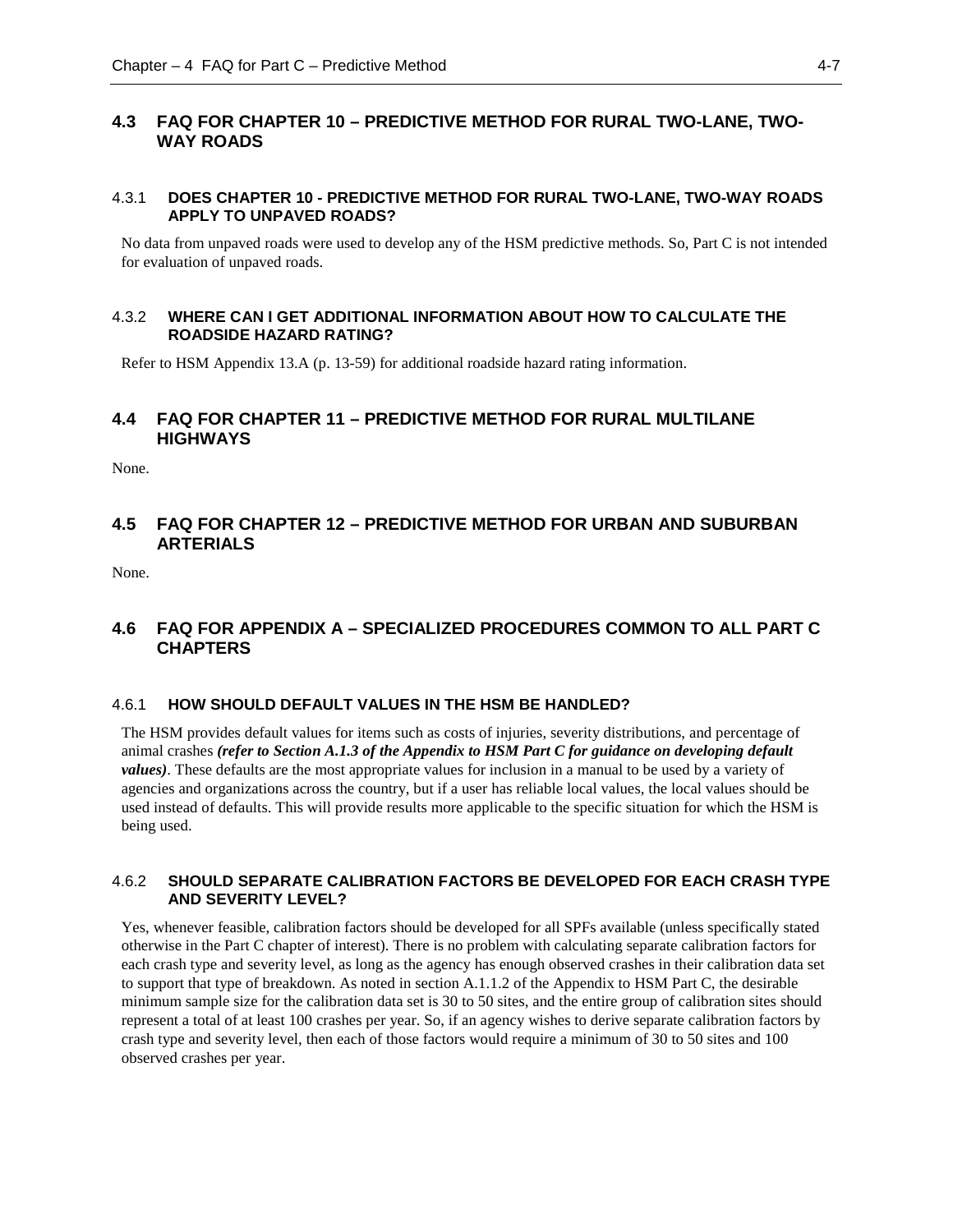#### <span id="page-29-0"></span>4.6.3 **SHOULD SEPARATE CALIBRATION FACTORS BE DEVELOPED FOR DIFFERENT AADT RANGES?**

Studies have found that greater accuracy in predictive crash frequencies was achieved when calibration was done for groupings of AADT volumes.

The report User's [Guide to Develop Highway Safety Manual Safety Performance Function Calibration Factors](http://onlinepubs.trb.org/onlinepubs/nchrp/docs/NCHRP20-07(332)_FinalGuide.pdf) provides a step-by-step procedure for calculating local calibration factors (*12*). In this Guide, Section 6 and Appendix D provide a simple procedure using Excel Pivot Tables to assess the differences between different AADT groupings. The Guide recommends to consider developing a calibration AADT-based function during the calibration process.

#### <span id="page-29-1"></span>4.6.4 **SHOULD CALIBRATION FACTORS BE DEVELOPED FOR PORTIONS OF A HIGHWAY NETWORK?**

Studies have indicated that there are significant differences in calibration factors due to many variables such as climate, terrain, segment length, roadside design, etc.

The report *User's Guide to Develop Highway Safety Manual Safety Performance Function Calibration Factors* provides a step-by-step procedure for calculating the local calibration factors (*12*). The Guide recommends that the agency consider key variables and if data are available, assess the need for separate calibration factors, or preferably a calibration function, as discussed in Appendix D.

#### <span id="page-29-2"></span>4.6.5 **HOW OFTEN SHOULD CALIBRATION FACTORS BE UPDATED?**

Calibration factors should be developed for the year or years as close to the application as possible. In other words, if a project planning or design is carried out in 2018, it would be best to use calibration factor/s developed using data as recent as 2016 or 2017.

### <span id="page-29-3"></span>4.6.6 **WHAT IF I DO NOT HAVE A LOCAL CALIBRATION FACTOR FOR THE HSM PART C SPFS? WHAT IS THE EFFECT ON THE RESULT?**

The user can let the calibration factor be the default value of 1.00 if no local calibration factor is available. However, the SPFs were developed based on crash data extracted from several states, and the general level of crash frequencies may vary substantially from one jurisdiction to another for a variety of reasons including climate, driver populations, animal populations, crash reporting thresholds, and other variables. The local calibration factor was developed to account for the differences on safety performance among different jurisdictions. The results calculated by the HSM Part C predictive models can be used as a relative comparison if no local calibration factor is available. See HSM Appendix A to Part C for details on calculating calibration factors.

The repor[t User's Guide to Develop Highway Safety Manual Safety Performance Function Calibration Factors](http://onlinepubs.trb.org/onlinepubs/nchrp/docs/NCHRP20-07(332)_FinalGuide.pdf) may also be consulted (*4*). This Guide provides a step-by-step procedure for calculating the SPF local calibration factors

#### <span id="page-29-4"></span>4.6.7 **CAN CALIBRATION FACTORS FROM SAFETYANALYST BE USED IN HSM CALCULATIONS?**

Calibration factors from *SafetyAnalyst* cannot be used in applying the HSM Part C procedures, and calibration factors from HSM Part C procedures cannot be used in applying *SafetyAnalyst*, because calibration is performed differently in *SafetyAnalyst* and HSM Part C. In *SafetyAnalyst*, the calibration procedure addresses the calibration of SPFs by themselves. In the HSM Part C procedures, the entire predictive method, including both SPFs and crash modification factors (CMFs), is calibrated.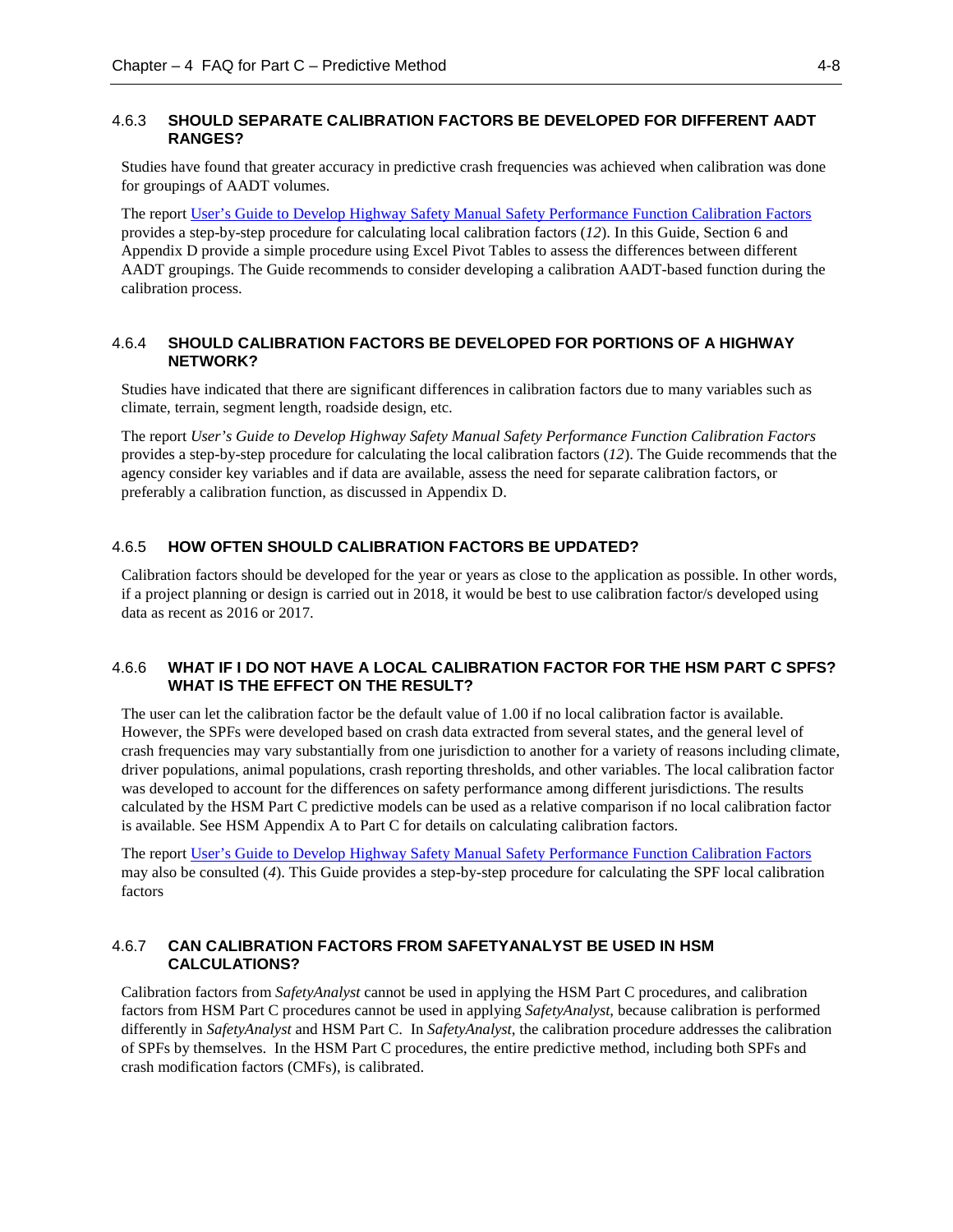#### <span id="page-30-0"></span>4.6.8 **HOW LARGE SHOULD A SITE SAMPLE SIZE BE FOR CALIBRATION?**

HSM Appendix A to Part C, section A.1.1.2, notes that "For each facility type, the desirable minimum sample size for the calibration data set is 30 to 50 sites, with each site long enough to adequately represent physical and safety conditions for the facility." Where practical, calibration sites should be randomly selected from a larger set of candidate sites. "Following site selection, the entire group of calibration sites should represent a total of at least 100 crashes per year."

Additionally, the repor[t User's Guide to Develop Highway Safety Manual Safety Performance Function](http://onlinepubs.trb.org/onlinepubs/nchrp/docs/NCHRP20-07(332)_FinalGuide.pdf)  [Calibration Factors](http://onlinepubs.trb.org/onlinepubs/nchrp/docs/NCHRP20-07(332)_FinalGuide.pdf) provides a step-by-step procedure for calculating the local calibration factors (*12*). In this Guide, Section 6.2 presents a procedure to determine the sample size that is more rigorous than that provided in HSM Section A.1.1.2. The procedure in the Guide considers the standard deviation desired for the estimate of the calibration factor. In this procedure, the sample size is based on the annual observed crash frequency and the unadjusted predicted crash frequency for a sample of sites randomly selected to represent a given facility type.

#### <span id="page-30-1"></span>4.6.9 **WHAT SHOULD BE DONE IN THE CASE OF INSUFFICIENT DATA FOR A CERTAIN FACILITY TYPE? CAN A VALID CALIBRATION FACTOR STILL BE DETERMINED?**

In practice, some agencies have found that – for certain facility types – all sites combined do not total more than the minimum 100 crashes per year and/or there are fewer than the minimum 30 sites (e.g., intersections) in the available database. In that case, it is recommended that all available data be used to determine the calibration factor.

#### <span id="page-30-2"></span>4.6.10 **IS IT IMPORTANT TO REPLACE THE HSM DEFAULT CRASH SEVERITY AND COLLISION TYPE DISTRIBUTION TABLES BY JURISDICTION-SPECIFIC DATA?**

Yes, HSM tables should be replaced by jurisdiction-specific data whenever possible. Observed crashes on all sites for a given facility type within the jurisdiction network should be included in the distribution tables. In some instances, there may be significant variations in road characteristics and climate, resulting in significantly different regional calibration factors. Such differences in calibration factors may require the development of regional crash severity and collision type distributions to account for the differences, producing more accurate results.

#### <span id="page-30-3"></span>4.6.11 **CAN DATA ASSEMBLED FOR THE DEVELOPMENT OF CALIBRATION FACTORS BE USED FOR A RECALIBRATION EFFORT?**

Definitely. It is very important to preserve the data collected for future calibration efforts. Traffic and geometric elements remain the same unless a project was carried out, such as addition of turn lanes, signalization of a 2-way STOP intersection, etc. The current crash and exposure (traffic volumes) data will be entered to the database linking to the unchanged roadway elements.

#### <span id="page-30-4"></span>4.6.12 **CAN DATA ASSEMBLED FOR THE DEVELOPMENT OF CALIBRATION FACTORS BE USED FOR DEVELOPMENT OF JURISDICTION-SPECIFIC SFPS?**

<span id="page-30-5"></span>Yes, the same data elements are needed for SPF development.

#### 4.6.13 **HOW SHOULD AN AGENCY PRIORITIZE DATA COLLECTION EFFORTS WHEN UNDERTAKING THE CALIBRATION OF SEVERAL PART C PREDICTIVE MODELS?**

The report [User's Guide to Develop Highway Safety Manual Safety Performance Function Calibration Factors](http://onlinepubs.trb.org/onlinepubs/nchrp/docs/NCHRP20-07(332)_FinalGuide.pdf) provides a step-by-step procedure for calculating the local calibration factors (*12*). This Guide presents prioritization criteria that would assist an agency identify their priorities in relation to the road improvement and expansion program, and availability and interoperability of traffic, geometric and crash data.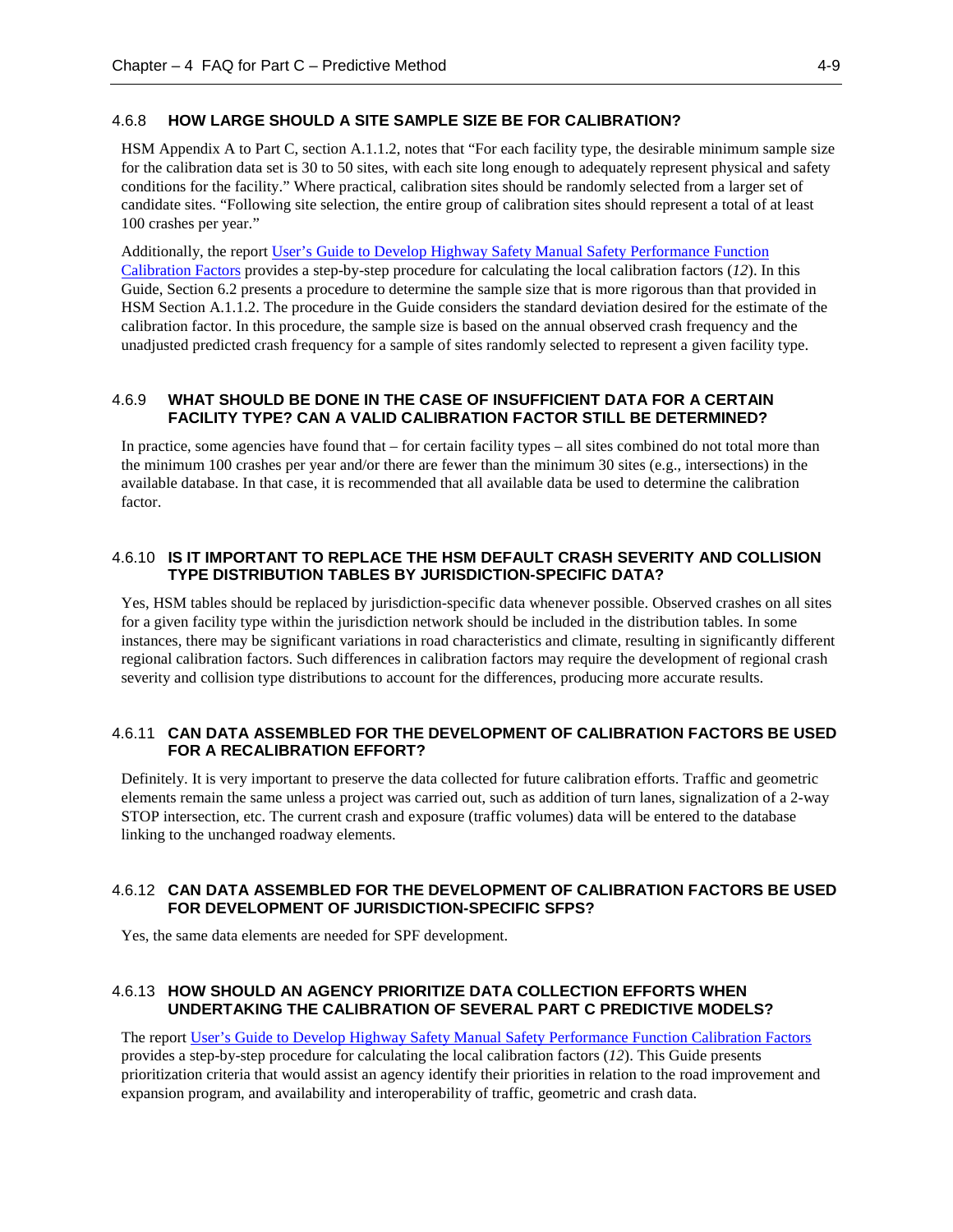#### 4.6.14 **WHEN SHOULD AN AGENCY DEVELOP JURISDICTION-SPECIFIC SPFS?**

<span id="page-31-0"></span>The [Safety Performance Function Decision Guide](https://safety.fhwa.dot.gov/rsdp/downloads/spf_decision_guide_final.pdf) by Srinivasan et al. (18) provides comprehensive guidance to assist in the decision process.

#### <span id="page-31-1"></span>4.6.15 **HOW MUCH IS GAINED IN ACCURACY BY USING AN AGENCY-DEVELOPED SPF RATHER THAN A CALIBRATED SPF?**

The SPFs presented in HSM Part C, when calibrated to local conditions, should provide acceptable levels of accuracy for application of HSM Part C procedures. The HSM does not require that each agency develop their own SPFs, because a requirement for SPF development might become an impediment to highway agency implementation of the HSM. However, agency-developed SPFs should be even more accurate than calibrated SPFs from the HSM. As long as local SPFs are developed with properly applied statistical techniques, it is reasonable that statistical models developed with local data should be more accurate than models developed with data from elsewhere and calibrated to local conditions. Guidance for the development of SPFs with highway agency data has been provided in HSM Part C Appendix A.1.2, and more detailed guidance is being developed. Additional guidance is provided in the report by Srinivasan and Bauer (*19*). In summary, use of SPFs presented in HSM Part C and calibrated to local conditions is acceptable; use of SPFs developed from an agency's own data using proper statistical techniques is also acceptable.

There can be no general quantitative answer as to how much better an agency-developed SPF will be in comparison to a calibrated SPF. This will vary on a case-by-case basis.

#### <span id="page-31-2"></span>4.6.16 **HOW SHOULD THE USEFULNESS OF AGENCY-DEVELOPED SPFS BE ASSESSED TO DETERMINE WHETHER THEY ARE PREFERABLE TO CALIBRATED SPFS?**

In comparing SPFs, those models with better goodness-of-fit measures and smaller overdispersion parameters are generally preferable. However, it should be kept in mind that the goodness-of-fit measure and overdispersion parameter for any model is determined with respect to the data set used to develop that model. Thus, the goodness-of-fit and overdispersion parameters for calibrated SPFs from HSM Part C and agency-developed SPFs are not necessarily comparable. The best method for comparing calibrated SPFs from HSM Part C to agencydeveloped SPFs would be apply both models to sites from the road network of the highway agency of interest and compare the observed and predicted crash frequencies. Such comparisons should be made using sites other than the sites used in fitting the agency-developed SPF and sites used in calibrating the HSM SPF. A portion of the available data set can be held aside from model development and calibration for this purpose.

#### <span id="page-31-3"></span>4.6.17 **WHAT DATA QUALITY IS NEEDED FOR AGENCY DATASETS USED TO DEVELOP SPFS?**

Naturally, any SPF will be only as good as the data from which the SPF is developed. And, unfortunately, most existing safety data bases are far from perfect, but agencies have no choice but to work with the data they have available. The following guidelines describe the desirable characteristics of data bases for SPF development.

The development of SPFs from data for a specific highway agency requires data on roadway segment or intersection characteristics and data on crash history that can be linked together by location. This linkage is necessary so that each crash can be attributed to a particular roadway segment or intersection. Appendix A of Part C offers the following guidance for determining crash location:

- "All crashes that occur within the curbline limits of an intersection are assigned to that intersection.
- Crashes that occur outside the curbline limits of an intersection are assigned to either the roadway segment on which they occur or an intersection, depending on their characteristics. Crashes that are classified on the crash report as intersection-related or have characteristics consistent with an intersection-related crash are assigned to the intersection to which they are related; such crashes would include rear-end collisions related to queues on an intersection approach. Crashes that occur between intersections and are not related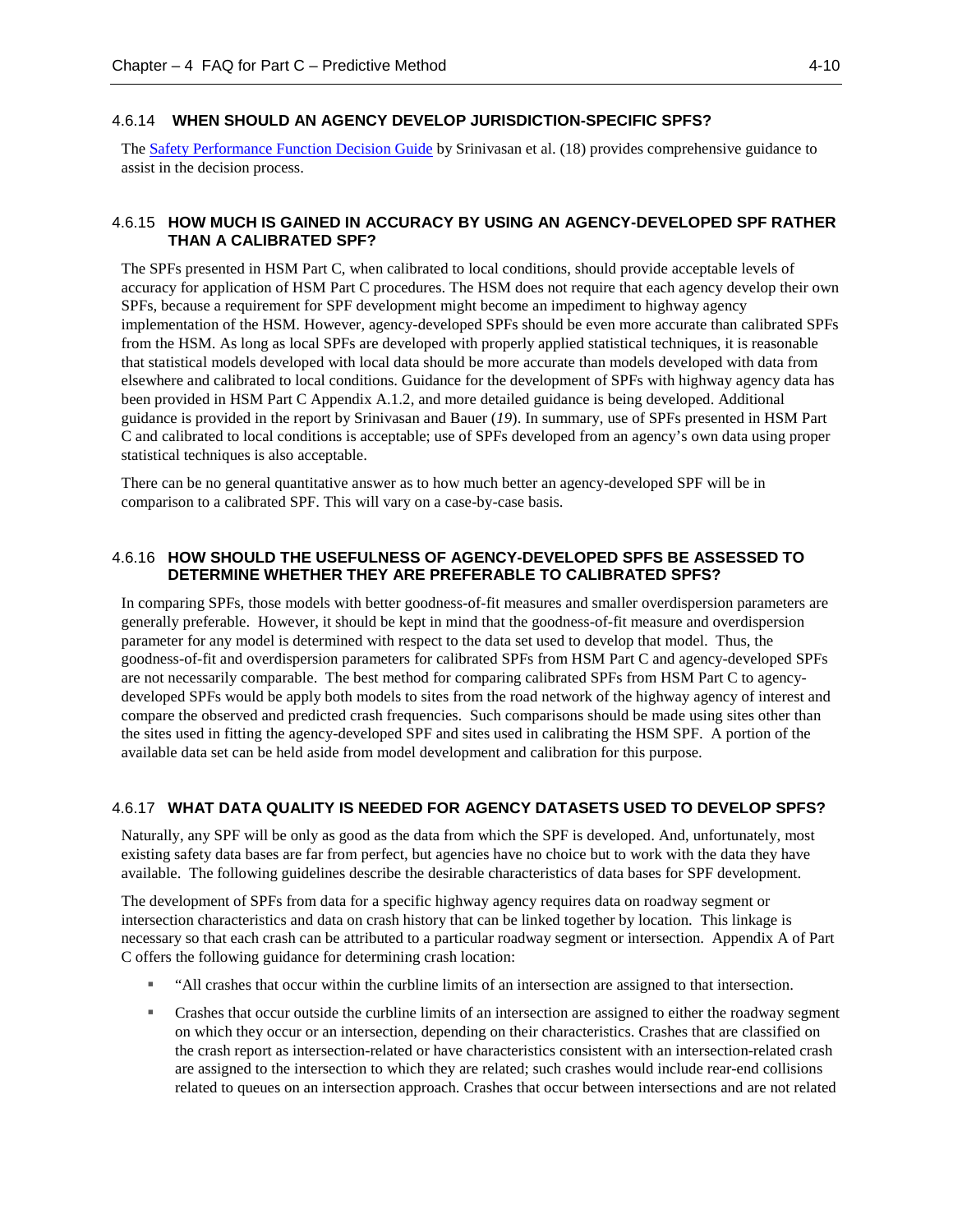to an intersection, such as collisions related to turning maneuvers at driveways, are assigned to the roadway segment on which they occur.

In some jurisdictions, crash reports include a field that allows the reporting officer to designate the crash as intersection-related. When this field is available on the crash reports, crashes should be assigned to the intersection or the segment based on the way the officer marked the field on the report. In jurisdictions where there is not a field on the crash report that allows the officer to designate crashes as intersection-related, the characteristics of the crash may be considered to make a judgment as to whether the crash should be assigned to the intersection or the segment. Other fields on the report, such as collision type, number of vehicles involved, contributing circumstances, weather condition, pavement condition, traffic control malfunction, and sequence of events can provide helpful information in making this determination." (Appendix A, HSM)

Available data bases for roadway segment or intersection characteristics should contain all the data needed to identify sites of the specific type under consideration (e.g., rural undivided two-lane, two-way roadway segments or three-leg unsignalized intersections with STOP-control on the minor road), as well as traffic volume and any other variables to be considered as independent variables. In addition to the crash location guidelines presented above, crash data bases should include, at a minimum, crash severity and crash type.

The database needs to include all the attributes identified as "base conditions" in the predictive method. The SPFs must be calibrated to respect all base values specified in the appropriate Part C chapter.

#### <span id="page-32-0"></span>4.6.18 **IF A HIGHWAY AGENCY DEVELOPS AGENCY-SPECIFIC SPFS WITH ITS OWN DATA, AND THE AGENCY-DEVELOPED SPFS HAVE A DIFFERENT SHAPE FROM THOSE FOUND IN HSM PART C, IS THERE SOMETHING WRONG? WHICH SPF SHOULD BE USED?**

Research has not established any single best shape for particular SPFs. The functional forms used for SPFs in HSM Part C will accommodate a variety of shapes depending on the values of the coefficients in the fitted model. Thus, if an agency-developed SPF that was developed with properly applied statistical techniques appears to have a different shape than the calibrated SPF from HSM Part C, the agency-developed SPF may still be preferable to the calibrated SPF.

#### <span id="page-32-1"></span>4.6.19 **WHY DO THE SHAPES OF SPF CURVES FOR A GIVEN FACILITY TYPE OFTEN VARY MARKEDLY FROM ONE AGENCY TO ANOTHER OR FROM ONE REGION TO ANOTHER WITHIN A STATE? ARE SUCH VARIATIONS REAL OR ARE THEY ARTIFACTS OF SAMPLE SIZE OR DATA QUALITY ISSUES?**

Not enough is known about SPFs to provide a general answer to this question. But, there is no doubt that researchers developing SPFs have encountered variations of this kind. Research is needed on this issue.

### <span id="page-32-3"></span><span id="page-32-2"></span>**4.7 FAQ FOR CHAPTER 18 – PREDICTIVE METHOD FOR FREEWAYS**

#### 4.7.1 **HOW CAN I ASSESS THE SAFETY TRADEOFFS BETWEEN MEDIAN BARRIER AND FLUSH MEDIAN WITHOUT SUFFICIENT CLEAR ZONE?**

The freeway model does not include a CMF to describe roadsides with stationary hazards present in the clear zone (e.g., non-traversable slope, fence line, utility poles, etc.). The researchers did not find enough segments with these hazards to calibrate this type of CMF. So, the presence of barrier when a stationary hazard is present is a "given" for the design and the analysis; that is, the existing barrier CMF cannot be used to evaluate the "with/without barrier" alternatives.

If an agency has a traversable median (no stationary hazards) and they desire to examine the "with/without median barrier" alternatives, then they can do this using the median barrier CMF. In this case, the presence of the barrier will show an increase in crash frequency which is logical since the median barrier reduces the clear zone width by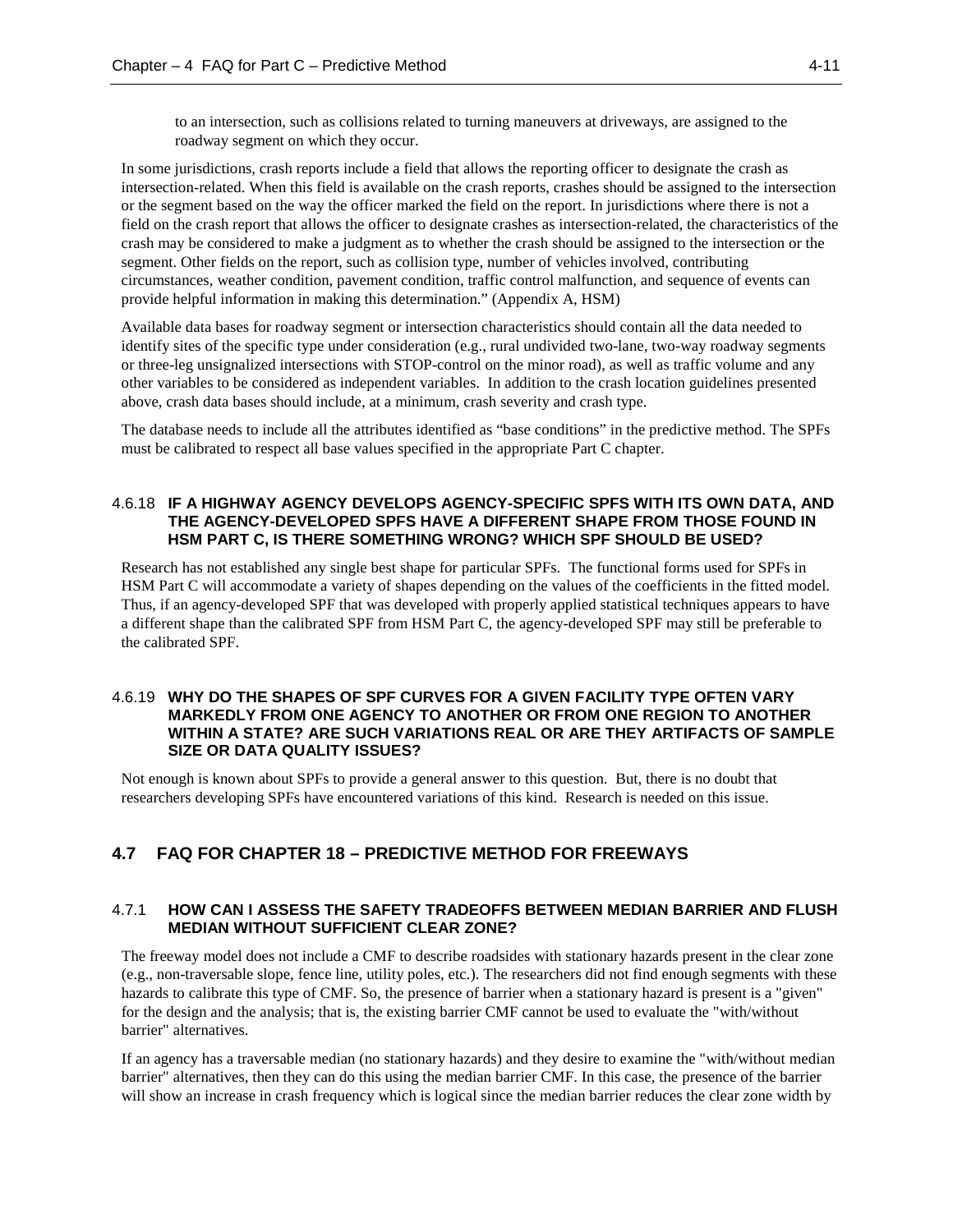about 50 percent (assuming the barrier is centered in the median). However, it should also show a reduction in the proportion of severe crashes which is often the desired result when the goal is to reduce severe crashes.

## <span id="page-33-0"></span>4.7.2 **HOW WAS RAMP METERING CONSIDERED IN THE DEVELOPMENT OF THE FREEWAY CRASH PREDICTION MODELS?**

The final report for [NCHRP Project 17-45](http://onlinepubs.trb.org/onlinepubs/nchrp/docs/NCHRP17-45_FR.pdf) (*20*) (p. 37) cites three studies that examined the effect of ramp meter presence on freeway safety. The findings from each study indicate that ramp meter presence does influence safety on the sections of freeway along which the entrance ramps are metered. This information is the basis for the identified limitation on Page 18-56. The method was not developed to evaluate freeway sections that are influenced by ramp meters.

Desirably, at some future date, the analyst will have access to a method in the HSM that explicitly addresses freeway sections with adjacent and upstream ramp meters. The method would address the influence of ramp meter design, operation, and proximity on freeway segment and speed-change (s-c) lane safety. Until that date, a case could be made for the use of the existing Chapter 18 method to evaluate freeway sections in the vicinity of ramp meters. To do this, the analyst will need to develop a unique set of calibration factors for the Chapter 18 method using data from freeway segments (and s-c lanes) where all nearby entrance ramps are metered. The analyst proceeding in this manner must recognize that he/she is extending the method beyond the conditions for which it was developed and use additional care when reviewing the results obtained. [note: By implication, a separate set of calibration factors would likely be needed for the evaluation of freeway segments (and s-c lanes) where there are no nearby metered ramps.]

The [NCHRP 17-45 Final Report](http://onlinepubs.trb.org/onlinepubs/nchrp/docs/NCHRP17-45_FR.pdf) *(20)* (p. 20) cites a study that indicates ramp segment crash frequency is significantly increased by the presence of ramp meters, so the comments above also apply to the local calibration of the ramp segment predictive method in Chapter 19.

#### <span id="page-33-1"></span>4.7.3 **DOES THE FREEWAY CRASH PREDICTIVE METHOD APPLY BEYOND THE LAST INTERCHANGE WHEN A FREEWAY TRANSITIONS INTO A GRADE SEPARATED FACILITY, AND IF SO WHERE DOES IT END?**

The predictive method for freeways would apply beyond the last interchange. Regarding how far past the last interchange, one option is to use the freeway predictive method up to the at-grade intersection area of influence. A second option would be to establish some sort of threshold distance from the at-grade intersection (e.g., 0.5 mile) to account for the much different traffic patterns associated with an approach to an intersection versus the mainline freeway/interchanges.

The option selected would greatly depend on the traffic control at the at-grade intersection, posted speed changes (if any) approaching the intersection, and advance warning signs (e.g., "freeway ends in X miles"). For example, one could argue that if the intersection traffic control is stop-control on the minor road, then perhaps using the freeway method close to the intersection influence area might be appropriate. In contrast, for a signalized intersection the freeway predictive method should not be applied nearly that close to the intersection. Engineering judgment is thus required, using knowledge of the intersection traffic control, posted speeds, traffic patterns at the intersection (e.g., queue lengths during red signal periods at signalized intersection).

When identifying sites to be used for local calibration, it is advisable to find sites that are similar to those used to develop the model. This approach will yield the most reliable local calibration factors. In this regard, the calibration sites should be a conservatively long distance from the at-grade intersection (say, > 0.5 mile).

#### <span id="page-33-2"></span>4.7.4 **WHY DOES LIGHTING NOT HAVE ANY CMF IN FREEWAY AND RAMP MODELS? IS THE EFFECT INSIGNIFICANT OR HAS THERE NOT BEEN DATA TO SUPPORT MODEL DEVELOPMENT FOR THIS?**

The data used in Project 17‐45 did not indicate whether lighting was present along a segment. It did indicate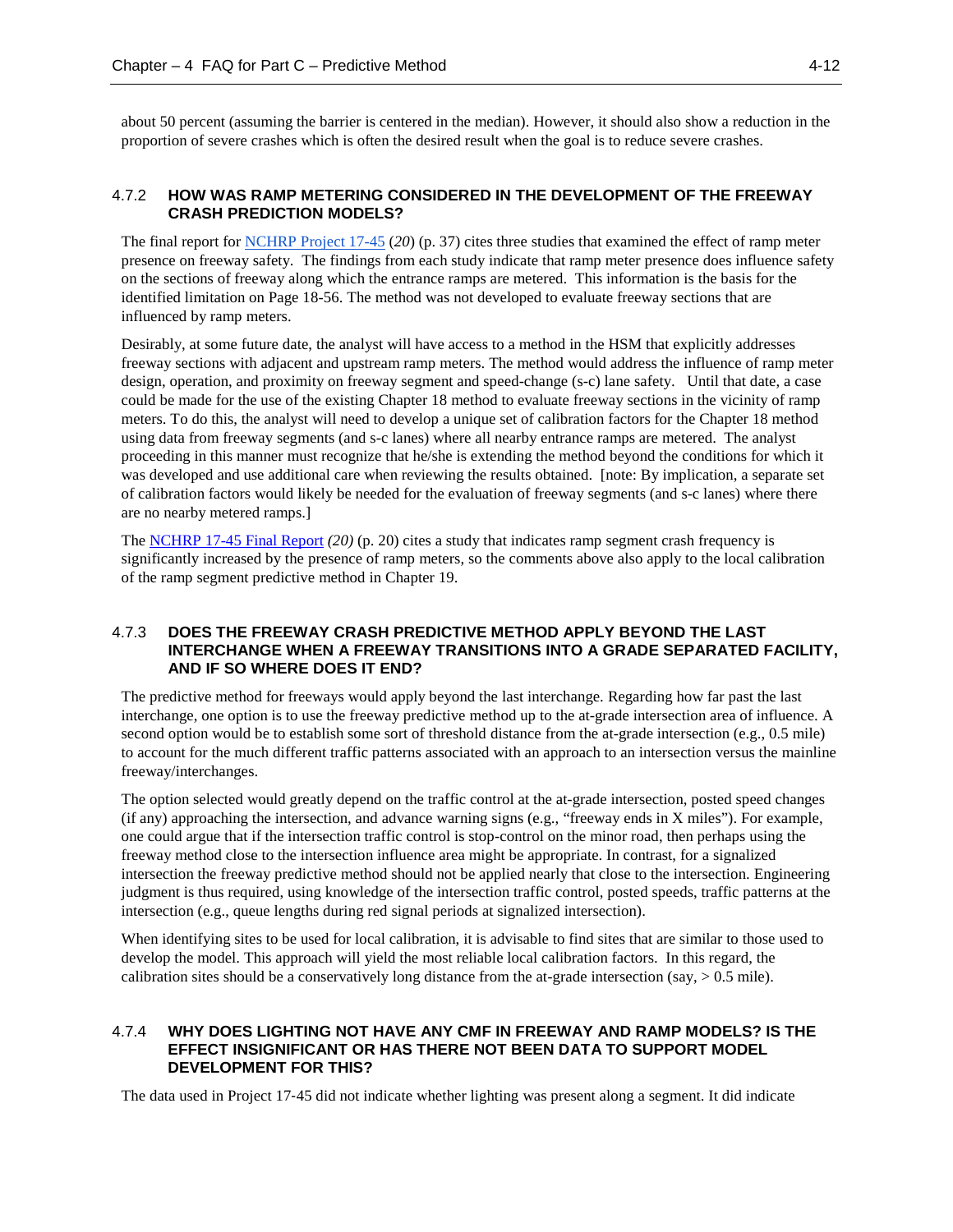whether lighting was present at an intersection but there were not sufficient project resources to confirm the accuracy of this data element using a video log.

#### <span id="page-34-0"></span>4.7.5 **SHOULD THE SAME CRITERIA THAT ARE USED TO BREAK THE FREEWAY SEGMENTS INTO HOMOGENOUS SEGMENTS ALSO BE USED TO BREAK SPEED**‐**CHANGE LANES TO SHORTER SPEED**‐**CHANGE SEGMENTS?**

A speed‐change lane can be separated into two or more segments if dictated by the segmentation rules. The freeway method does not specifically describe how to evaluate "partial speed‐change lane" segments because almost all speed‐change lanes are relatively short and do not need to be broken into segments.

To use the method for partial speed‐change lane segments, the length used in the calculation of the SPF and the over‐dispersion factor (K) would use the "partial speed‐change lane length" instead of the total speed‐change lane length. In contrast, the ramp‐exit CMF and the ramp‐entrance CMF would always use the total speed‐change lane length.

#### <span id="page-34-1"></span>4.7.6 **IT APPEARS FROM THE EXAMPLES THAT THE CMF FOR WEAVING DECREASES WITH INCREASING TRAFFIC VOLUMES. THIS SEEMS COUNTER INTUITIVE.**

The Lane Change CMF decreases in value with an increase in ramp volume. This trend was noted by the researchers and discussed in the Project 17-45 Final Report *(20)* (p. 151). The following text is excerpted from the report.

"The calibration coefficient associated with the ramp AADT term in Equations 103 and 104 is negative which is counterintuitive at first glance. It indicates that the lane change CMF is larger for segments associated with lower volume ramps. This trend may be explained by the fact that high-volume ramp flows tend to dominate the traffic stream such that a large portion of the traffic stream is changing lanes and all drivers are more aware of these maneuvers. Regardless, the entering ramp volumes are also included in the segment AADT volume and the coefficient associated with the segment AADT variable in the SPF is positive and relatively large. As a result, when all relevant SPFs and CMFs are combined, the predicted average crash frequency for a freeway segment increases with an increase in the AADT volume of nearby ramps. This trend is logical and intuitive."

As indicated near the end of the text, the analyst should be careful to change the freeway segment volume by the same amount as the change in ramp volume to ensure volume balance on the freeway (and to get the correct results from the model).

## <span id="page-34-3"></span><span id="page-34-2"></span>**4.8 FAQ FOR CHAPTER 19 – PREDICTIVE METHOD FOR RAMPS**

#### 4.8.1 **CAN THE PREDICTIVE METHOD BE APPLIED TO RAMPS PROVIDING TWO-WAY TRAVEL?**

The method can certainly be applied if the two directions of traffic are separated by a physical median barrier. If there is no separation by a physical median barrier, the method can be applied with the understanding that it does not account for (i.e., predict the frequency of) any opposite direction crashes that may occur.

When identifying sites to be used for local calibration, it is advisable to find sites that are similar to those used to develop the model. This approach will yield the most reliable local calibration factors.

#### <span id="page-34-4"></span>4.8.2 **WHAT IS THE DIFFERENCE BETWEEN A CONNECTOR RAMP AND ENTRANCE OR EXIT RAMP AT SERVICE INTERCHANGE?**

The connector ramps that are addressed by the ramp method include: outer connection, loop or semi-direct connection, and direct connection. The key difference between connector and non-connector ramps is the speed at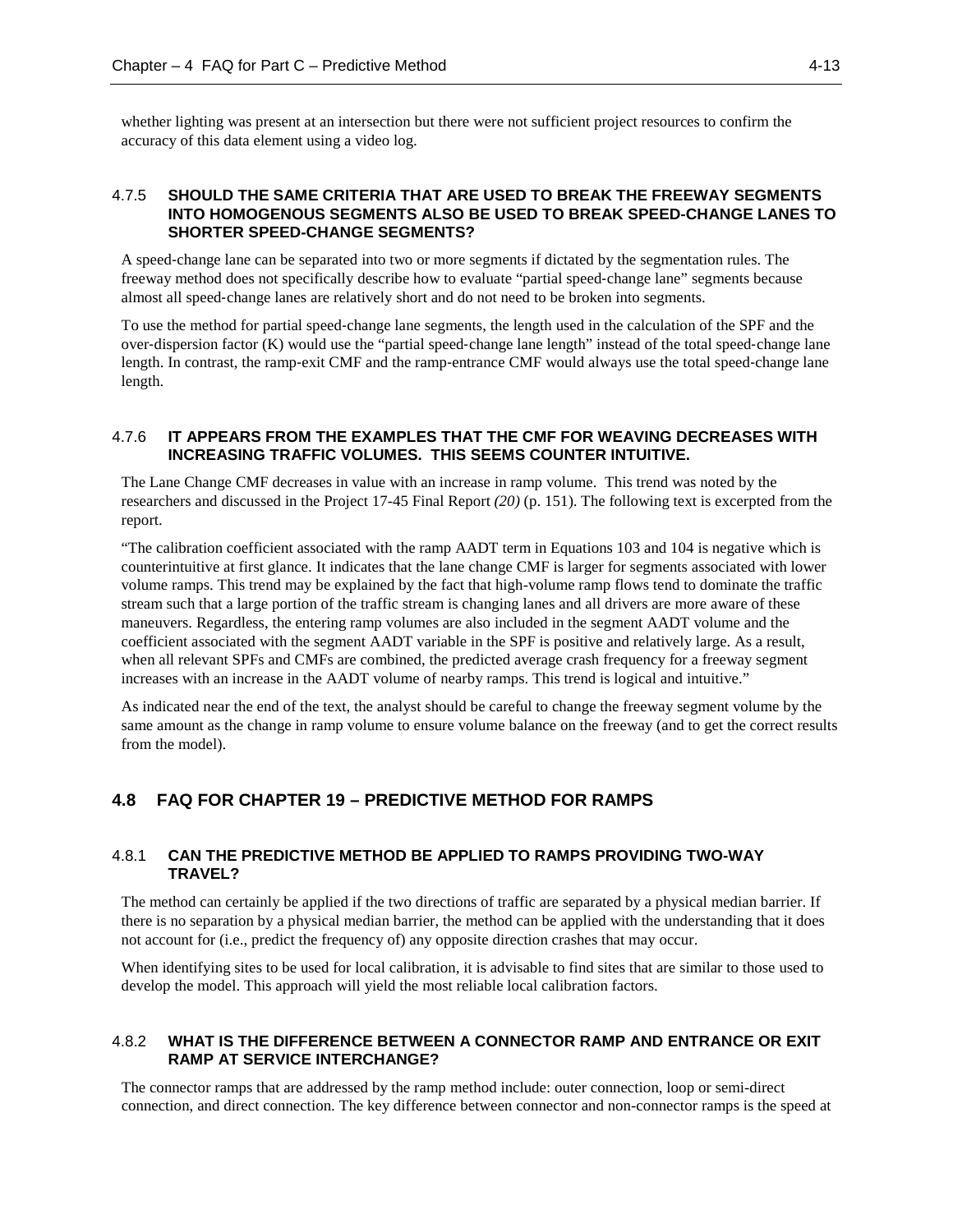the terminal between the ramp and the crossroad.

Non-connector ramps (i.e., entrance ramps and exit ramps) are found at service interchanges. They have some type of traffic control for one or more ramp movements at the intersection of the ramp and the crossroad (typically requiring a stop or yield).

Connector ramps do not have traffic control at the intersection of the ramp and the crossroad (i.e., the ramp merges with the crossroad using a speed-change lane design). Connector ramps at service interchanges are assumed to have a "low speed" merge with the crossroad. Connector ramps at system interchanges are assumed to have a "high speed" merge with the crossroad.

These low and high-speed distinctions are reflected in the ramp method where it recommends using the entrance ramp (or exit ramp) predictive model for connector ramps at service interchanges. And, it recommends using the collector-distributor (CD)-road model for connector ramps at system interchanges. These distinctions are also reflected in the speed-prediction model that is part of the ramp method.

#### <span id="page-35-0"></span>4.8.3 **FOR RAMP TERMINALS, THE CMF FOR A CHANNELIZATION OF A RIGHT TURN LANE IS GREATER THAN 1.0. WHY IS THIS THE CASE?**

A channelized right-turn is defined as a right turn that has a triangular channelizing island on the left side of the driver at the intersection. As discussed in the [Final Report for Project 17-45](http://onlinepubs.trb.org/onlinepubs/nchrp/docs/NCHRP17-45_FR.pdf) *(20)*, right-turn channelization does not provide an expected safety benefit. This finding is rationalized that the channelization puts the right-turning driver in a suboptimal position for judging the adequacy of an entry gap on the crossroad.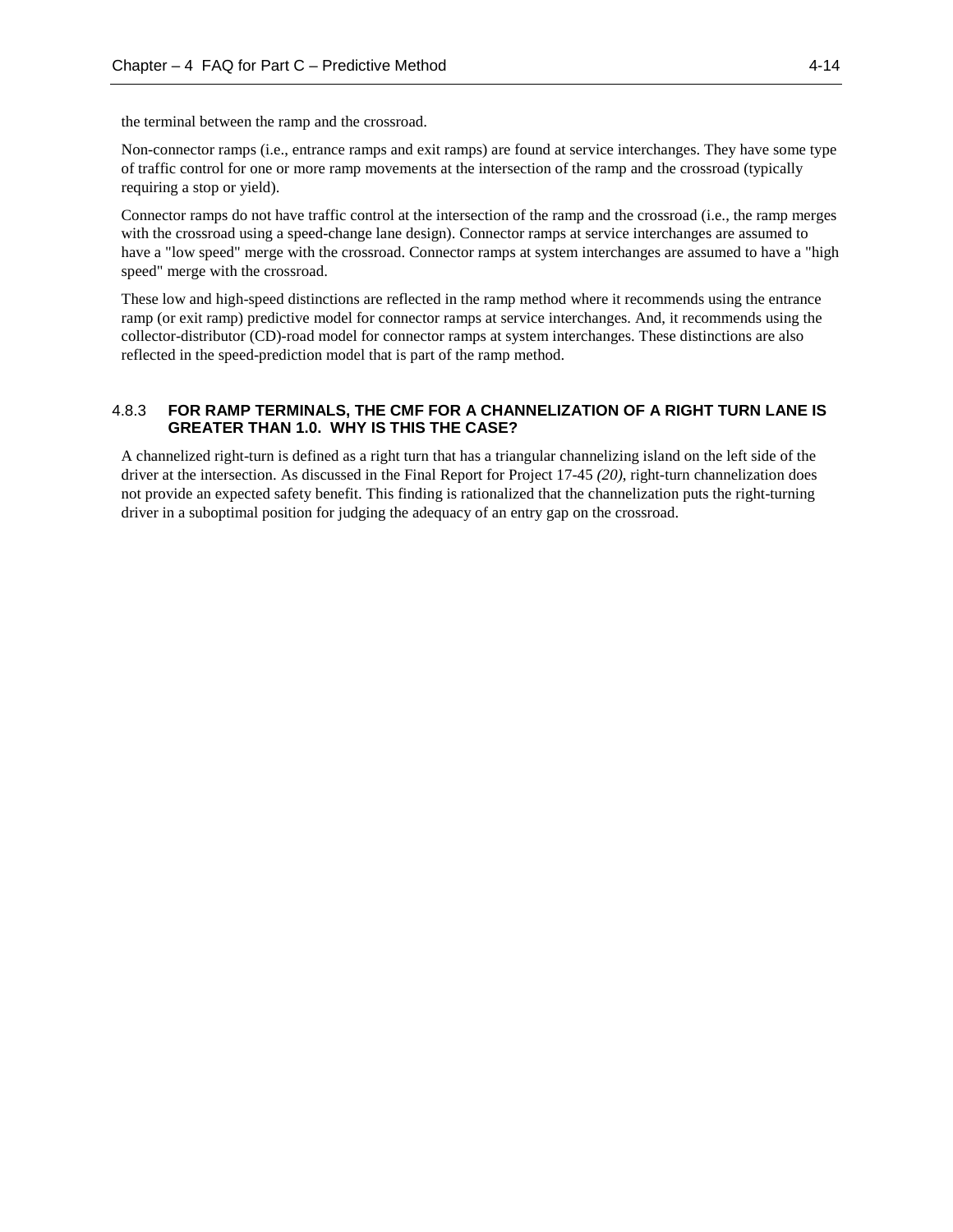## <span id="page-36-0"></span>**CHAPTER 5 FAQ FOR PART D – CRASH MODIFICATION FACTORS**

## <span id="page-36-2"></span><span id="page-36-1"></span>**5.1 FAQ FOR CRASH MODIFICATION FACTOR (CMF)**

#### 5.1.1 **WHAT IS A CMF?**

A Crash Modification Factor (CMF) is a value that quantifies the expected change in crash frequency at a site as a result of implementing a specific countermeasure. Countermeasures can also be called "treatments" or "safety treatments". A CMF can estimate the expected change in crash frequency for total crashes, a particular crash type, or a particular severity. A CMF is expressed as:

 $CMF = \frac{Expected\ crash\ frequency\ with\ treatment}{Expected\ crash\ frequency\ without\ treatment}$ 

A CMF can also be a crash modification function, which is a formula used to compute the CMF for a specific site based on its characteristics. Crash modification functions are useful because it is not always reasonable to assume that a treatment will have the same safety effect at sites with different characteristics (e.g., safety benefits may be greater for sites with higher traffic volumes). A crash modification function allows the CMF to change over the range of a variable or combination of variables.

#### <span id="page-36-3"></span>5.1.2 **WHO USES CMFS AND HOW ARE THEY USED?**

CMFs are used by several groups of transportation professionals for various reasons. The primary user groups include highway safety engineers, traffic engineers, highway designers, transportation planners, transportation researchers, and managers and administrators. As tools in the safety evaluation process, CMFs can be used to:

- Capture the greatest safety gain with limited funds
- Compare safety consequences among various alternatives and locations
- Identify cost-effective strategies and locations
- Check reasonableness of evaluations (i.e., compare new analyses with existing CMFs)
- Check validity of assumptions in cost-benefit analyses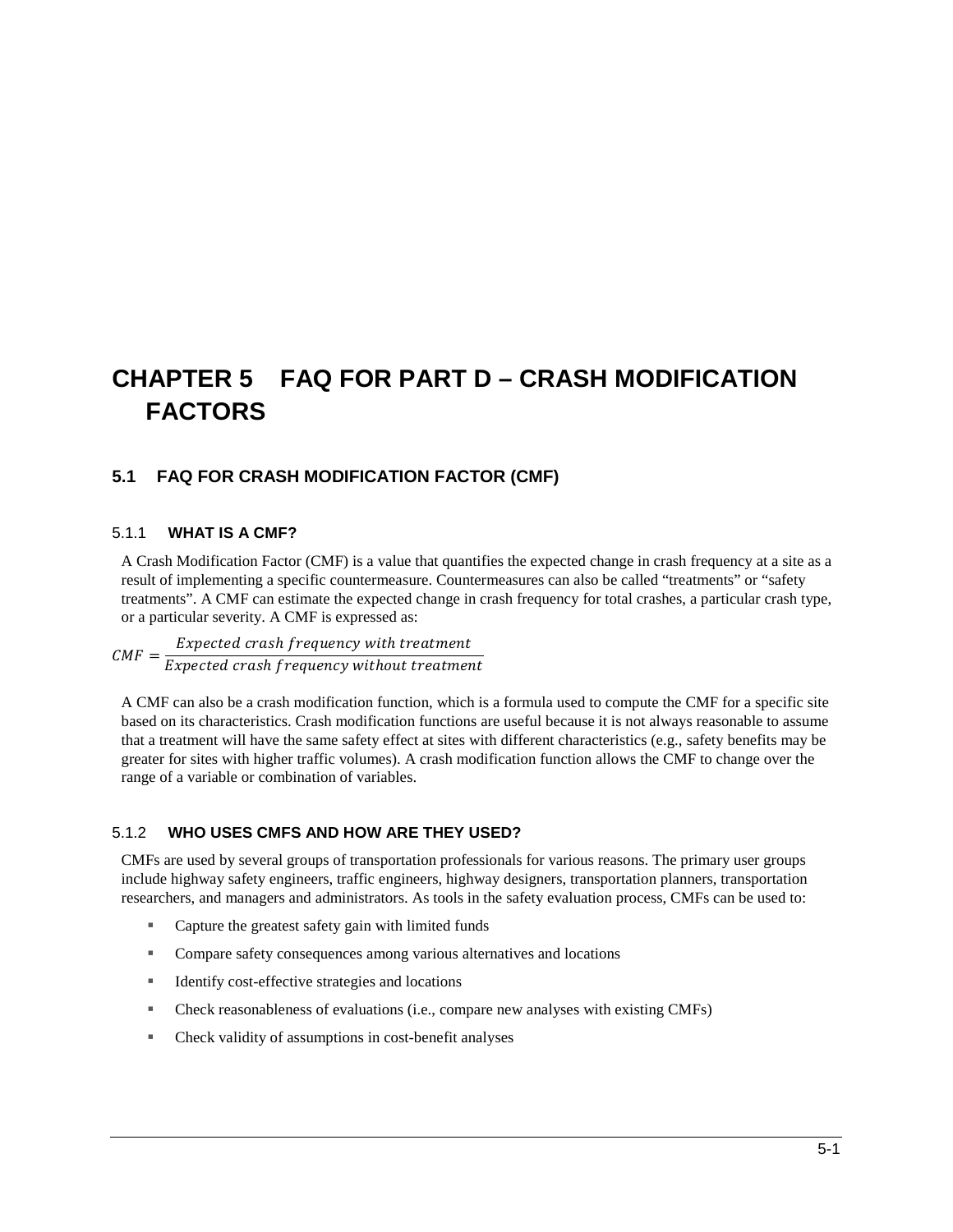#### *Examples:*

- A traffic engineer could use CMFs to evaluate the relative cost-effectiveness of several countermeasures for enhancing signal visibility. Countermeasures included increasing lens size, installing signal backplates, and installing dual red indicators in each signal head.
- A highway designer could use CMFs to compare the cost and safety consequences between paved and unpaved shoulders.
- A transportation planner could use CMFs to compare the long-term safety impacts of a series of roundabouts as opposed to a series of signalized and unsignalized intersections.

#### <span id="page-37-0"></span>5.1.3 **WHAT IS MEANT BY THE "BASE CONDITION"?**

The values of CMFs in the *Highway Safety Manual* (HSM) are determined for a specified set of base conditions. These base conditions represent the site conditions before implementation of a treatment. This allows comparison of treatment options against a specified reference condition. For example, CMF values for the effect of lane width changes are determined in comparison to a base condition of 12-ft. lane width. Under the base conditions (i.e., with no change in the conditions), the value of a CMF is 1.00.

#### <span id="page-37-1"></span>5.1.4 **WHAT IS THE NUMERICAL VALUE OF A CMF**

A countermeasure with a CMF greater than 1.0 is expected to increase crashes at the site following installation, while a countermeasure with a CMF less than 1.0 is expected to decrease crashes. A countermeasure with a CMF equal to 1.0 is not expected to have an effect on crash frequency.

#### <span id="page-37-2"></span>5.1.5 **HOW DO I APPLY A CMF?**

A CMF is a multiplicative factor applied to an estimate of the expected crash frequency. The estimate can represent a particular crash type or particular crash severity as specified in the HSM or in the underlying study associated with the treatment. There are examples at the end of this section that show sample calculations.

#### <span id="page-37-3"></span>5.1.6 **IN THE HSM, WHAT DOES THE CMF STANDARD ERROR MEAN?**

The standard error (SE) indicates the anticipated variation in the results of the CMF. A smaller SE indicates more certainty in the results. The CMFs with a SE less than 0.1 are identified in the HSM through the use of bold text. Table 1 summarizes the formatting used in the HSM to indicate the SE of a CMF. The SE is used to calculate a confidence interval for the CMF value. The equation for the 95<sup>th</sup> percentile confidence interval is CMF  $\pm$ (1.96\*SE). In the HSM, this equation is rounded to CMF  $\pm$  (2\*SE). The examples at the end of this document demonstrate application of the confidence interval.

| <b>Standard Error</b>                | Font          |
|--------------------------------------|---------------|
| $\leq$ 0.10                          | <b>BOLD</b>   |
| $0.10 \le$ standard error $\le 0.20$ | Normal        |
| $0.20 \le$ standard error $\le 0.30$ | <b>Italic</b> |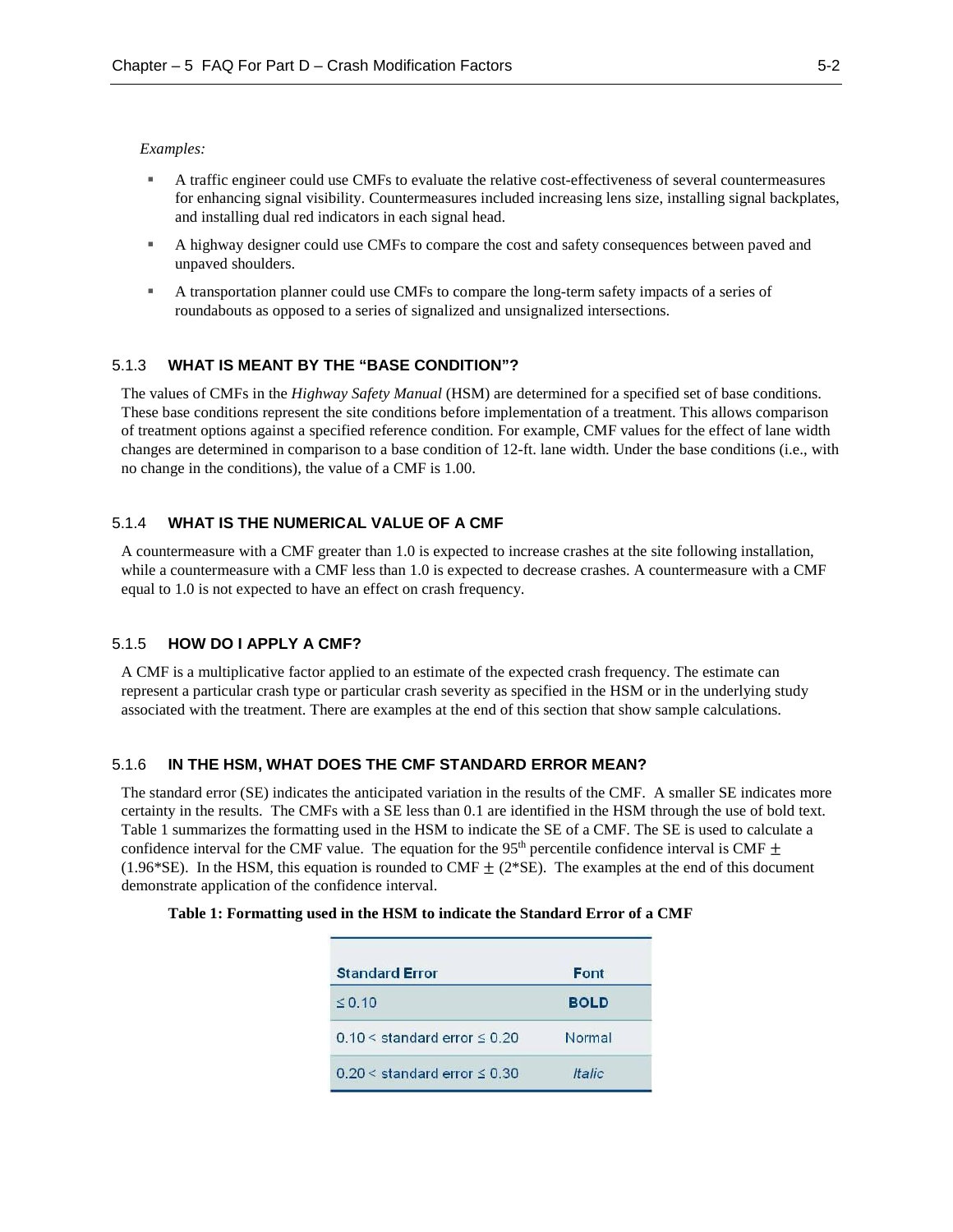#### <span id="page-38-0"></span>5.1.7 **HOW DO I SELECT A TREATMENT/CMF?**

When selecting treatments and CMFs, it is important to make sure the treatment is applicable to the site of interest. For example, the same countermeasure used on different road types may have different effects. Therefore, applying a CMF at a location that does not correspond to the setting (i.e. base condition) identified in the study may provide an erroneous estimate of the expected change in crash frequency. This could result in infrastructure investments that may not be as beneficial as expected.

When determining an appropriate CMF, consider the following factors for applicability in the context of specific projects: area type (rural vs. urban), study location (differences in driver characteristics), traffic volumes, speed limit, and traffic control. Refer to the CMF Clearinghouse research studies or HSM Part D for additional details of factors considered in the development of CMFs.

#### <span id="page-38-1"></span>5.1.8 **CAN A CMF HAVE A DIFFERENT EFFECT ON DIFFERENT CRASH TYPES?**

A CMF may have a different effect on different crash types or severities. As an example, consider Table 2 which presents CMFs from Table 14-7 of the HSM for installing a traffic signal at a rural stop-controlled intersection. Notice the CMF for all crash types and all severities is equal to 0.56 plus or minus a standard error of 0.03, but for right-angle crashes for all severities, the CMF is equal to 0.23 plus or minus a standard error of 0.02. In some cases, a treatment may increase certain crash types (i.e., CMF > 1.0) while reducing others (i.e., CMF < 1.0). For example, notice that though the installation of a traffic signal is expected to reduce angle and turning crashes, it is actually expected to increase rear-end crashes, though the net benefit is an expected reduction in the overall crashes. The potential for differential crash effects underscores the importance of properly applying CMFs—only apply CMFs to the applicable crash types and severities.

| Setting (Intersection<br>Type) | AADT                                                                 | Crash Type (Severity)        | <b>CMF</b> | Std. Error |
|--------------------------------|----------------------------------------------------------------------|------------------------------|------------|------------|
| Rural<br>$(3$ -leg and 4-leg)  | Major road<br>3,261 to<br>29,926<br>Minor road<br>$101$ to<br>10,300 | All types (all severities)   | 0.56       | 0.03       |
|                                |                                                                      | Right-angle (all severities) | 0.23       | 0.02       |
|                                |                                                                      | Left-turn (all severities)   | 0.40       | 0.06       |
|                                |                                                                      | Rear-end (all severities)    | 1.58       | 0.2        |

**Table 2: from HSM Table 14-7 - Potential Crash Effect of Converting from Stop to Signal Control**

Base condition: Minor-road stop-controlled intersection.

#### <span id="page-38-2"></span>5.1.9 **HOW DO I CALCULATE THE EFFECT OF MULTIPLE TREATMENTS AT ONE SITE?**

If multiple countermeasures are implemented at one location, then common practice is to multiply the CMFs to estimate the combined effect of the countermeasures. The likelihood of overestimation increases with the number of CMFs that are multiplied. Therefore, much caution and engineering judgment should be exercised when estimating the combined effect of more than three countermeasures at a given location. The CMFs being considered should all be applicable to the same conditions and location and be consistent with the conditions under which the CMF was developed. Conditions are defined by: setting (road type or intersection type), crash type (severity, manner of collision), time period (day/night), and traffic volume (if specified).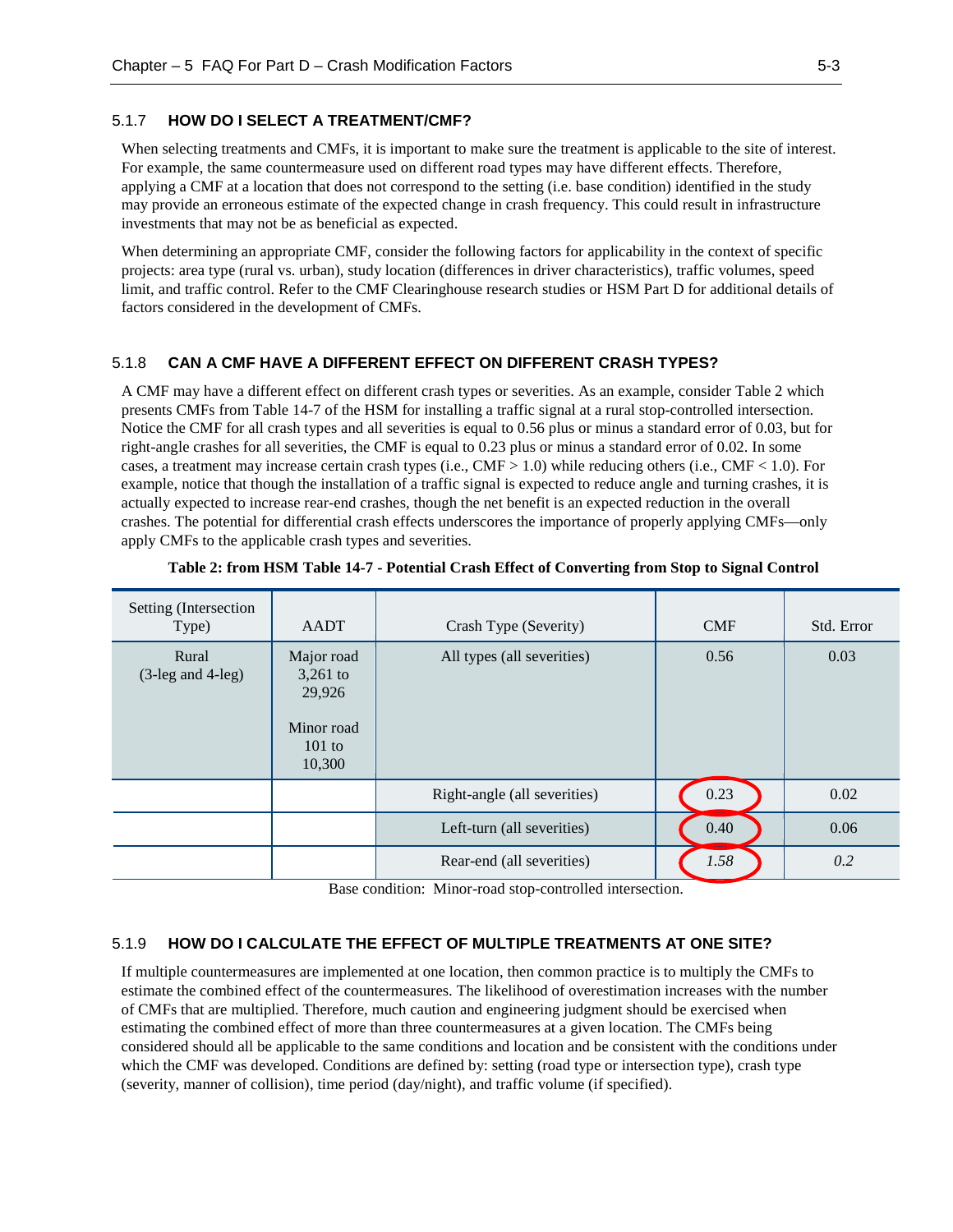It is important to consider that although implementing several countermeasures might be more effective than just one, it is unlikely the full effect of each countermeasure would be realized when they are implemented concurrently, particularly if the countermeasures are targeting the same crash type. For example, shoulder rumble strips and enhanced edgeline retroreflectivity would both target roadway departure crashes, so the CMFs for these treatments would be highly related.

In some cases, countermeasures may be implemented at the same location to target different crash types. For example, the installation of a pedestrian signal would be relatively independent of the installation of a left turn phase at an intersection, since the one addresses pedestrian-vehicle crashes while the other addresses left-turn opposite-direction crashes. Likewise, the conversion of a left turn phase from permissive to protected along with the installation of an exclusive right turn lane would be fairly independent in that they target different crash types. Unless the countermeasures act completely independently for the same crash types, multiplying several CMFs is likely to overestimate the combined effect.

It is good practice to conduct an individual CMF sensitivity analysis for each countermeasure and retain the most influential CMF value for each specific target crash type so that the safety performance is not over estimated.

More information on combining multiple CMFs can be found [here](http://www.cmfclearinghouse.org/collateral/Combining_Multiple_CMFs_Final.pdf) [\(http://www.cmfclearinghouse.org/collateral/Combining\\_Multiple\\_CMFs\\_Final.pdf\)](http://www.cmfclearinghouse.org/collateral/Combining_Multiple_CMFs_Final.pdf).

#### <span id="page-39-0"></span>5.1.10 **WHAT IS THE DIFFERENCE BETWEEN THE CMFS IN PART D AND PART C OF THE HSM?**

Part D includes all CMFs which have been assessed through a literature review and inclusion process, including measures of their reliability and stability. These CMFs are applicable to a broad range of roadway segment and intersection facility types, not just those facility types addressed in the Part C predictive methods. The CMFs in Part C are those which have been formally integrated into a particular safety-prediction methodology.

#### <span id="page-39-1"></span>5.1.11 **I'VE SEEN THE TERM "ACCIDENT MODIFICATION FACTOR" (AMF) BEFORE. IS THAT DIFFERENT THAN A CRASH MODIFICATION FACTOR?**

Aside from the name, Accident Modification Factor is the same thing as Crash Modification Factor (i.e., AMF of  $0.80 = \text{CMF}$  of 0.80). Although the CMF Clearinghouse does not use the term "AMF", there are instances of its use in various areas of the safety field. For example, early drafts of the Highway Safety Manual used the term "AMF", but the decision was made to change the terminology to "CMF" for the final publication.

#### <span id="page-39-2"></span>5.1.12 **HOW DO YOU DETERMINE STATISTICAL SIGNIFICANCE USING THE STANDARD ERROR?**

A CMF is determined to be statistically significant if the specified confidence interval of the CMF does not include 1.0, since a value of 1.0 indicates no effect from the countermeasure. For a given CMF and standard error, the confidence interval will depend on the significance level that is used. The two most common significance levels are 0.05 (corresponds to 95% confidence interval) and 0.10 (corresponds to 90% confidence interval).

*For the 95% confidence level, the confidence interval is equal to the CMF*  $\pm$  *1.96 \* (standard error). For the 90% confidence level, the confidence interval is equal to the CMF ± 1.64 \* (standard error).*

#### *Example*

The CMF for countermeasure A is 0.80 with a standard error of 0.15. The lower and upper limits of the 95% confidence interval are the following:

*Lower limit: 0.80 – 1.96\*0.15 = 0.80 – 0.294 = 0.506 Upper limit: 0.80 + 1.96\*0.15 = 0.80 + 0.294 = 1.094*

Since the 95% confidence interval (0.506, 1.094) includes 1.0, we cannot be sure that this CMF is statistically different from 1.0 (at the significance level 0.05, i.e., confidence level 0.95)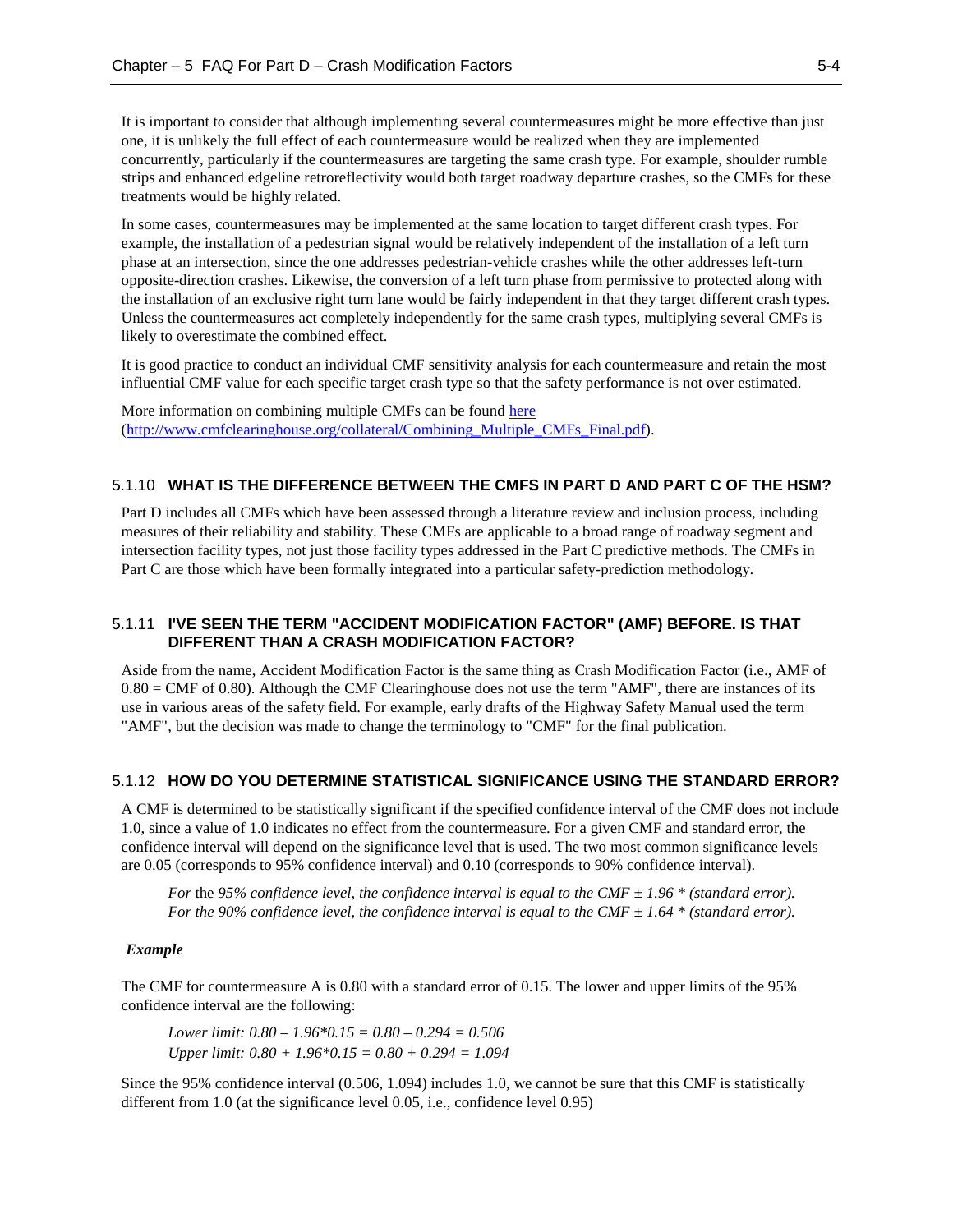On the other hand, if the same CMF had a standard error of 0.09, then the lower and upper limits of the 95% confidence interval will be the following:

*Lower limit: 0.80 – 1.96\*0.09 = 0.80 – 0.1764 = 0.6236 Upper limit: 0.80 + 1.96\*0.09 = 0.80 + 0.1764 = 0.9764*

Since the 95% confidence interval (0.6236, 0.9764) does not include 1.0, this CMF is statistically different from 1.0 (at the significance level 0.05, i.e., confidence level 0.95).

#### <span id="page-40-0"></span>5.1.13 **HOW CAN CMFS BE APPLIED IN THE ROADWAY SAFETY MANAGEMENT PROCESS?**

CMFs can be applied in the roadway safety management process to help select countermeasures and prioritize projects through an economic evaluation (e.g., benefit-cost analysis). The roadway safety management process is a six-step process as shown in Figure 1 and outlined in the H*SM*.



Figure 1. HSM 6-Step Roadway Safety Management Process

The *Highway Safety Improvement Program (HSIP) Manual [\[3\]](#page-52-4)* identifies this process as planning, implementation, and evaluation, where planning covers problem identification, countermeasure identification, and project prioritization. In either case, CMFs can play a role in the countermeasure selection and project prioritization components of the roadway safety management process. While not directly applicable to the *application* of CMFs, one can develop new CMFs in the safety effectiveness evaluation component of the process.

Transportation professionals frequently use CMF values to identify countermeasures with the greatest safety benefit for a particular crash type or location. The application of CMFs also helps to prioritize potential treatments and provides decision-makers with the information needed to identify cost-effective strategies.

#### <span id="page-40-1"></span>5.1.14 **WHAT ARE POTENTIAL CHALLENGES TO APPLYING CMFS IN THE SAFETY MANAGEMENT PROCESS (AND OPPORTUNITIES TO OVERCOME THESE CHALLENGES)?1**

Potential challenges may arise when applying CMFs in the roadway safety management process. Many are directly related to limitations in the progress of CMF research, while others apply to the lack of understanding of CMFs. Despite decades of advancement in CMF research, there are still knowledge gaps that present obstacles for practitioners seeking to apply CMFs in the roadway safety management process. The *Introduction to Crash Modification Factors [\[7\]](#page-52-5)* provides general guidance related to the application of CMFs. The following are general challenges associated with the application of CMFs and opportunities to overcome challenges. The discussion includes specific concerns and lessons learned based on actual experiences with the application of CMFs in roadway safety management efforts.

#### *Availability of CMFs*

A notable potential challenge is the availability of CMFs for specific countermeasures. The *CMF Clearinghouse*  contains over 5,800 star-rated CMFs for a wide range of safety countermeasures under a variety of conditions.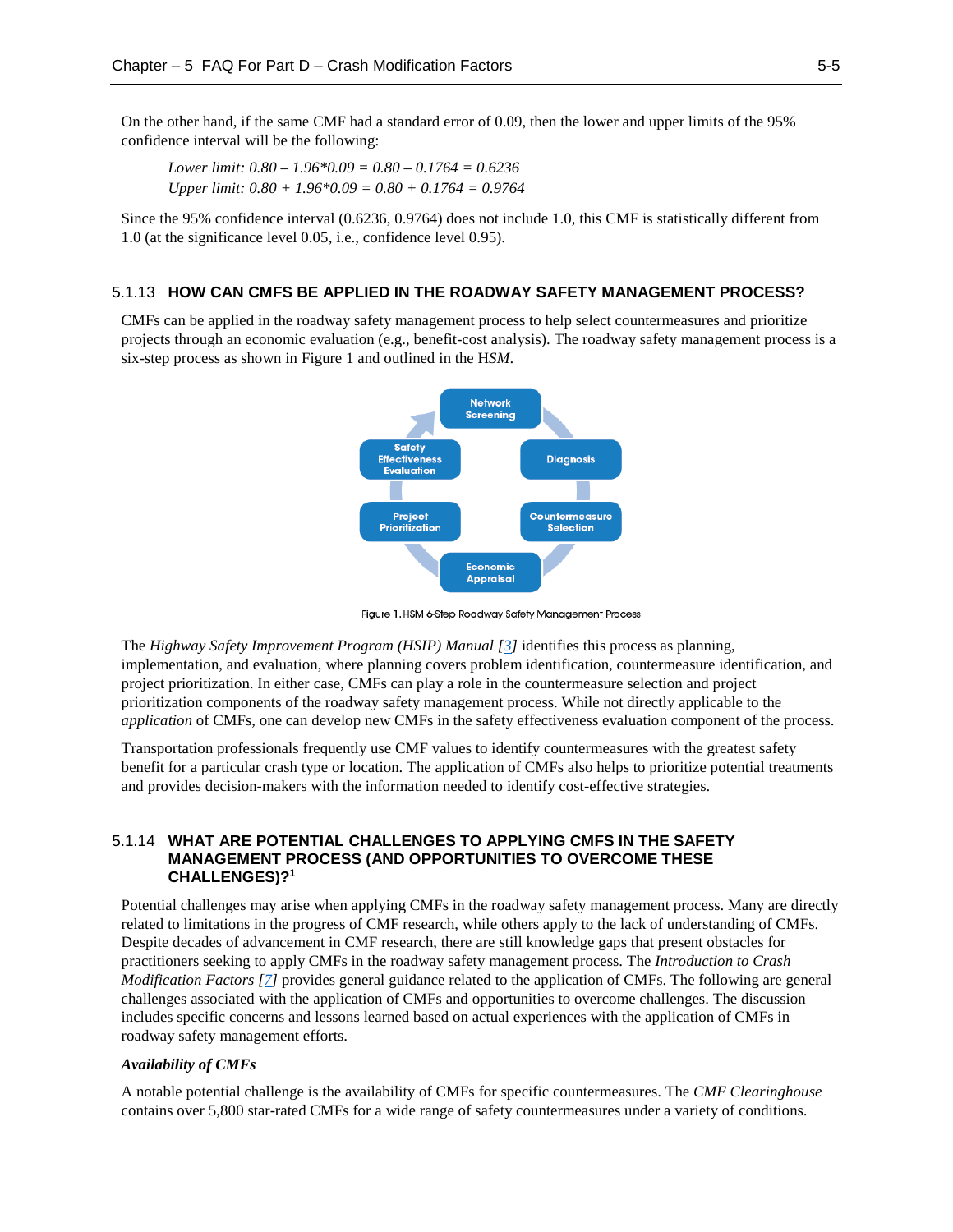However, CMFs are still lacking for a large number of treatments, especially combination treatments and those that are innovative and experimental in nature. Furthermore, CMFs may not be available for certain crash types and severities.

#### *Applicability of CMFs*

CMFs are developed based on a sample of sites with specific conditions. While a CMF may be available for a given treatment, it may not be appropriate for the scenario under consideration. For example, there may be significant differences between the characteristics of a proposed treatment site and the sites used to develop the CMF (e.g., different area type, number of lanes, or traffic volume). The *CMF Clearinghouse* and HSM provide information to help users identify the applicability of CMFs.

A related challenge may be that multiple CMFs exist for the same treatment and conditions. This is particularly challenging when multiple studies have estimated CMFs for the same countermeasure and combination of crash type and severity level, but yielded dissimilar results.

If the CMFs also apply to the same roadway characteristics, then the selection can become even more difficult. A star quality rating—which appraises the overall perceived reliability of a CMF using a range of one to five stars is provided by the CMF Clearinghouse and may be helpful in these circumstances to identify the most suitable CMF. However, the ratings of the different CMFs may be similar as well. If the various CMFs have a fairly small range of values, then this situation may not be of great concern. Yet, it is possible for the CMFs to vary significantly and even have contradictory expected outcomes (i.e., some CMFs greater than 1.0 and others less than 1.0). In such cases, this potential situation would be highly challenging to overcome.

#### *Insufficient Expertise*

A specific challenge could be that there is insufficient expertise within an agency to apply CMFs. While CMFs are not a new tool, they have only recently gained popularity among safety professionals. There are a number of opportunities to apply CMFs in aspects of transportation engineering (e.g., roadway safety management process), but it may be necessary to solicit input or assistance from those who are more familiar with the selection and application of CMFs. If an agency does not have the needed expertise related to CMFs, then they can solicit outside expertise from the State Safety Engineer, FHWA Division Office, or consultants for further guidance and assistance with the selection and/or application of CMFs and interpretation of results. The *National Highway Institute* also offers several courses related to the quantification of safety using CMFs, including the *Application of CMFs* (#380093) and *Science of CMFs* (#380094).

#### *Maintaining Consistency in CMF Selection Within and Across Agencies*

Where multiple people or agencies applying CMFs within a State, there is the potential for inconsistency with respect to the selection and application of CMFs. There is need to encourage the consistent selection and application of CMFs in the roadway safety management process within a State, particularly if the districts/divisions/regions are competing for the same pool of funding. Some State transportation agencies have addressed this by selecting or designating the CMFs appropriate for use within their State or jurisdiction. For more information, visit<http://www.cmfclearinghouse.org/stateselectedlist.cfm>*.(17)*

#### *Estimating Annual Crashes without Treatment*

To quantify the expected safety performance for a given alternative, it is necessary to estimate the annual crashes without treatment. The applicable CMFs are then applied to the annual crashes without treatment to estimate the annual crashes with treatment. The annual crashes without treatment can be estimated using several methods, with each bringing certain strengths and weaknesses. The most basic approach is to use the **observed** crash history of the site of interest (i.e., short-term or long-term average) to estimate annual crashes without treatment. This method is relatively simple but is highly susceptible to regression-to-the-mean bias (i.e., random fluctuation in crashes over time) and could overestimate or underestimate the annual crashes without treatment. Another option to estimate annual crashes without treatment is to employ SPFs, which provide the **predicted** number of crashes. SPFs help to account for the random nature of crashes at a single site by incorporating data from other similar sites. The drawback to using SPFs is that, unless they are developed using local data, they may not accurately reflect local conditions and again could overestimate or underestimate the annual crashes without treatment. The HSM presents the Empirical Bayes method as yet another option, which combines both the **observed** crash history of a site and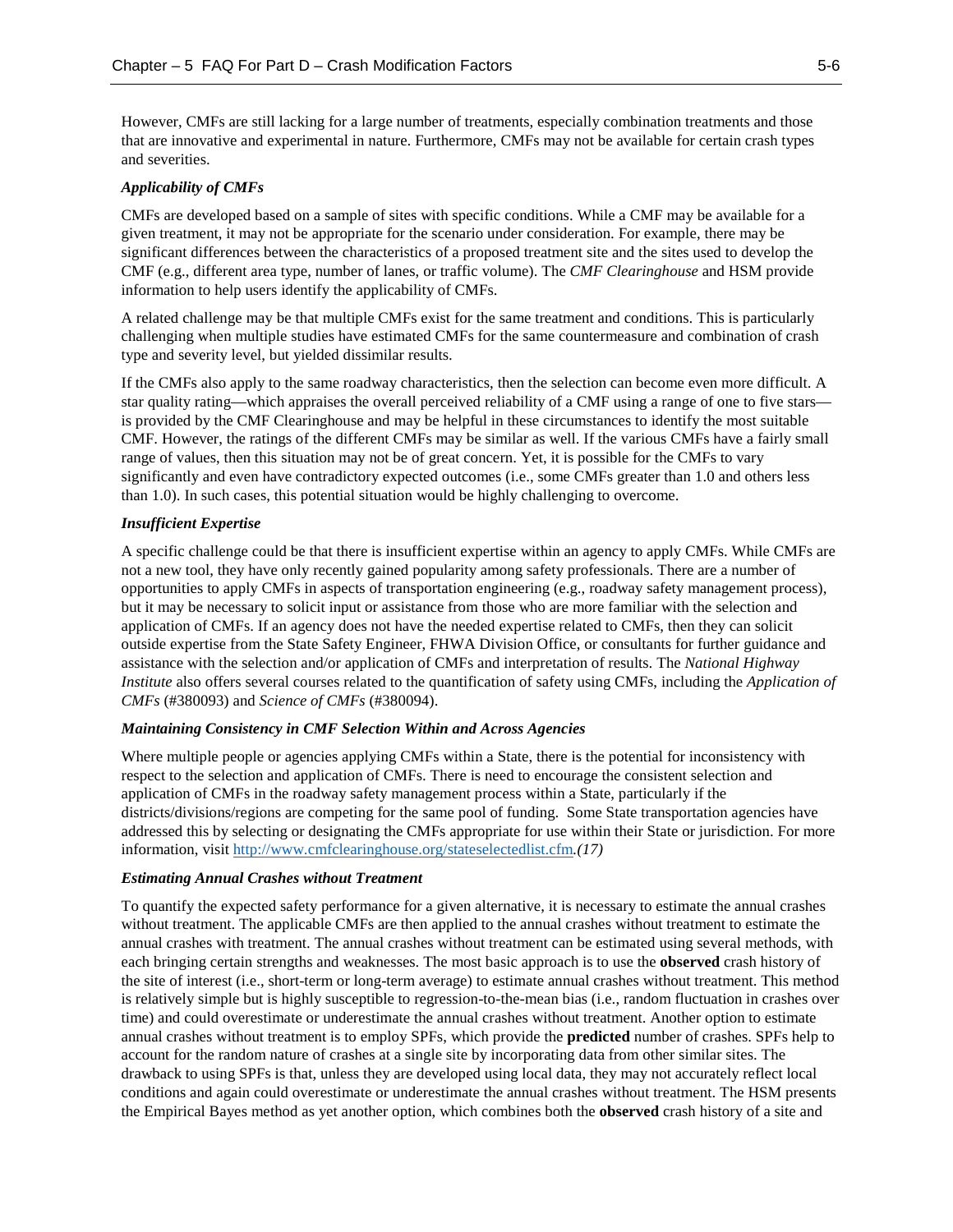the **predicted** crashes from the SPF to compute the **expected** crashes.

The prior discussion assumes that the crash history is available and applicable for a given site. In some cases, the crash history may not be available (e.g., new construction); in others, the crash history may not be applicable (e.g., significant changes in the alignment). For both scenarios, it may be necessary to rely on SPF predictions, but it is suggested that the SPFs be calibrated to local conditions before applying them, whenever possible. FHWA's Introduction to Safety Performance Functions publication [*[10](#page-52-6)*] provides general guidance related to the selection, calibration, and application of SPFs.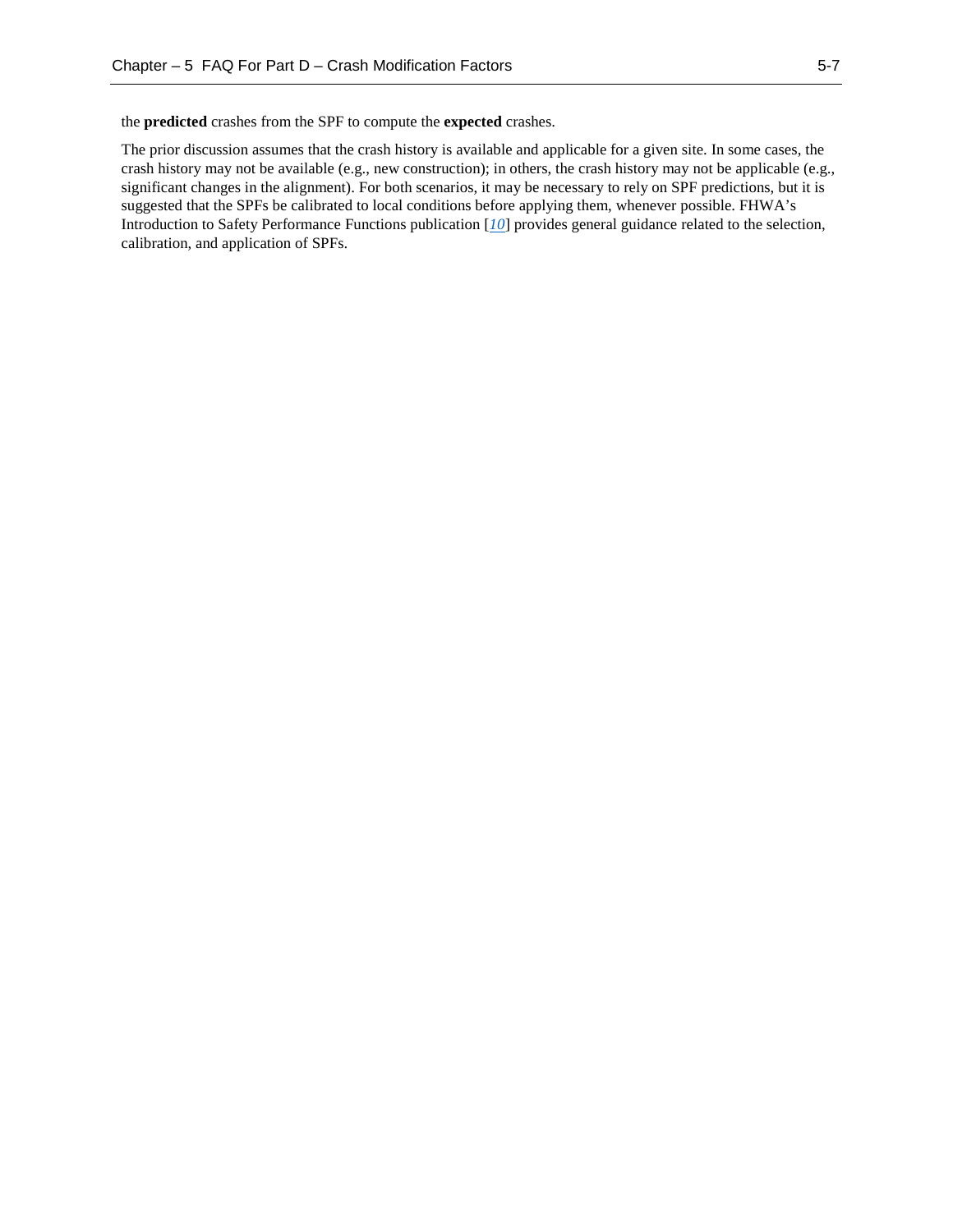## <span id="page-43-0"></span>**CHAPTER 6 FAQ FOR HSM-RELATED TOOLS**

### <span id="page-43-1"></span>6.1.1 **WHAT HSM-RELATED TOOLS ARE AVAILABLE?**

Tools available for implementing HSM Part B include:

AASHTOWare Safety Analyst [\(www.safetyanalyst.org\)](http://www.safetyanalyst.org/) *(15)*

Tools available for implementing HSM Part C predictive methods include:

- FHWA's Interactive Highway Safety Design Model (IHSDM) [\(www.ihsdm.org\)](http://www.ihsdm.org/) *(16)*
- **HSM Spreadsheets (http://www.highwaysafetymanual.org/Pages/tools\_sub.aspx):** 
	- o Spreadsheets developed for HSM training under NCHRP Project 17-38
	- o The Enhanced Interchange Safety Analysis Tool (ISATe)
	- The Calibrator Tool [\(https://safety.fhwa.dot.gov/rsdp/toolbox-content.aspx?toolid=150\)](https://safety.fhwa.dot.gov/rsdp/toolbox-content.aspx?toolid=150) *(14)*

Tools available for HSM Part D include:

CMF Clearinghouse [\(www.CMFclearinghouse.org\)](http://www.cmfclearinghouse.org/) *(17)*

## <span id="page-43-3"></span><span id="page-43-2"></span>**6.2 FAQ FOR AASHTOWARE SAFETY ANALYST**

#### 6.2.1 **WHAT IS SAFETY ANALYST?**

AASHTOWare Safety Analyst provides a set of software tools used by state and local highway agencies for highway safety management. It incorporates state-of-the-art safety management approaches into computerized analytical tools for guiding the decision-making process to identify safety improvement needs and develop a system-wide program of site-specific improvement projects.

## <span id="page-43-4"></span>6.2.2 **HOW IS SAFETYANALYST RELATED TO THE HSM?**

AASHTOWare Safety Analyst is intended for planning-level application of the roadway safety management process. Safety Analyst includes procedures intended to implement the full scope of HSM Part B.

#### <span id="page-43-5"></span>6.2.3 **HOW CAN MY AGENCY OBTAIN THE SAFETY ANALYST SOFTWARE?**

The Safety Analyst software is available through [AASHTOW](http://www.aashtoware.org/Pages/SafetyAnalyst.aspx)are, and additional information can be found at the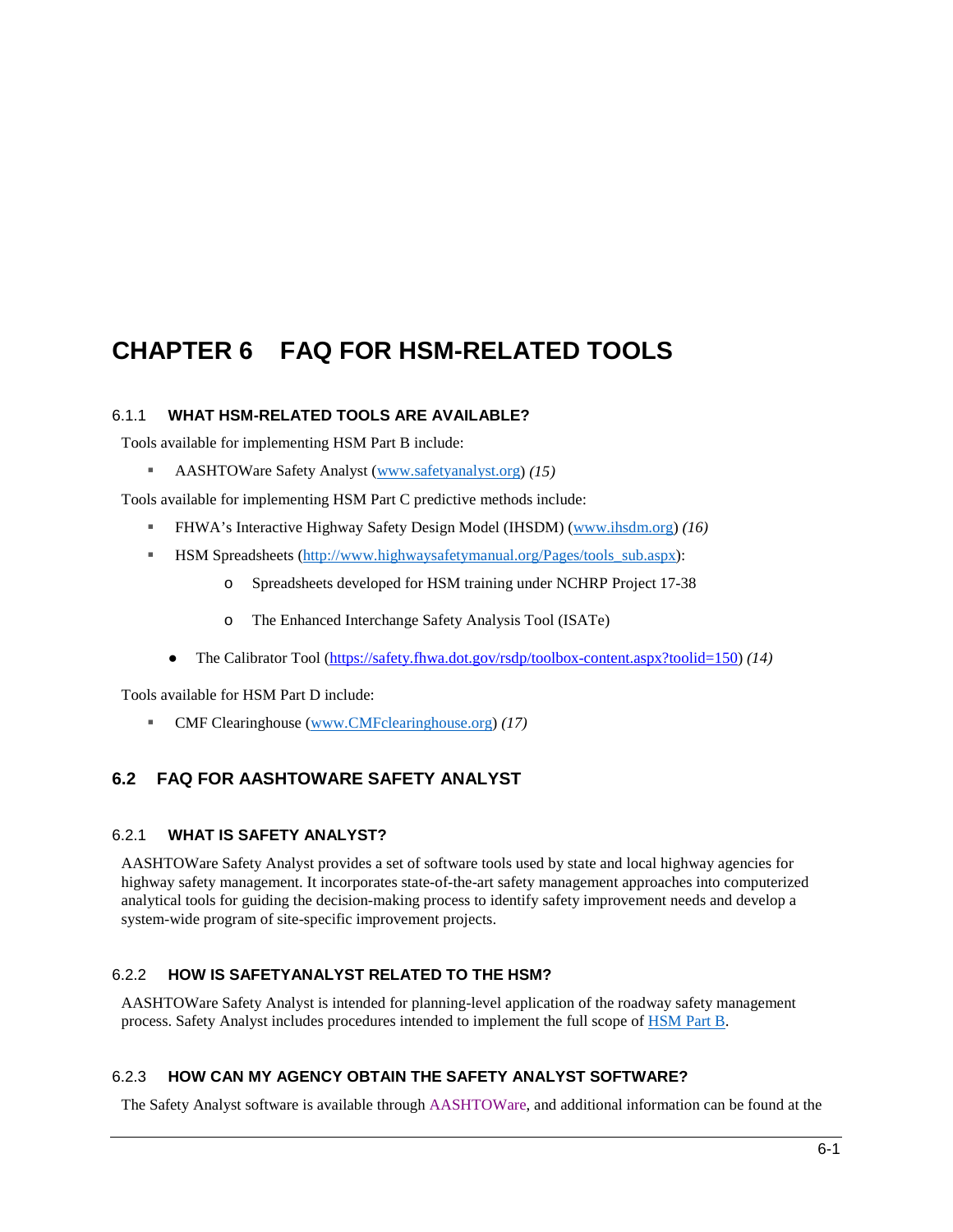following links:

- [www.safetyanalyst.org](about:blank) *(15)*
- [https://developer.safetyanalyst.org/aashto/index.php/AASHTOWare\\_Safety\\_Analyst](https://developer.safetyanalyst.org/aashto/index.php/AASHTOWare_Safety_Analyst) *(23)*

#### <span id="page-44-0"></span>6.2.4 **WHY DON'T THE HSM PART C AND SAFETY ANALYST REQUIRE THE SAME INPUT INFORMATION?**

HSM Part C and AASHTOWare Safety Analyst were developed for different purposes and, therefore, require different input data. The HSM Part C predictive methods were developed for application in the project development process, to quantify the safety performance of an existing facility and of proposed alternative improvements to the existing facility. For this reason, HSM Part C has extensive input data requirements; it is presumed that all of the HSM Part C input data should be available during the development or design of a particular project.

AASHTOWare Safety Analyst is intended for network-wide application and includes procedures intended to implement the full scope of HSM Part B. AASHTOWare Safety Analyst includes procedures to quantify the safety performance of an existing facility and of proposed alternative improvements to the existing facility, but these procedures are simpler and less sophisticated than the procedures used in HSM Part C. As a result, the required input data set for AASHTOWare Safety Analyst is much less extensive than for HSM Part C, including only those items that are essential for analyses and which would be reasonable to expect could be assembled for the entire highway network.

AASHTOWare Safety Analyst includes an SPF Editor module that allows users to input their own SPFs for analysis, which can enter Part C SPFs.

### <span id="page-44-1"></span>6.2.5 **WHY DON'T HSM PART C AND SAFETY ANALYST GIVE SIMILAR RESULTS?**

Since HSM Part C and AASHTOWare Safety Analyst were developed for different purposes and use different procedures and different data sets, it is naturally possible that that they will give different answers. Network screening procedures based on HSM Part C might theoretically provide more accurate results than the AASHTOWare Safety Analyst procedures, but obtaining all of the required input data for HSM Part C for an entire highway network is likely to be a difficult challenge. Thus, AASHTOWare Safety Analyst is generally best suited to planning-level analysis of potential alternative improvements and HSM Part C is best suited to detailed analysis of potential alternative improvements as part of the project development process and design. Both AASHTOWare Safety Analyst and HSM Part C use the EB method to compensate for potential bias due to regression to the mean.

#### <span id="page-44-2"></span>6.2.6 **CAN CALIBRATION FACTORS FROM SAFETY ANALYST BE USED IN HSM CALCULATIONS?**

Calibration factors from AASHTOWare Safety Analyst cannot be used in applying the HSM Part C procedures, and calibration factors from HSM Part C procedures cannot be used in applying AASHTOWare Safety Analyst, because calibration is performed differently in AASHTOWare Safety Analyst and HSM Part C. In AASHTOWare Safety Analyst, the calibration procedure addresses the calibration of SPFs by themselves. In the HSM Part C procedures, the entire predictive method, including both SPFs and adjustment factors, is calibrated.

#### <span id="page-44-4"></span><span id="page-44-3"></span>**6.3 FAQ FOR INTERACTIVE HIGHWAY SAFETY DESIGN MODEL (IHSDM)**

#### 6.3.1 **WHAT IS IHSDM?**

A product of the Federal Highway Administration's (FHWA) Office of Safety Research and Development, IHSDM is a suite of software analysis tools for evaluating safety and operational effects of geometric design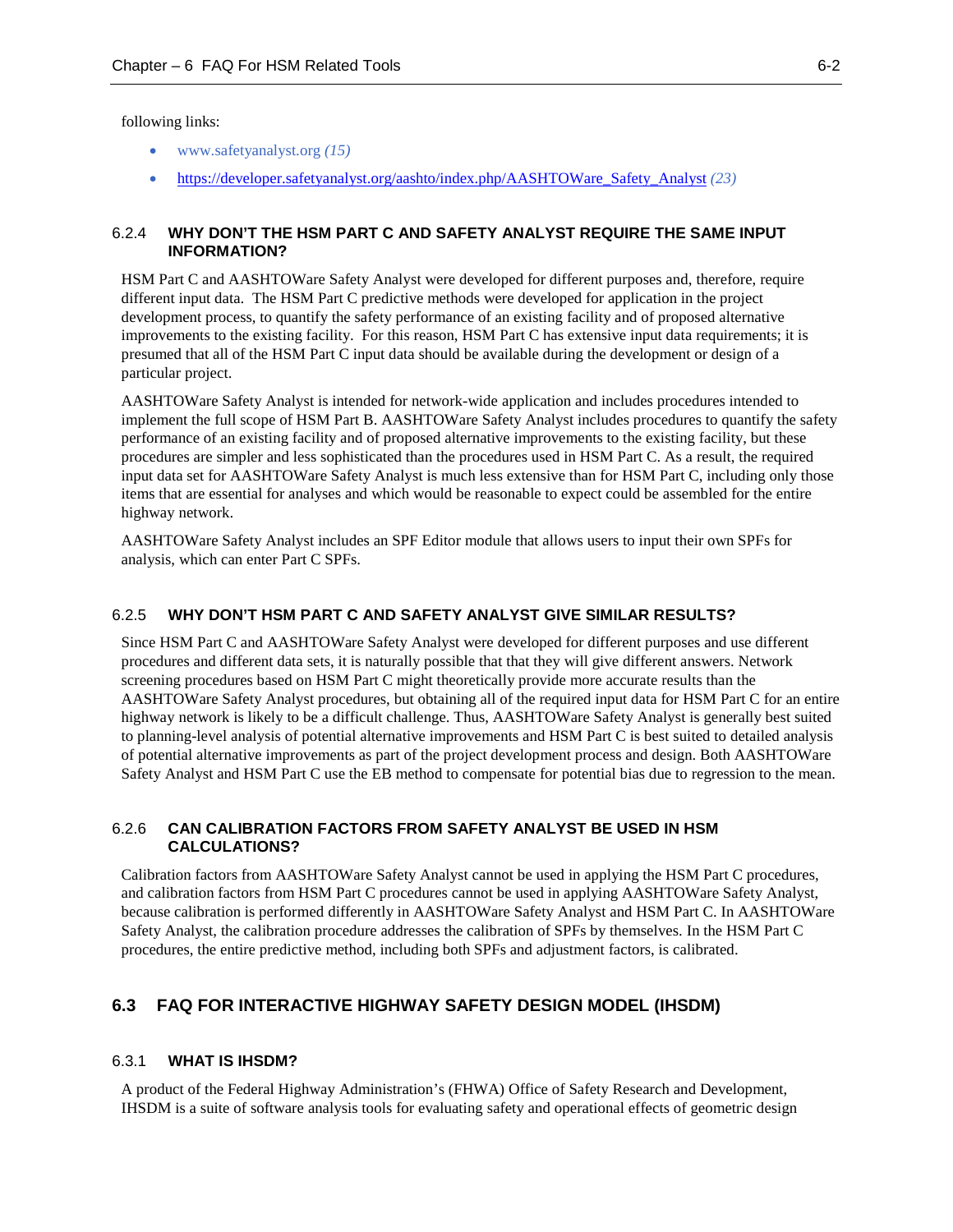decisions on highways. IHSDM is a decision-support tool that provides estimates of existing or proposed highway designs' expected safety and operational performance, and checks designs against relevant design policy values. Results of the IHSDM support decision-making in the highway design process. Intended users include highway project managers, designers, and traffic and safety reviewers in State and local highway agencies and in engineering consulting firms.

The IHSDM currently includes six evaluation modules (Crash Prediction, Design Consistency, Intersection Review, Policy Review, Traffic Analysis, and Driver/Vehicle), as well as an Economic Analyses Tool which allows users to do economic analyses within IHSDM, using Crash Prediction Module evaluation results (i.e., crash frequencies and severities) as input. The IHSDM website

[\(www.fhwa.dot.gov/research/tfhrc/projects/safety/comprehensive/ihsdm/\)](http://www.fhwa.dot.gov/research/tfhrc/projects/safety/comprehensive/ihsdm/) *(24)* summarizes the capabilities and applications of the evaluation modules and provides a library of the research reports documenting their development.

#### <span id="page-45-0"></span>6.3.2 **HOW IS IHSDM RELATED TO THE HSM?**

The IHSDM Crash Prediction Module (CPM) is a faithful software implementation of the predictive methods documented in Part C of the HSM, which includes capabilities to evaluate rural two-lane, two-way roads (Chapter 10), rural multilane highways (Chapter 11), urban/ suburban arterials (Chapter 12) (including predictive methods for 6+ lane and 1-way arterials developed under NCHRP Project 17-58, for inclusion in the HSM2), and freeways (Chapters 18 and 19). The CPM estimates the frequency of crashes expected on a roadway based on its geometric design and traffic characteristics. The crash prediction algorithms consider the effect of a number of roadway segment and intersection variables.

IHSDM includes a CPM Calibration Utility to assist agencies in implementing the calibration procedures described in the Appendix to HSM Part C.

#### <span id="page-45-1"></span>6.3.3 **HOW CAN MY AGENCY OBTAIN THE IHSDM SOFTWARE?**

The IHSDM software is available through FHWA, free of charge. Visit the IHSDM software website, [www.ihsdm.org](http://www.ihsdm.org/) (16) to register and download the latest release of IHSDM.

#### <span id="page-45-2"></span>6.3.4 **IS IHSDM TECHNICAL SUPPORT AVAILABLE?**

Yes, FHWA provides IHSDM technical support free of charge. Contact the IHSDM Support Team at (202)-493- 3407 or by e-mail at **IHSDM**support@dot.gov.

#### <span id="page-45-3"></span>6.3.5 **MY AGENCY WANTS TO CALIBRATE HSM PART C PREDICTIVE MODELS. HOW CAN IHSDM ASSIST THIS EFFORT?**

A Calibration Utility is available in the IHSDM Administration Tool to assist agencies in implementing the calibration procedures described in the Appendix to HSM Part C.

The Crash Prediction panel of the Administration Tool contains three sections:

- Calibration Data Sets
- **Crash Distribution Data Sets**
- Model Data Sets

The Calibration Data Sets interface provides a mechanism for users to enter, edit and organize the site data to be used to calculate the calibration factors for the various crash prediction models available in the IHSDM Crash Prediction Module (and, thus, in HSM Part C). In addition to containing the user-entered site data, each Calibration Data Set is also linked to a Crash Distribution Data Set and a Model Data Set.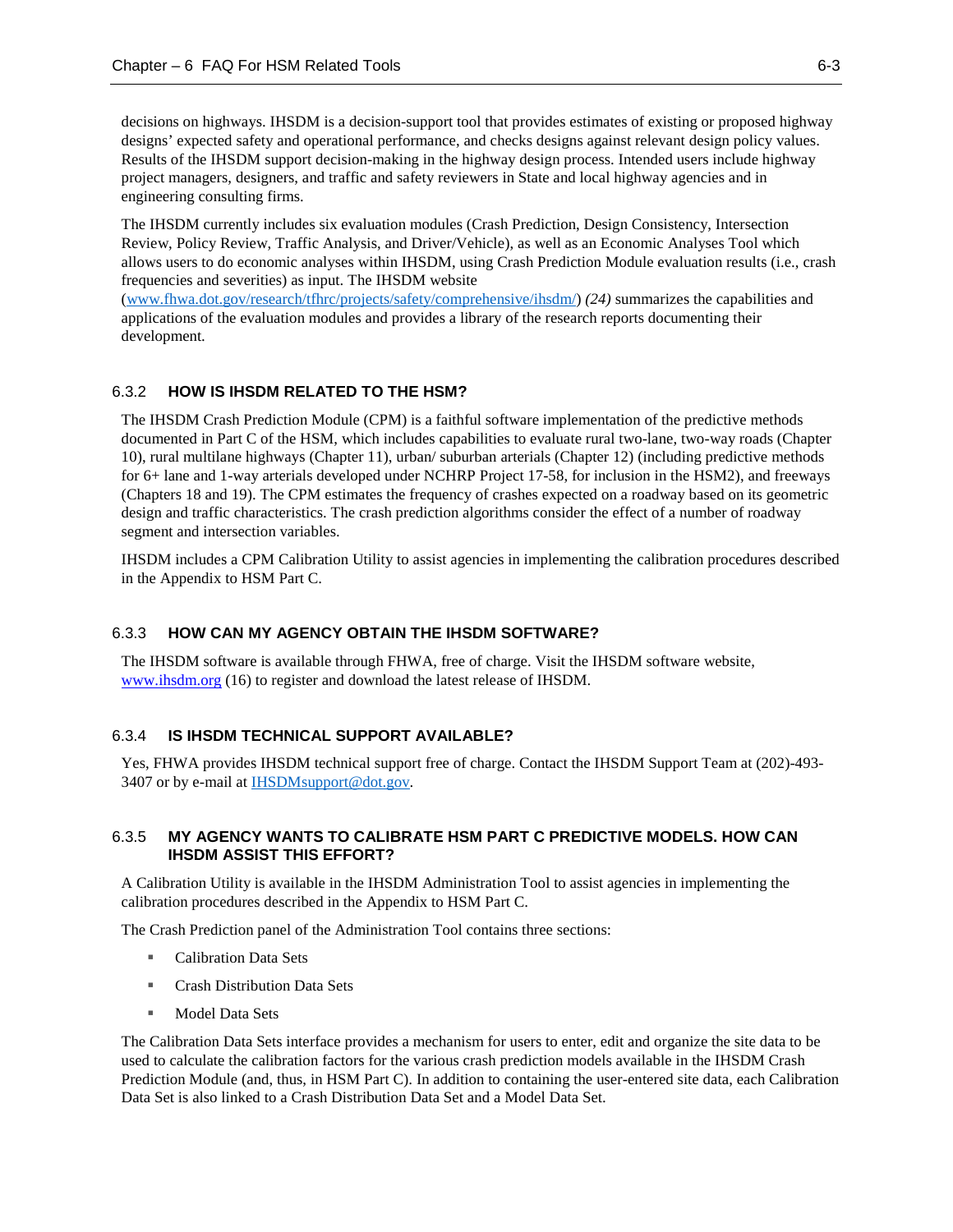Within the Calibration Data Set interface, the user can choose to either "Calibrate Using Site Data" or "Manually Specify a Calibration Factor" for each of 57 crash prediction models (covering rural two-lane highways, rural multilane highways, urban/suburban arterials, and freeways).

When running a Crash Prediction Module (CPM) evaluation, the user indicates which Calibration Data Set to use in that particular evaluation. The CPM then applies the appropriate calibration factors from the user-selected Calibration Data Set.

The IHSDM Tutorial, included with the IHSDM download package, includes a CPM Calibration Lesson, which provides step-by-step instructions and hands-on exercises related to the calibration process.

#### <span id="page-46-0"></span>6.3.6 **IF AN AGENCY HAS DEVELOPED THEIR OWN SPFS, CAN THEY BE ENTERED INTO IHSDM?**

Yes. The IHSDM Administration Tool provides a mechanism for agencies to enter their own SPFs, as long as the SPFs follow the guidelines for development of jurisdiction-specific SPFs that are acceptable for use in HSM part C (HSM, Part C, Section A.1.2, p. A-9).

The crash prediction Model Dataset default configuration (HSM Configuration) file contains parameters and configuration data that define Safety Performance Functions (SPF) and Crash Modification Factors (CMFs) to be used in the IHSDM Crash Prediction Module. The default "HSM Configuration" may be copied and modified to reflect agency specific SPFs.

#### <span id="page-46-1"></span>6.3.7 **CAN DEFAULT CRASH SEVERITY AND CRASH TYPE DISTRIBUTION VALUES BE UPDATED WITH AGENCY-SPECIFIC VALUES IN IHSDM?**

Yes. The IHSDM Administration Tool provides a mechanism for agencies to modify the crash severity and crash type distribution values.

### <span id="page-46-3"></span><span id="page-46-2"></span>**6.4 FAQ FOR HSM SPREADSHEETS:**

#### 6.4.1 **WHICH HSM PART C METHODS DO THE HSM SPREADSHEETS (I.E., THOSE PRODUCED UNDER NCHRP PROJECT 17-38 AND STATE AGENCY ENHANCED VERSIONS) IMPLEMENT?**

The HSM spreadsheets implement HSM Part C methods for rural 2-lane highways (Chapter 10), rural multilane highways (Chapter 11), and urban/suburban arterials (Chapter 12).

#### <span id="page-46-4"></span>6.4.2 **WHAT IS ISATE AND WHICH HSM PART C METHODS DO ISATE IMPLEMENT?**

The Enhanced Interchange Safety Analysis Tool (ISATe) is a free, macro-enabled Excel workbook primarily used for small freeway segments. Users manually enter data for each individual segment, interchange, and cross street.

<span id="page-46-5"></span>ISATe implements HSM Part C methods for freeways (Chapter 18) and Ramps/Interchanges (Chapter 19).

## <span id="page-46-6"></span>**6.5 FAQ FOR THE CMF CLEARINGHOUSE**

#### 6.5.1 **WHAT IS THE CMF CLEARINGHOUSE?**

The Crash Modification Factors Clearinghouse houses a web-based database of CMFs along with supporting documentation to help transportation engineers identify the most appropriate countermeasure for their safety needs.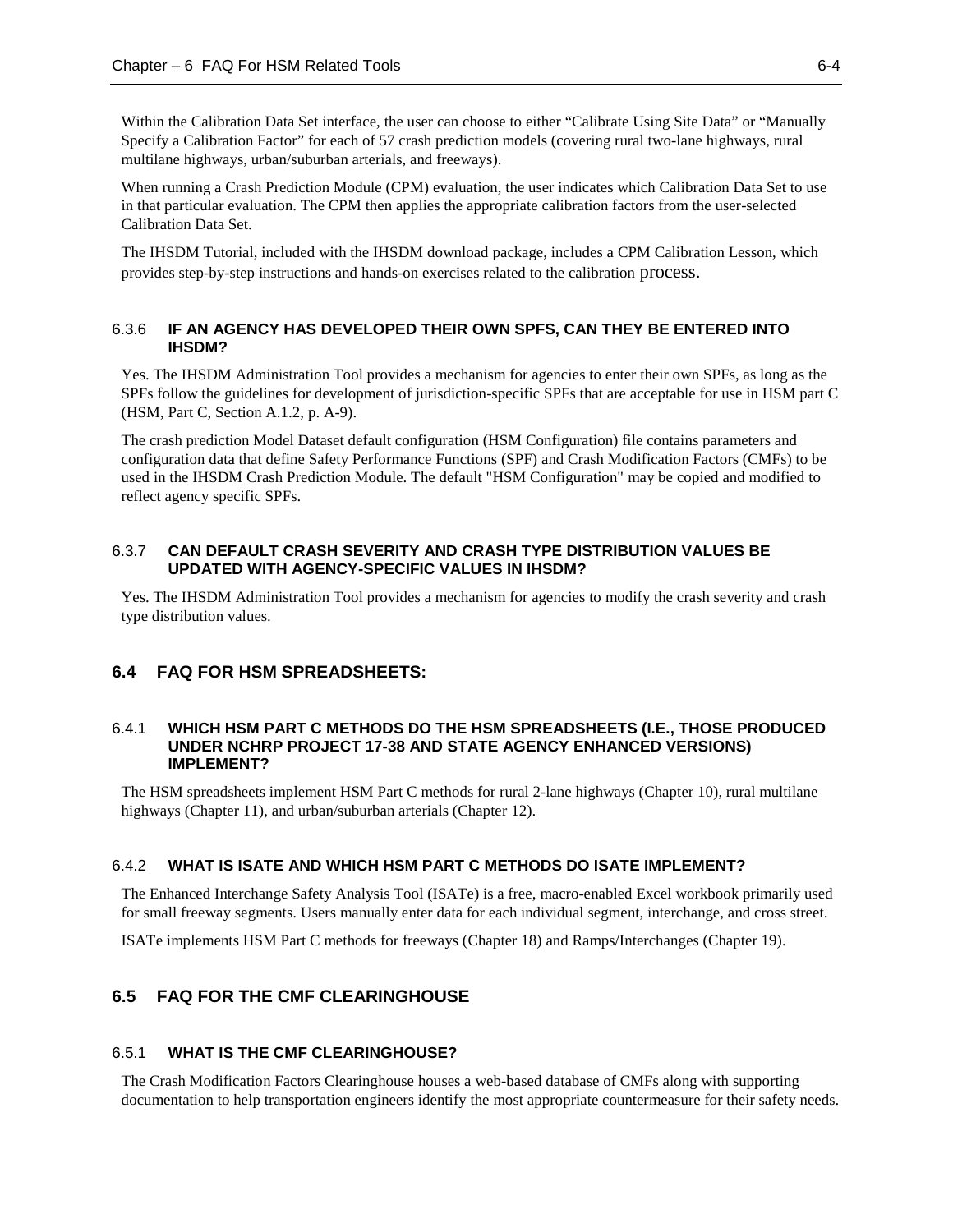Using this site at [www.cmfclearinghouse.org](about:blank) *(17),* users are able to search for existing CMFs or submit their own CMFs to be included in the clearinghouse.

#### <span id="page-47-0"></span>6.5.2 **WHAT IS THE PURPOSE OF THE CMF CLEARINGHOUSE?**

The Crash Modification Factors (CMF) Clearinghouse was established to provide transportation professionals:

- A regularly updated, online repository of CMFs,
- A mechanism for sharing newly developed CMFs, and
- Educational information on the proper application of CMFs.

The purpose of the CMF Clearinghouse is to compile all documented CMFs in a central location. The CMF Clearinghouse provides a searchable database that can be easily queried to identify CMFs to meet user's needs.

The CMF Clearinghouse will be updated on a regular basis to add recently developed and documented CMFs. New CMFs will be identified via a periodic review of published literature. In addition, the CMF Clearinghouse provides a mechanism for transportation professionals to submit documentation of new CMFs to be considered for inclusion.

Educational information on CMFs includes the "About CMFs" page, which summarizes useful information in the form of answers to frequently asked questions. The "Resources" page provides additional information on related trainings and publications.

The inclusion of all CMFs in the CMF Clearinghouse also serves an educational purpose. One important lesson is that reported CMFs have varying quality and applicability to a given user's needs.

The CMF Clearinghouse summarizes published information on each CMF, including how it was developed (e.g., study design, sample size, and source of data) and what are its statistical properties (e.g., standard error). Where available, a link is provided to the publication from which the CMF was extracted.

The CMF Clearinghouse reports this information in a standard format to enable users to make educated decisions about the most applicable CMF to their condition. To aid users in assessing the quality of the CMF presented, the CMF Clearinghouse reports a star quality rating. The star quality rating is assigned based upon the standard error of the CMF value, as well as the design, potential biases, data source, and sample size of the study that developed the CMF.

The CMF Clearinghouse also reports whether or not the CMF is included in the Highway Safety Manual. The Highway Safety Manual includes only a subset of CMFs that meet strict inclusion criteria. The CMF Clearinghouse provides the broader context of the larger population of CMFs, from which those included in the Highway Safety Manual were drawn.

The CMFs that are included in the Highway Safety Manual will typically have a higher star quality rating given the strict inclusion criteria. High quality CMFs do not exist for every countermeasure and, therefore, there are many countermeasures for which CMFs do not appear in the Highway Safety Manual. The CMF Clearinghouse includes any documented CMF; i.e., it includes CMFs that do not appear in the HSM either because they did not meet the HSM inclusion criteria or because they were documented after the Manual was completed. As a result, the Clearinghouse includes more CMFs for more countermeasures than the HSM.

Inclusion of a CMF in the CMF Clearinghouse does not constitute an endorsement of the CMF or support for its use. The burden is on the user to determine the most appropriate CMF for their analysis need. This determination should be made based upon the CMFs applicability to their condition (i.e. countermeasure being considered and conditions under which it is implemented) and the quality of the CMF.

#### <span id="page-47-1"></span>6.5.3 **HOW DOES THE CMF CLEARINGHOUSE RELATE TO THE HSM?**

The Crash Modification Factors Clearinghouse is just one of the tools and resources available to help transportation professionals make safety decisions. The first edition of the Highway Safety Manual, released in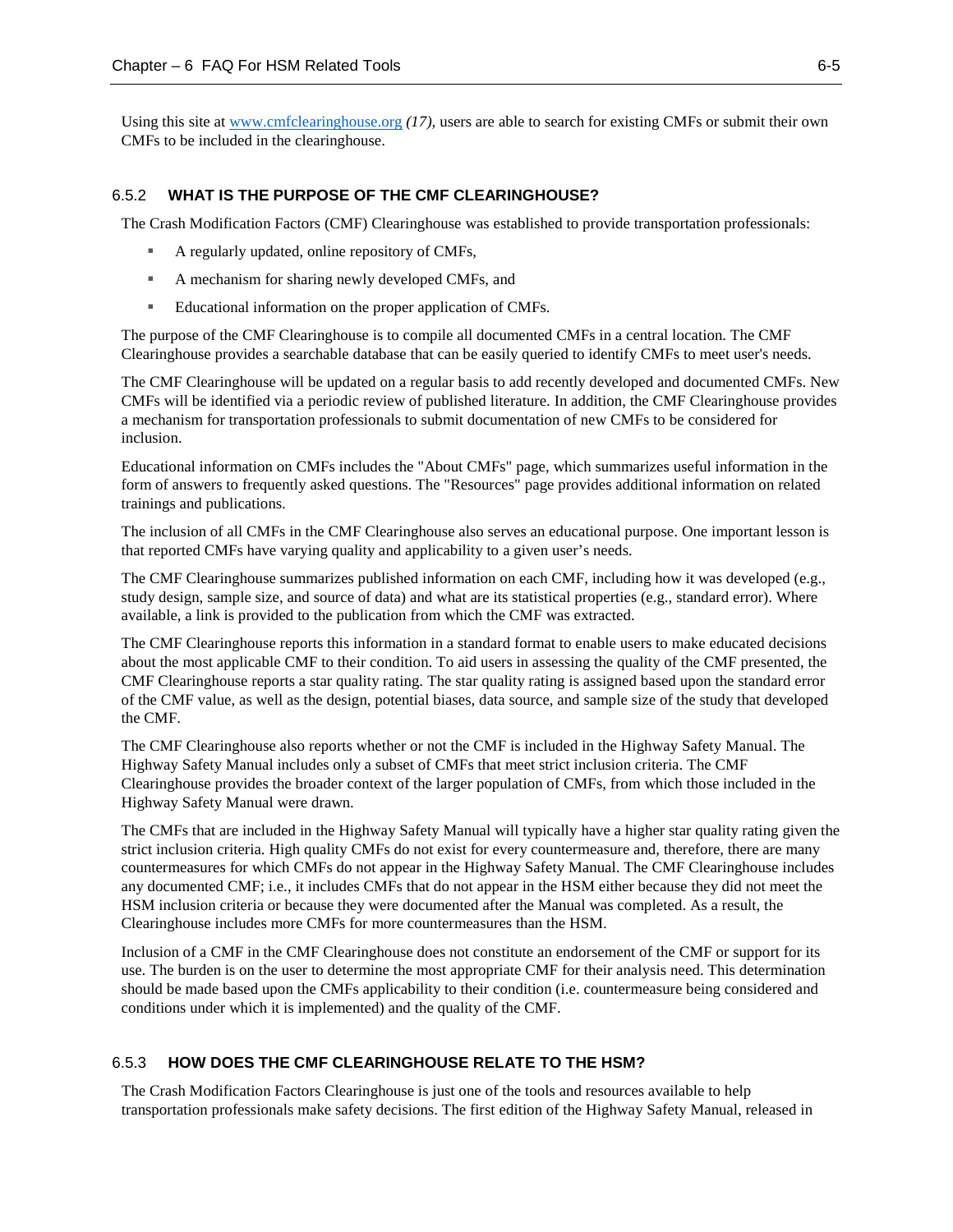2010, provides practitioners with the best factual information and tools to facilitate roadway design and operational decisions based on explicit consideration on their safety consequences.

The CMF Clearinghouse incorporates information relating to the HSM within its website. Users are able to view and search for CMFs included in the HSM. The CMF Clearinghouse includes all of the CMFs listed in the HSM.

That said, it should be understood that the CMF Clearinghouse only relates to the CMF portion of the HSM (Part D). The HSM also covers many other important topics for highway safety, including safety fundamentals, road safety management, and predictive methods.

#### <span id="page-48-0"></span>6.5.4 **WHAT IS THE DIFFERENCE BETWEEN CMFS IN THE HSM AND CMFS IN THE CMF CLEARINGHOUSE?**

Currently, the two main resources for CMFs are the HSM and the FHWA CMF Clearinghouse [\(www.cmfclearinghouse.com\)](http://www.cmfclearinghouse.com/) *(17)*. A significant difference between these two resources is in how the CMF values are presented. For each treatment in the HSM, one CMF is presented for a given crash type or severity based on the best available research. The CMF may be based on a single study or may represent an aggregate value based on multiple studies. The HSM provides highest quality available research-based CMFs, while the CMF Clearinghouse is a comprehensive listing of available CMFs.

The CMF Clearinghouse is a comprehensive database of all the CMFs available for a given treatment. The quality of the CMF is rated on a one to five-star basis. All of the treatments and CMFs in the HSM are in the CMF Clearinghouse. The CMF Clearinghouse is updated regularly, with new CMFs from researchers and state agencies. Many of these new CMFs are high quality but may not yet be included in the HSM list of CMFs simply due to their date of development occurring after the publication of the 2010 HSM.

#### <span id="page-48-1"></span>6.5.5 **WHAT DOES THE STAR QUALITY RATING MEAN?**

The star rating indicates the quality or confidence in the results of the study producing the CMF. The star rating is based on a scale (1 to 5), where a 5 indicates the highest or best rating. The review process to determine the star rating judges the accuracy and precision as well as the general applicability of the study results. Reviewers considered five categories for each study — study design, sample size, standard error, potential bias, and data source — and judged each CMF according to its performance in each category. For more detailed information about the star quality rating, please visit the CMF Clearinghouse's [page on the topic.](http://www.cmfclearinghouse.org/sqr.cfm)

#### <span id="page-48-2"></span>6.5.6 **HOW IS THE STAR QUALITY RATING IN THE CMF CLEARINGHOUSE DIFFERENT FROM THE NOTATIONS (BOLD, ITALICS, ETC.) IN THE HIGHWAY SAFETY MANUAL?**

The star rating and the HSM notation have similarities but are notably different. Both indicate the same thing, which is a confidence in the CMF based on the quality of the study that produced it. In a rough sense, higher star ratings correspond to a bold face HSM notation and mid-range star ratings correspond to italics and asterisk HSM notations, but there is not a one-to-one comparison laid out between the two systems. The differences exist in the way the CMFs are reviewed t[o determine their quality.](http://www.cmfclearinghouse.org/sqr.cfm)

The HSM review process applies an adjustment factor to the standard error from the study, and then assigns the bold and italic notations based on ranges of the adjusted standard error. The standard error is adjusted based mainly on the quality of the study design. The HSM assigns asterisk (\*) or caret (^) notations based on the confidence interval of the CMF, which indicates how accurate the CMF estimate is.

The CMF Clearinghouse review process rates the CMF according to five categories — study design, sample size, standard error, potential bias, and data source — and judges the CMF according to its performance in each category. It assigns a star rating based on the cumulative performance in the five categories. It differs from the HSM process in that it does not attempt to adjust the standard error as the HSM does, and it more explicitly considers criteria such as data source, which examines whether a study used data from just one locality or from multiple locations across the state or nation.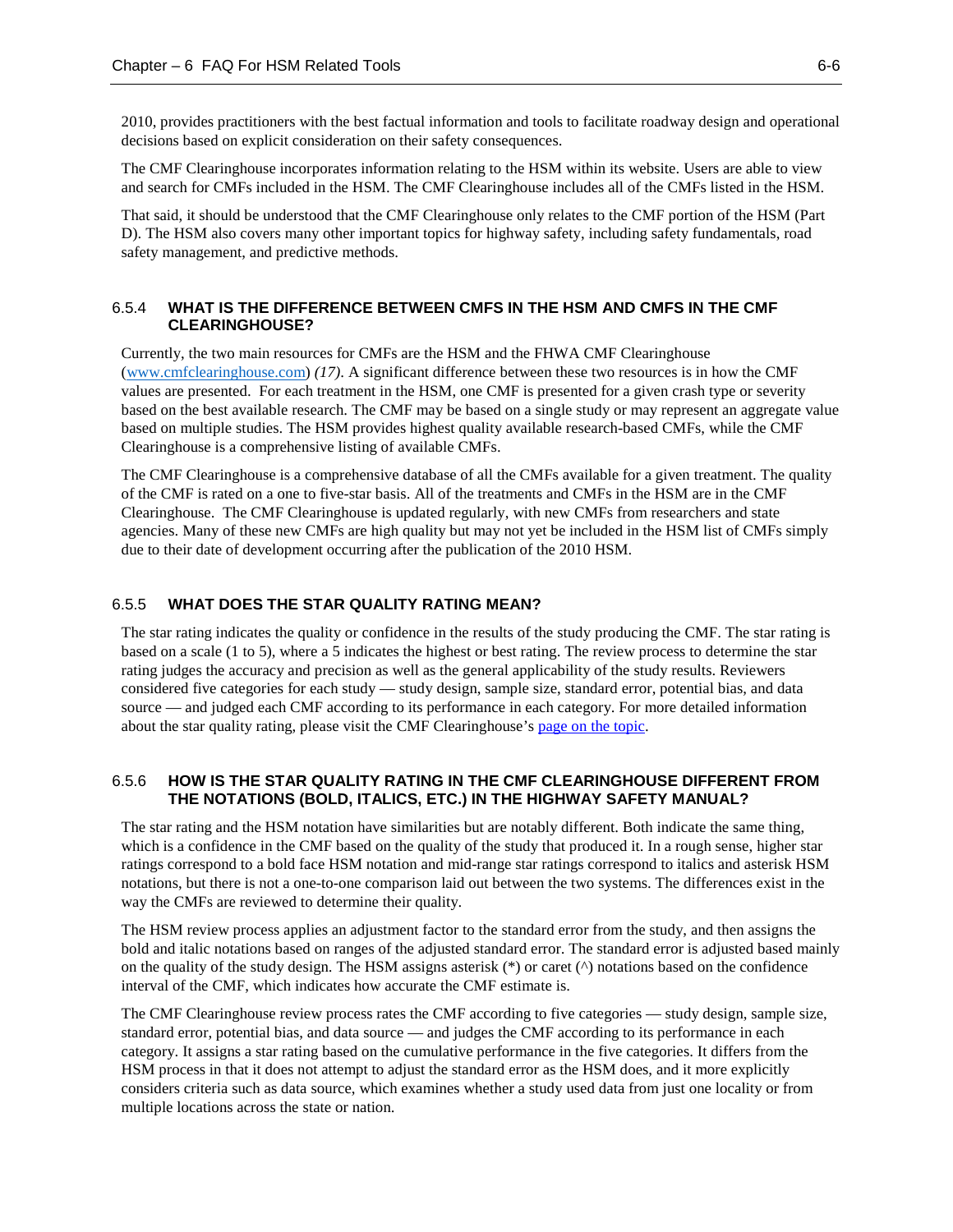#### <span id="page-49-0"></span>6.5.7 **HOW DO I CHOOSE BETWEEN CMFS IN MY SEARCH RESULTS THAT HAVE THE SAME STAR RATING BUT DIFFERENT CMF VALUES?**

It's true that two or more CMFs for a particular countermeasure may have the same star rating but differing CMF values. It will be necessary for you to examine the information related to the applicability of the CMFs to determine how they differ. This could involve examining the brief data shown on the search results page (i.e., crash type, crash severity, roadway type, and area type) or looking at all the information about the CMFs by viewing the CMF details page for each one.

You should select the CMF that is most applicable to the situation in which you would like to apply the CMF (i.e., the characteristics associated with the CMF should closely match the characteristics of the scenario at hand). For example, CMFs often vary by crash type and crash severity. While it is useful to determine the change in crashes by type and severity, this should only be done when applicable CMFs are available for the specific crash type and severity of interest.

The figure below shows a snapshot of results for the countermeasure of "Installation of left-turn lane on single major road approach". You can see that the three CMFs listed in this figure all have 5-star ratings. However, the CMF values (0.65, 0.71, and 0.91) are all different.

| <b>CMF</b>   | CRF(%) | Quality | <b>Crash Type</b> | <b>Crash Severity</b>                     | Roadway<br>Type | <b>Area Type</b> | Reference               |
|--------------|--------|---------|-------------------|-------------------------------------------|-----------------|------------------|-------------------------|
| $0.65^{[B]}$ | 35     | *****   | All               | Fatal, Serious<br>Injury, Minor<br>Injury | Not specified   | Rural            | Harwood et<br>al., 2002 |
| $0.71^{[B]}$ | 29     | *****   | All               | Fatal, Serious<br>Injury, Minor<br>Injury | Not specified   | Urban            | Harwood et<br>al., 2002 |
| $0.91^{[8]}$ | 9      | *****   | All               | Fatal, Serious<br>Injury, Minor<br>Injury | Not specified   | Urban            | Harwood et<br>al., 2002 |

- Countermeasure: Installation of left-turn lane on single major road annroach

From this initial view of the search results, it is relatively easy to tell the difference between the first CMF and the other two. Although all three are similar in crash type, crash severity, and roadway type, the first one (CMF of 0.65) is identified as being developed for a "Rural" area type, whereas the other two were developed for an "Urban" area type.

However, all information given on the search results page is identical for the second and third CMF. Therefore, it is necessary to examine the details of each CMF (by clicking on the CMF value to go to the CMF details page). When the details of each CMF are examined, it can be seen that the CMF of 0.71 is intended for stop-controlled intersections, and the CMF of 0.91 is intended for signalized intersections.

It may be the case that two CMFs are exactly the same with respect to crash and roadway applicability. In these cases, it will be necessary to examine some of the other fields related to how and where the CMF was developed, such as:

**1. Score details**. The reviewers who established the star quality rating did so by giving scores of excellent, fair, or poor to five categories: study design, sample size, standard error, potential bias, and data source. Many CMFs in the Clearinghouse are accompanied by details of the scores behind the star rating as shown in the image below.

#### **Star Quality Rating:** 文文文言 | View score details]

Clicking on the score details link will display a window showing the scores that the CMF received in each category. Users of the Clearinghouse may desire to examine the score details to compare two or more similar CMFs. For instance, although two CMFs may have received the same star rating, one may have a study design score of "Excellent" while the other is "Poor". It may be the case that a user may highly value study design and may use that category to decide between CMFs. Similarly, a user may prioritize some other category in their selection process and use that score to assist in selecting a CMF.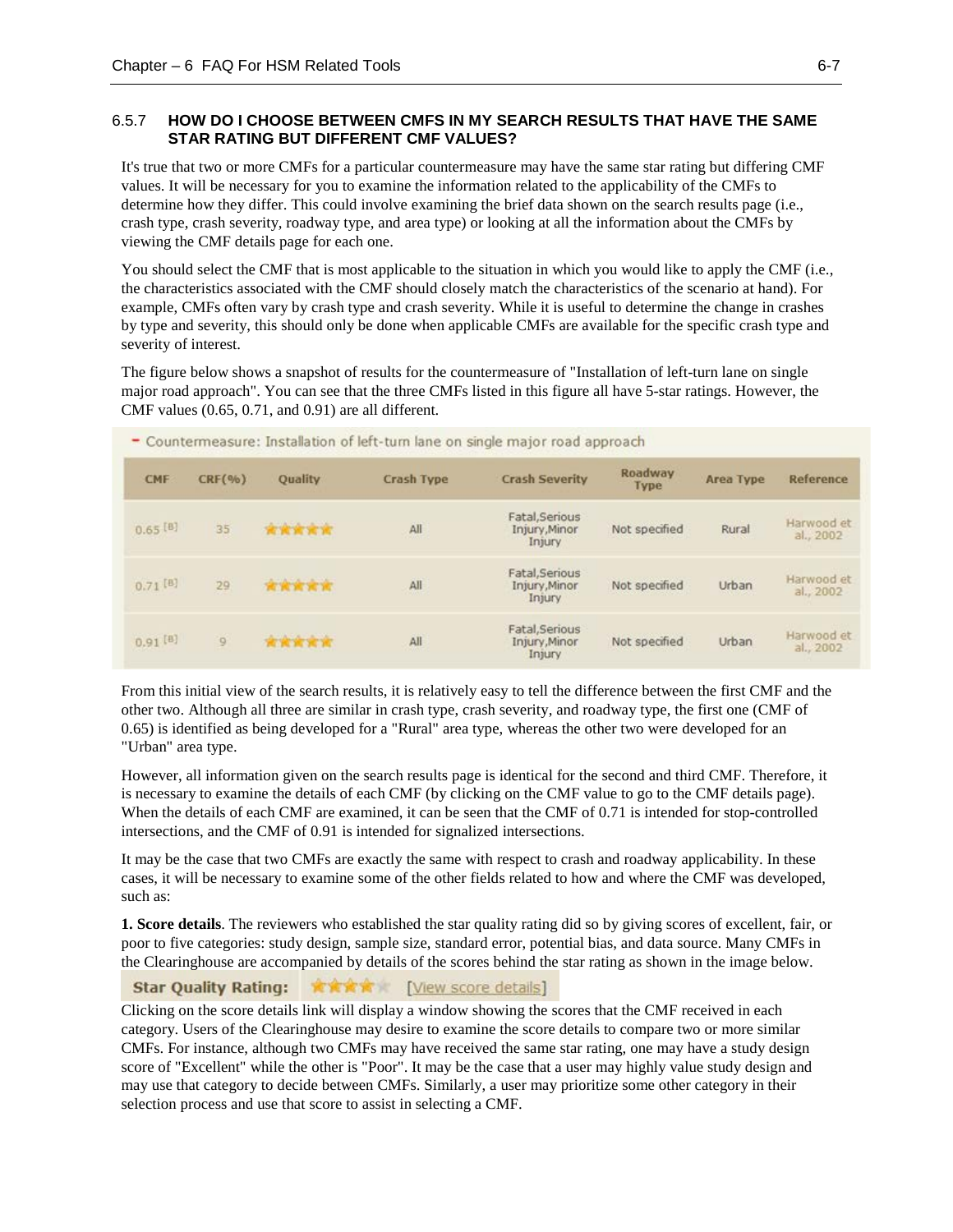It may also be useful to examine the fields in the CMF details pertaining to the scores, specifically sample size and standard error. It may be the case that two CMFs both received a score of "Excellent" for sample size, but one has a sample size of 1,000 while the other has a sample size of 3,000. Both of these sample sizes are large enough to qualify for an "Excellent" rating, however, all other factors being equal, the larger sample size would be preferred. Likewise, two CMFs may have both received a score of "Poor" for standard error, but one has a standard error of 0.75 while the other has a standard error of 0.90. In this case, the smaller standard error would be preferred.

**2. Similarity in locality of data used**. The fields for "Municipality", "State", and "Country" indicate the area(s) from which data were used in developing the CMF. Many agencies prefer CMFs that were developed in locations that are similar or nearby to their own area, for reasons of terrain, weather, and other characteristics. For example, a state department of transportation in a mid-western state may prefer using a CMF developed in Kansas over a CMF developed in West Virginia.

**3. Traffic volume range**. The fields for "Major Road Traffic Volume" and "Minor Road Traffic Volume" indicate the range of traffic volumes that were used to develop the CMF. You should examine these fields to see which CMF has a traffic volume range that best fits your situation.

**4. Age of data**. The field for "Date Range of Data Used" indicates the age of the data used in developing the CMF. Generally speaking, more recent data would be preferred (all other factors being equal). Studies conducted more recently typically use more advanced techniques, higher precision data, and have other advantages related to the progression of knowledge, data quality, and study methods that develop over time in the field of highway safety research. More recent data will also better reflect changes in vehicle fleet characteristics and technology.

**5. Original study report**. In addition to providing the citation of the study, the Clearinghouse provides a link, where possible, to the original study document for any CMF. This original document will typically be the final report or published article on the study that developed the CMF. A user of the Clearinghouse who is attempting to select between two similar CMFs may find it useful to refer to the original study report to understand the background of the CMF development. There may be details in the study report that would assist in the CMF selection process. Although the Clearinghouse contains extensive data for each CMF, it does not contain every detail from the study report. For example, the report may discuss details about the roadside character of the roads used in the CMF development. If the roadside character is significantly different from the roads in the user's jurisdiction, he or she may decide to select another CMF that was developed on roads with more similar roadside character to his or her jurisdiction.

#### <span id="page-50-0"></span>6.5.8 **THE CMF CLEARINGHOUSE PRESENTS BOTH CRASH MODIFICATION FACTORS AND CRASH REDUCTION FACTORS. WHAT'S THE DIFFERENCE?**

The main difference between CRF and CMF is that CRF provides an estimate of the percentage reduction in crashes, while CMF is a multiplicative factor used to compute the expected number of crashes after implementing a given improvement. Both terms are presented in the Clearinghouse because both are widely used in the field of traffic safety.

Mathematically stated,  $CMF = 1$  - ( $CRF/100$ ). For example, if a particular countermeasure is expected to reduce the number of crashes by 23% (i.e., the CRF is 23), the CMF will be  $1 - (23/100) = 0.77$ . On the other hand, if the treatment is expected to increase the number of crashes by 23% (i.e., the CRF is -23), the CMF will be = 1 - (-  $23/100 = 1.23$ .

These reduction estimates might also be expressed as a function. Crash reduction and crash modification factors are constants; crash modification functions allow the factor to vary for different scenarios, such as for different traffic volume scenarios.

#### <span id="page-50-1"></span>6.5.9 **HOW DO THE CLEARINGHOUSE CRASH SEVERITY TERMS FATAL, SERIOUS INJURY, AND MINOR INJURY RELATE TO THE KABCO INJURY SCALE?**

The initial idea was to use a standard KABCO scale for the Clearinghouse, but the problem encountered was one that always affects the attempts to standardize or categorize study details in the Clearinghouse database. The issue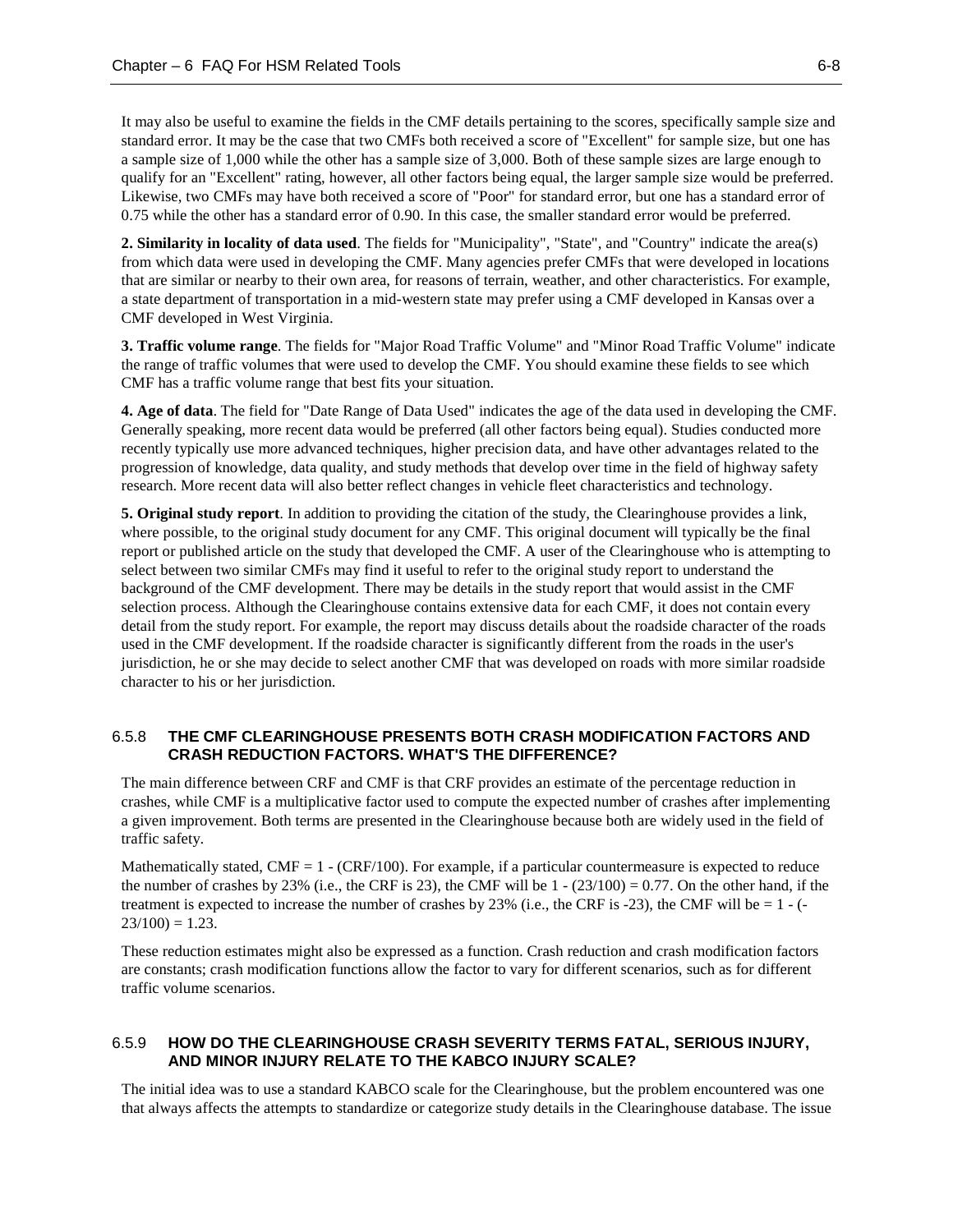is that authors can and do report the details of their CMFs in many different ways. For crash severity, authors have been seen to report crash severity by KABCO, by MAIS, or simply by referring to "serious injury" and "minor injury". Thus, the Clearinghouse uses the lowest common denominator. There is no one-to-one comparison with KABCO, but the best comparison is that "Fatal" is always equivalent to K, "Serious Injury" would generally be A and B injuries, and "Minor Injury" would generally be C injuries.

#### <span id="page-51-0"></span>6.5.10 **HOW ARE STATES USING THE CMF CLEARINGHOUSE?**

Many states refer to the CMF Clearinghouse for information on CMFs, traditional and new countermeasures, and other resources related to using CMFs. Although CMFs have been typically used for prioritizing safety projects and developing estimates in cost-benefit analysis, some states are beginning to use CMFs in other situations, such as design exceptions and alternatives analysis.

#### <span id="page-51-2"></span><span id="page-51-1"></span>**6.6 FAQ FOR PLANSAFE**

#### 6.6.1 **DOES PLANSAFE IMPLEMENT THE HIGHWAY SAFETY MANUAL?**

[PLANSAFE](http://www.trb.org/Main/Blurbs/PLANSAFE_Forecasting_the_Safety_Impacts_of_SocioDe_163790.aspx) - a software tool developed to complemen[t NCHRP Report 546, Incorporating Safety into Long](http://onlinepubs.trb.org/onlinepubs/nchrp/nchrp_rpt_546.pdf)  [Range Transportation Planning](http://onlinepubs.trb.org/onlinepubs/nchrp/nchrp_rpt_546.pdf) - supports regional and statewide safety planning efforts. It does not implement portions of the Highway Safety Manual or overlap with the functionality of IHSDM or SafetyAnalyst. While PLANSAFE could be used for analysis of changes in individual locations, the level of detail needed to make decisions at this level is not supported by PLANSAFE, as the documentation for the tool cautions. For more information, refer to [NCHRP Report 546](http://onlinepubs.trb.org/onlinepubs/nchrp/nchrp_rpt_546.pdf) or the web page for [NCHRP Project 8-44\(02\),](http://www.trb.org/Main/Blurbs/PLANSAFE_Forecasting_the_Safety_Impacts_of_SocioDe_163790.aspx) under which PLANSAFE was developed.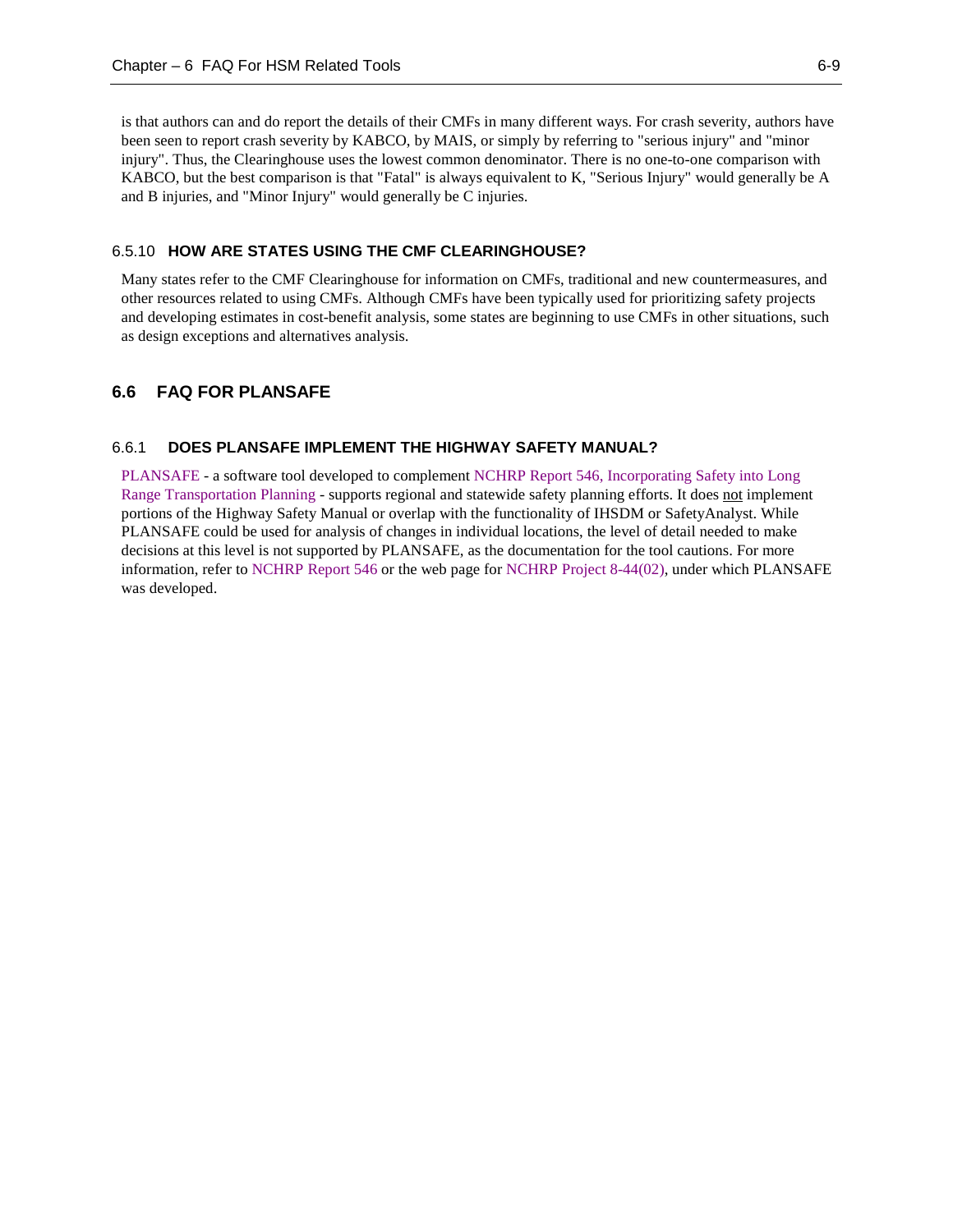## <span id="page-52-0"></span>**CHAPTER 7 REFERENCES AND RESOURCES**

- 1. AASHTO. Highway Safety Manual website[: www.HighwaySafetyManual.org.](http://www.highwaysafetymanual.com/)
- 2. *Crash Modification Factors in Practice: Quantifying Safety in the Roadway Safety Management Process.* Publication FHWA-SA-13-010, Federal Highway Administration, Washington, D.C., 2013. Available online at:<http://safety.fhwa.dot.gov/tools/crf/resources/cmfs/docs/management.pdf>
- <span id="page-52-4"></span>3. *Highway Safety Improvement Program (HSIP) Manual*. Publication FHWA-SA-09-029, Federal Highway Administration, Washington, DC, 2010.
- <span id="page-52-1"></span>4. National Cooperative Highway Research Program (NCHRP). *NCHRP Report500 Series: Guidance for Implementation of the AASHTO Strategic Highway Safety Plan, Volumes 1-20*. Transportation Research Board, Washington, DC, 2004. Available online at:<http://safety.transportation.org/guides.aspx>
- <span id="page-52-2"></span>5. Gross, F., Persaud, B., and C. Lyon. *A Guide to Developing Quality Crash Modification Factors*. Publication FHWA-SA-10-032, Federal Highway Administration, Washington, D.C., 2010. Available online at:<http://safety.fhwa.dot.gov/tools/crf/resources/fhwasa10032/>
- <span id="page-52-3"></span>6. Carter, D., R. Srinivasan, F. Gross, and F. Council. *Recommended Protocols for Developing Crash Modification Factors*. National Cooperative Highway Research Program, Transportation Research Board, February 2012.
- <span id="page-52-5"></span>7. *Introduction to Crash Modification Factors.* Publication FHWA-SA-13-015, Federal Highway Administration, Washington, D.C., 2013. Available online at: <http://safety.fhwa.dot.gov/tools/crf/resources/cmfs/docs/intro.pdf>
- 8. Gross, F. and Yunk, K. "Crash Modification Factors: An Overview of Its Applications." *Public Roads*. Federal Highway Administration, Washington, D.C., 2011.
- 9. Gross, F., Hamidi, A., and Yunk, K. *Investigation of Existing and Alternative Methods for Combining Multiple CMFs*. Federal Highway Administration, Washington, D.C., 2011.
- <span id="page-52-6"></span>10. *Introduction to Safety Performance Functions.* Publication FHWA-SA-13-016, Federal Highway Administration, Washington, D.C., 2013. Available online at: [http://safety.fhwa.dot.gov/tools/crf/resources/cmfs/docs/safety\\_performance\\_funtions.pdf](http://safety.fhwa.dot.gov/tools/crf/resources/cmfs/docs/safety_performance_funtions.pdf)
- 11. National Cooperative Highway Research Program (NCHRP). *NCHRP 17-50 Lead States Initiative for Implementing the Highway Safety Manual.* Transportation Research Board, Washington D.C., August 2014.
- 12. National Cooperative Highway Research Program (NCHRP). *NCHRP HR 20-7(332): User's Guide to Develop Highway Safety Manual Safety Performance Function Calibration Factors*. NAVIGATS Inc., January 2014.
- 13. Federal Highway Administration (FHWA). *Performance-Based Practical Design: Frequently Asked Questions.* April, 2017 [https://www.fhwa.dot.gov/design/pbpd/general\\_information/faqs.cfm](https://www.fhwa.dot.gov/design/pbpd/general_information/faqs.cfm)